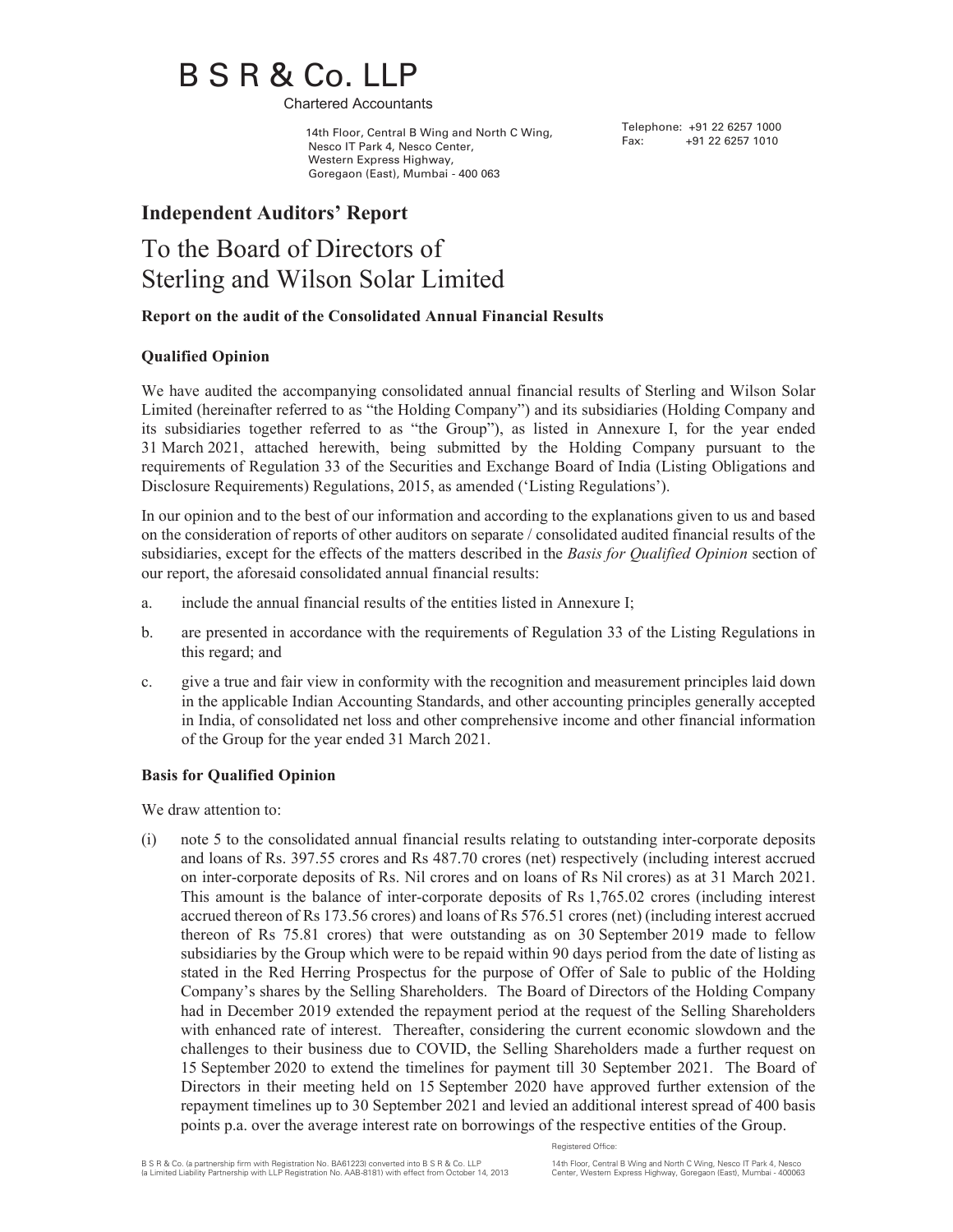### **Basis for Qualified Opinion** *(Continued)*

The Holding Company has received queries from SEBI, Registrar of Companies, Mumbai (ROC) and certain shareholders regarding matters connected with delay in facilitating repayment of inter- corporate deposits and loans by the Selling Shareholders on which the Holding Company has submitted its replies. Until the final conclusions are received from the regulators, we cannot ascertain the impact of non-compliance with laws and regulations, if any, by the Holding Company. Although the Holding Company has represented to us that, based on independent legal opinions obtained by it, it is of the view that there is no non-compliance with any laws and regulations by the Group in respect of this matter, in our opinion, there exists a possibility for a contrary view in the matter.

The Group has obtained partial security for the outstanding amount as at the year- end and has obtained balance security towards the outstanding amount subsequent to the year-end. In view of the steps taken/being taken by the Holding Company and its overseas subsidiary as discussed in the said note, management believes that no provision towards expected credit losses is required as at 31 March 2021. In our view, however, a provision for expected credit losses on the amounts overdue should be estimated by the management.

As a result of the above, we are unable to quantify the impact of the non-compliance with laws and regulations, if any, in particular for delay in the repayment by borrowers of inter- corporate deposits and loans in the earlier quarters and default in repayment of instalments of inter- corporate deposits and loans due during the year ended 31 March 2021 in the absence of final conclusions from the regulators in this regard; the uncertainty regarding the timing of repayment of outstanding inter-corporate deposits and loans by the borrowers; and adjustments that may arise from the aforementioned matters including non- measurement of expected credit losses on inter-corporate deposits on the consolidated annual financial results of the Group for the year ended 31 March 2021.

(ii) the following qualification included in the audit report on the consolidated annual financial results of Sterling and Wilson International Solar FZCO, an overseas subsidiary of the Holding Company, for the year ended 31 March 2021 issued by the independent auditors vide their report dated 24 June 2021 is reproduced by us as under:

The consolidated annual financial results of the overseas subsidiary of the Holding Company include a loan from a related party in the amount of AED 244,662,085 (net) equivalent to Rs 487.70 crores (net), which was repayable on demand. The Board of the overseas subsidiary has received a request from the ultimate promoters of the related party to extend the repayment timeline, in lieu of obtaining security to cover the amount outstanding and also levy penal interest. Accordingly, the Board of the overseas subsidiary had taken a decision to extend the repayment timelines till September 2021 and levy additional penal interest. Further, on behalf of the overseas subsidiary, the Holding Company in India has obtained security against immovable property for the aforesaid amount due to the overseas subsidiary and subsequent to the reporting date, the overseas subsidiary has obtained additional security by assignment of certain project receivables. Considering the steps taken/being taken by the overseas subsidiary, the management believes that no provision for expected credit losses is required as at 31 March 2021. In our view, however, a provision for expected credit losses on the amounts overdue should be estimated by the management. As a result of the uncertainty relating to timing of repayment of the outstanding balance we are unable to quantify the impact of adjustments that may arise from nonmeasurement of expected credit losses on the consolidated financial results of the overseas subsidiary for the year ended 31 March 2021.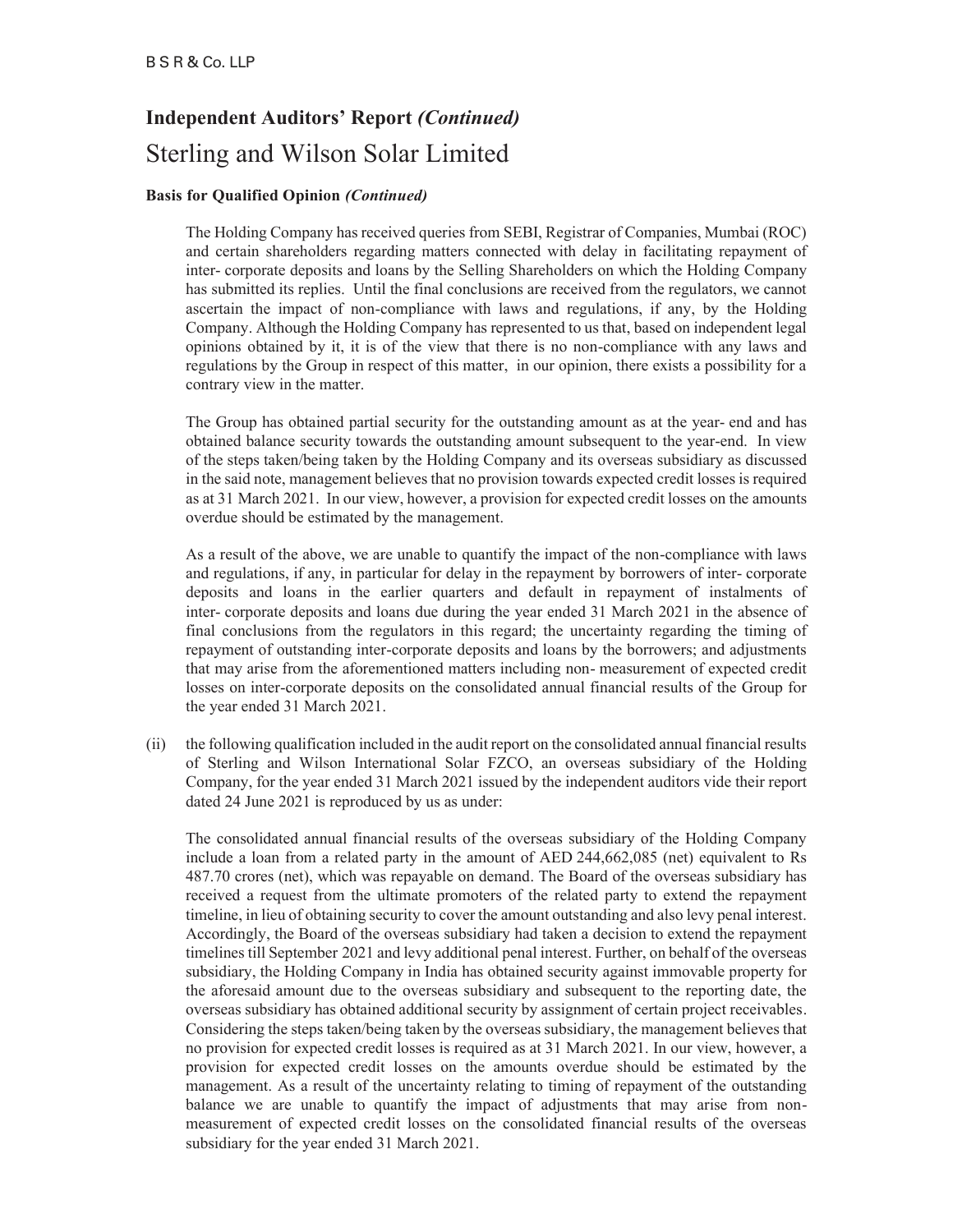### **Basis for Qualified Opinion** *(Continued)*

(iii) As more fully explained in note 9 to the consolidated annual financial results, the Holding Company has trade receivables from a customer aggregating to INR 92.45 crores which are outstanding as at 31 March 2021. The customer is currently undergoing a resolution process under the supervision of the National Company Law Tribunal and has appointed an IRP to supervise the operations and settlement of creditors. The Holding Company's claims have been admitted by the IRP and based on the confirmation received from the customer as at 31 March 2021 and the alternate legal routes being pursued by the Holding Company, management believes that the current expected credit loss provision of Rs 31.33 crores is appropriate and adequate. However, we believe that given the past history of IRP settlements and the delays experienced in settlement of the matter, the expected credit loss provision needs to be enhanced. Pending completion of the resolution process and the alternate legal routes pursued by the Holding Company, and having regard to the age of these balances, we are unable to comment on the recoverability of balance outstanding from this customer and the consequent impact on the consolidated annual financial results, if any.

We conducted our audit in accordance with the Standards on Auditing ("SAs") specified under Section 143(10) of the Companies Act, 2013 ("the Act"). Our responsibilities under those SAs are further described in the *Auditor's Responsibilities for the Audit of the Consolidated Annual Financial Results* section of our report. We are independent of the Group in accordance with the Code of Ethics issued by the Institute of Chartered Accountants of India together with the ethical requirements that are relevant to our audit of the financial statements under the provisions of the Act, and the Rules thereunder, and we have fulfilled our other ethical responsibilities in accordance with these requirements and the Code of Ethics. We believe that the audit evidence obtained by us along with the consideration of audit reports of the other auditors referred to in paragraph (a) of the "Other Matters" paragraph below, is sufficient and appropriate to provide a basis for our qualified opinion on the consolidated annual financial results.

#### **Emphasis of matter**

We draw attention to:

- (i) note 6 to the consolidated annual financial results, which explains the management's assessment of going concern assumption and its assertion that based on best estimates made by it, the Holding Company and the Group will continue as a going concern and will be able to discharge its liabilities and realise its assets, for the foreseeable future, despite the factors which continue to evolve and is therefore highly dependent on future circumstances.
- (ii) the audit report on the consolidated annual financial results of Sterling and Wilson International Solar FZCO, an overseas subsidiary of the Holding Company, for the year ended 31 March 2021 issued by the independent auditors vide their report dated 24 June 2021 includes an emphasis of matter which is reproduced by us as under:

we draw attention to note 7 and 8 to the consolidated annual financial results which describes the uncertainty related to the outcome of the contractual exchanges with two customers and claim levied by a subcontractor.

Our opinion is not modified in respect of the above matters.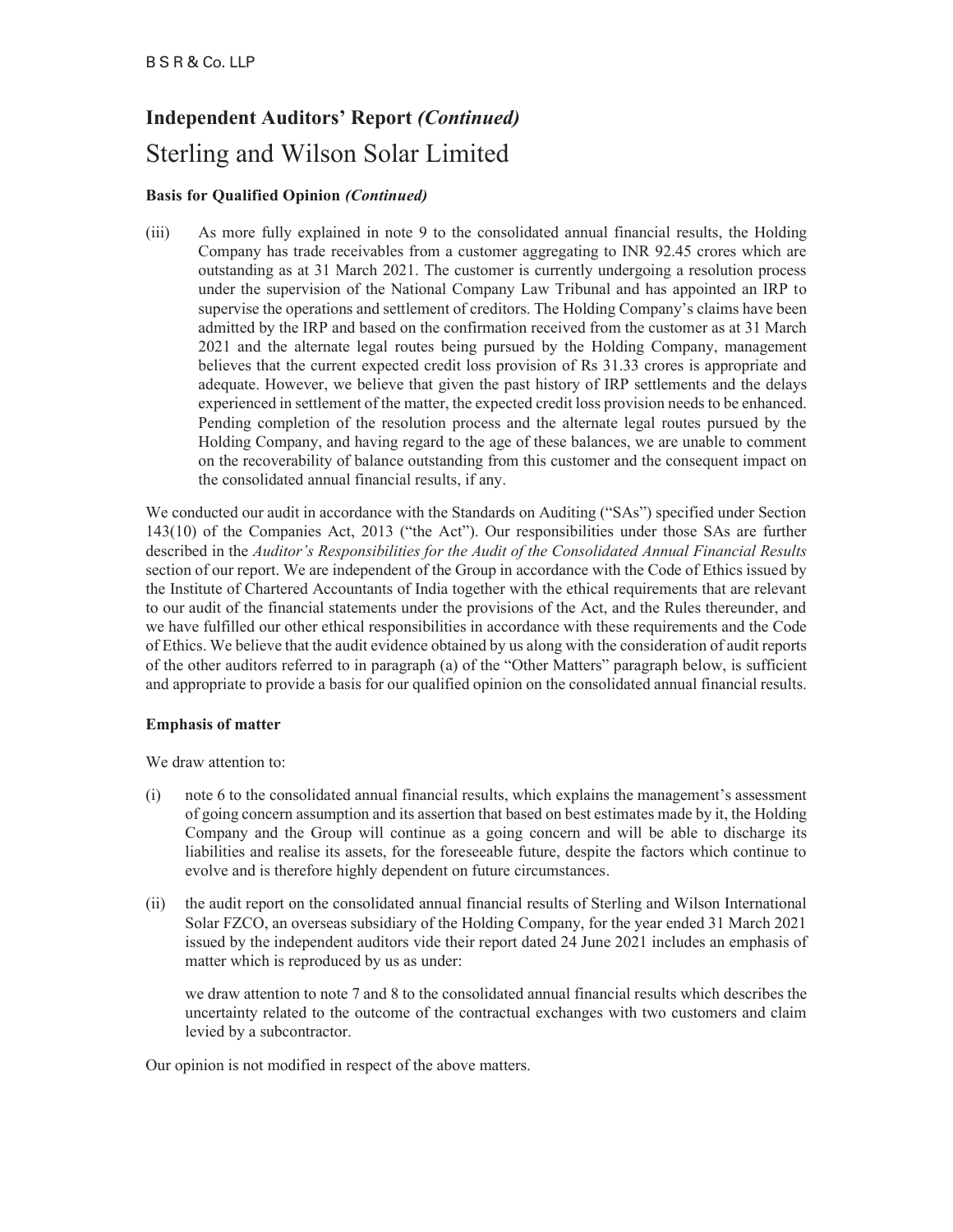### **Management's and Board of Directors'/ Designated Partners Responsibilities for the Consolidated Annual Financial Results**

These consolidated annual financial results have been prepared on the basis of the consolidated annual financial statements.

The Holding Company's Management and the Board of Directors are responsible for the preparation and presentation of these consolidated annual financial results that give a true and fair view of the consolidated net profit/ loss and other comprehensive income and other financial information of the Group in accordance with the recognition and measurement principles laid down in Indian Accounting Standards prescribed under Section 133 of the Act and other accounting principles generally accepted in India and in compliance with Regulation 33 of the Listing Regulations. The respective Management and Board of Directors of the companies / Designated Partners of the Partnership Firm included in the Group are responsible for maintenance of adequate accounting records in accordance with the provisions of the Act for safeguarding of the assets of each company / partnership firm and for preventing and detecting frauds and other irregularities; selection and application of appropriate accounting policies; making judgments and estimates that are reasonable and prudent; and the design, implementation and maintenance of adequate internal financial controls, that were operating effectively for ensuring accuracy and completeness of the accounting records, relevant to the preparation and presentation of the consolidated annual financial results that give a true and fair view and are free from material misstatement, whether due to fraud or error, which have been used for the purpose of preparation of the consolidated annual financial results by the Management and the Directors of the Holding Company, as aforesaid.

In preparing the consolidated annual financial results, the Management and the respective Board of Directors of the companies / Designated Partners of the Partnership Firm included in the Group are responsible for assessing the ability of each company / partnership firm to continue as a going concern, disclosing, as applicable, matters related to going concern and using the going concern basis of accounting unless the respective Board of Directors/ Designated Partners either intends to liquidate the company / partnership firm or to cease operations, or has no realistic alternative but to do so.

The respective Board of Directors of the companies/ Designated Partners of the Partnership Firm included in the Group is responsible for overseeing the financial reporting process of each company / partnership firm.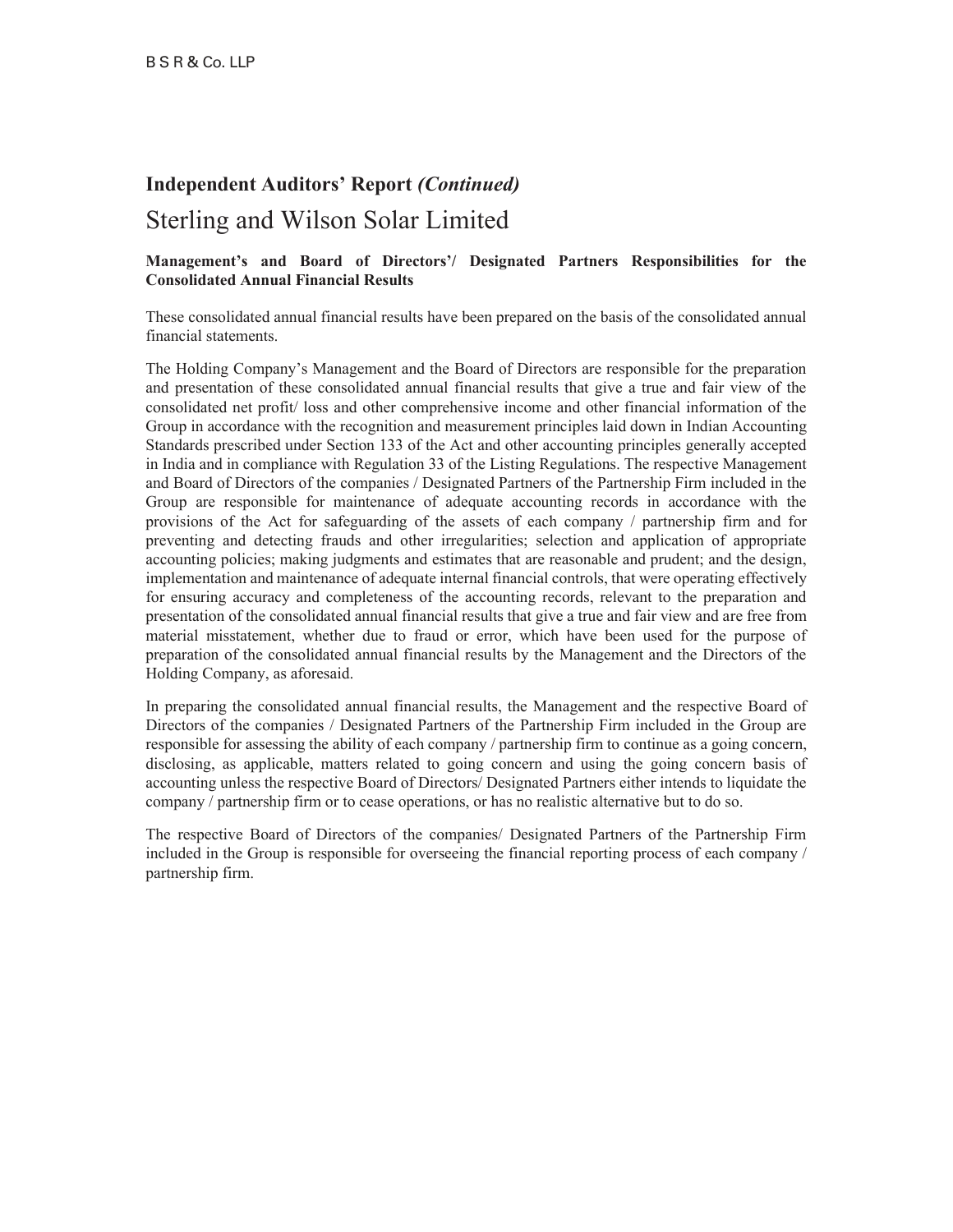### **Auditor's Responsibilities for the Audit of the Consolidated Annual Financial Results**

Our objectives are to obtain reasonable assurance about whether the consolidated annual financial results as a whole are free from material misstatement, whether due to fraud or error, and to issue an auditor's report that includes our opinion. Reasonable assurance is a high level of assurance, but is not a guarantee that an audit conducted in accordance with SAs will always detect a material misstatement when it exists. Misstatements can arise from fraud or error and are considered material if, individually or in the aggregate, they could reasonably be expected to influence the economic decisions of users taken on the basis of these consolidated annual financial results.

As part of an audit in accordance with SAs, we exercise professional judgment and maintain professional skepticism throughout the audit. We also:

- Identify and assess the risks of material misstatement of the consolidated annual financial results, whether due to fraud or error, design and perform audit procedures responsive to those risks, and obtain audit evidence that is sufficient and appropriate to provide a basis for our opinion. The risk of not detecting a material misstatement resulting from fraud is higher than for one resulting from error, as fraud may involve collusion, forgery, intentional omissions, misrepresentations, or the override of internal control.
- Obtain an understanding of internal control relevant to the audit in order to design audit procedures that are appropriate in the circumstances. Under Section  $143(3)$  (i) of the Act, we are also responsible for expressing our opinion through a separate report on the complete set of consolidated financial statements on whether the Holding Company has adequate internal financial controls with reference to consolidated financial statements in place and the operating effectiveness of such controls.
- Evaluate the appropriateness of accounting policies used and the reasonableness of accounting estimates and related disclosures in the consolidated financial results made by the Management and Board of Directors.
- Conclude on the appropriateness of the Management and Board of Directors use of the going concern basis of accounting and, based on the audit evidence obtained, whether a material uncertainty exists related to events or conditions that may cast significant doubt on the appropriateness of this assumption. If we conclude that a material uncertainty exists, we are required to draw attention in our auditor's report to the related disclosures in the consolidated annual financial results or, if such disclosures are inadequate, to modify our opinion. Our conclusions are based on the audit evidence obtained up to the date of our auditor's report. However, future events or conditions may cause the Group to cease to continue as a going concern.
- Evaluate the overall presentation, structure and content of the consolidated annual financial results, including the disclosures, and whether the consolidated annual financial results represent the underlying transactions and events in a manner that achieves fair presentation.
- Obtain sufficient appropriate audit evidence regarding the financial results/financial information of the entities within the Group to express an opinion on the consolidated annual financial results. We are responsible for the direction, supervision and performance of the audit of financial information of such other entities included in the consolidated financial results of which we are the independent auditors. For the other entities included in the consolidated annual financial results, which have been audited by other auditors, such other auditors remain responsible for the direction, supervision and performance of the audits carried out by them. We remain solely responsible for our audit opinion. Our responsibilities in this regard are further described in paragraph (a) of the section titled "Other Matters" in this audit report.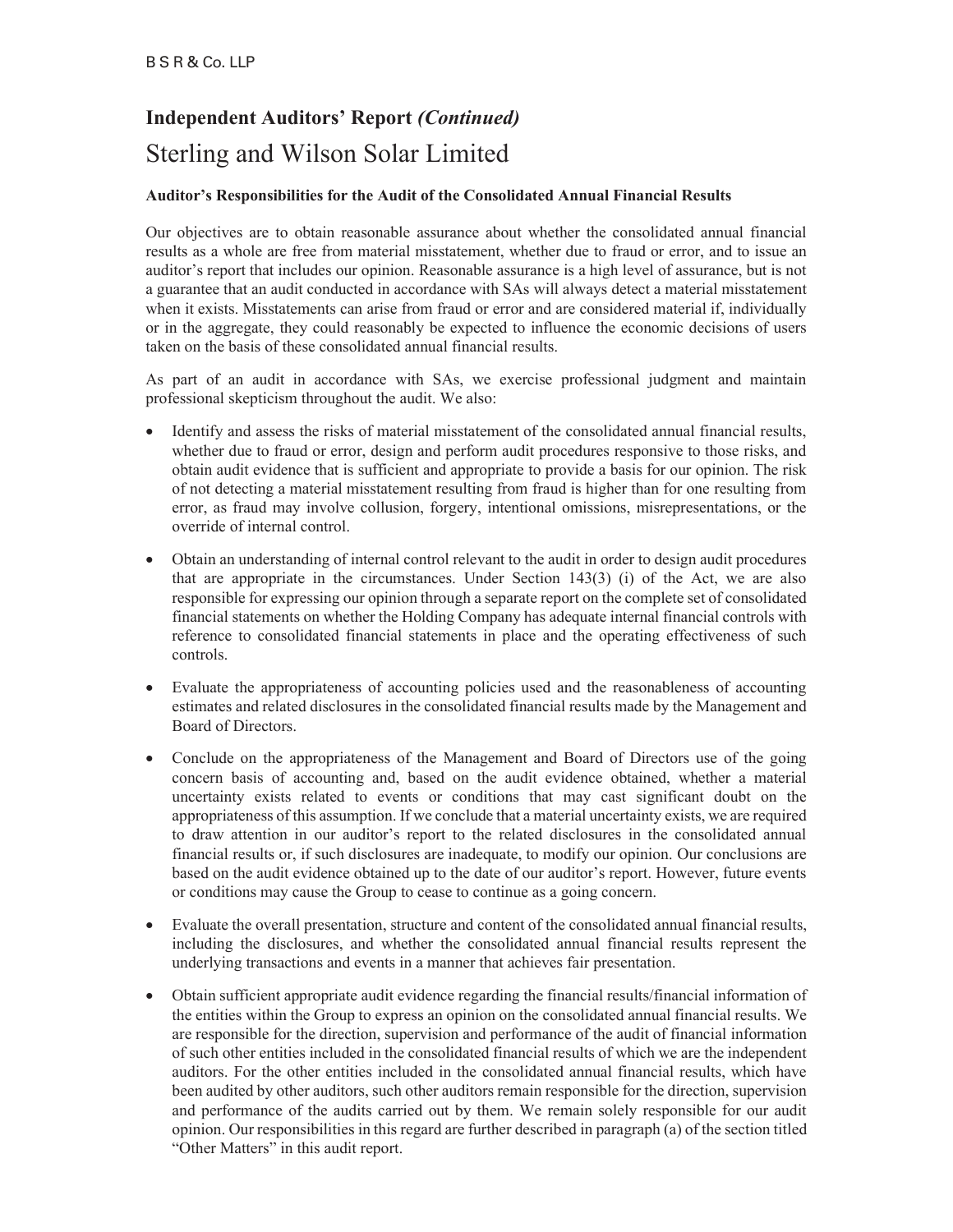### **Auditor's Responsibilities for the Audit of the Consolidated Annual Financial Results** *(Continued)*

We communicate with those charged with governance of the Holding Company and such other entities included in the consolidated annual financial results of which we are the independent auditors regarding, among other matters, the planned scope and timing of the audit and significant audit findings, including any significant deficiencies in internal control that we identify during our audit.

We also provide those charged with governance with a statement that we have complied with relevant ethical requirements regarding independence, and to communicate with them all relationships and other matters that may reasonably be thought to bear on our independence, and where applicable, related safeguards.

We also performed procedures in accordance with the circular No CIR/CFD/CMD1/44/2019 issued by the SEBI under Regulation 33(8) of the Listing Regulations, as amended, to the extent applicable.

### **Other Matters**

(a) The consolidated annual financial results include the audited financial results of 10 subsidiaries, whose financial statements reflect total assets (before consolidation adjustments) of Rs 2,684.93 crores as at 31 March 2021, total revenue (before consolidation adjustments) of Rs 2,746.66 crores and total net (loss) after tax (before consolidation adjustments) of Rs 151.75 crores, and net cash outflows of Rs 177.74 crores for the year ended on that date, as considered in the consolidated annual financial results, which have been audited by their respective independent auditors. The independent auditors' reports on financial results of these entities have been furnished to us by the management and our opinion on the consolidated annual financial results, in so far as it relates to the amounts and disclosures included in respect of these entities, is based solely on the report of such auditors and the procedures performed by us are as stated in paragraph above.

Certain of these subsidiaries are located outside India whose financial results and other financial information have been prepared in accordance with accounting principles generally accepted in their respective countries and which have been audited by other auditors under generally accepted auditing standards applicable in their respective countries. The Holding Company's management has converted the financial results of these subsidiaries located outside India from accounting principles generally accepted in their respective countries to accounting principles generally accepted in India. We have audited these conversion adjustments made by the Holding Company's management. Our opinion in so far as it relates to the balances and affairs of such subsidiaries located outside India is based on the report of other auditors and the conversion adjustments prepared by the management of the Holding Company and audited by us.

(b) The consolidated annual financial results include the unaudited financial results of six subsidiaries, whose financial information reflect total assets (before consolidation adjustments) of Rs. 13.95 crores as at 31 March 2021, total revenue (before consolidation adjustments) of Rs. Nil crores and total net (loss) after tax (before consolidation adjustments) of Rs. 8.59 crores, and net cash outflows of Rs 2.16 crores for the year ended on that date, as considered in the consolidated annual financial results. These unaudited financial information have been furnished to us by the Board of Directors and our opinion on the consolidated annual financial results, in so far as it relates to the amounts and disclosures included in respect of these subsidiaries is based solely on such annual unaudited financial information. In our opinion and according to the information and explanations given to us by the Board of Directors, these financial information are not material to the Group.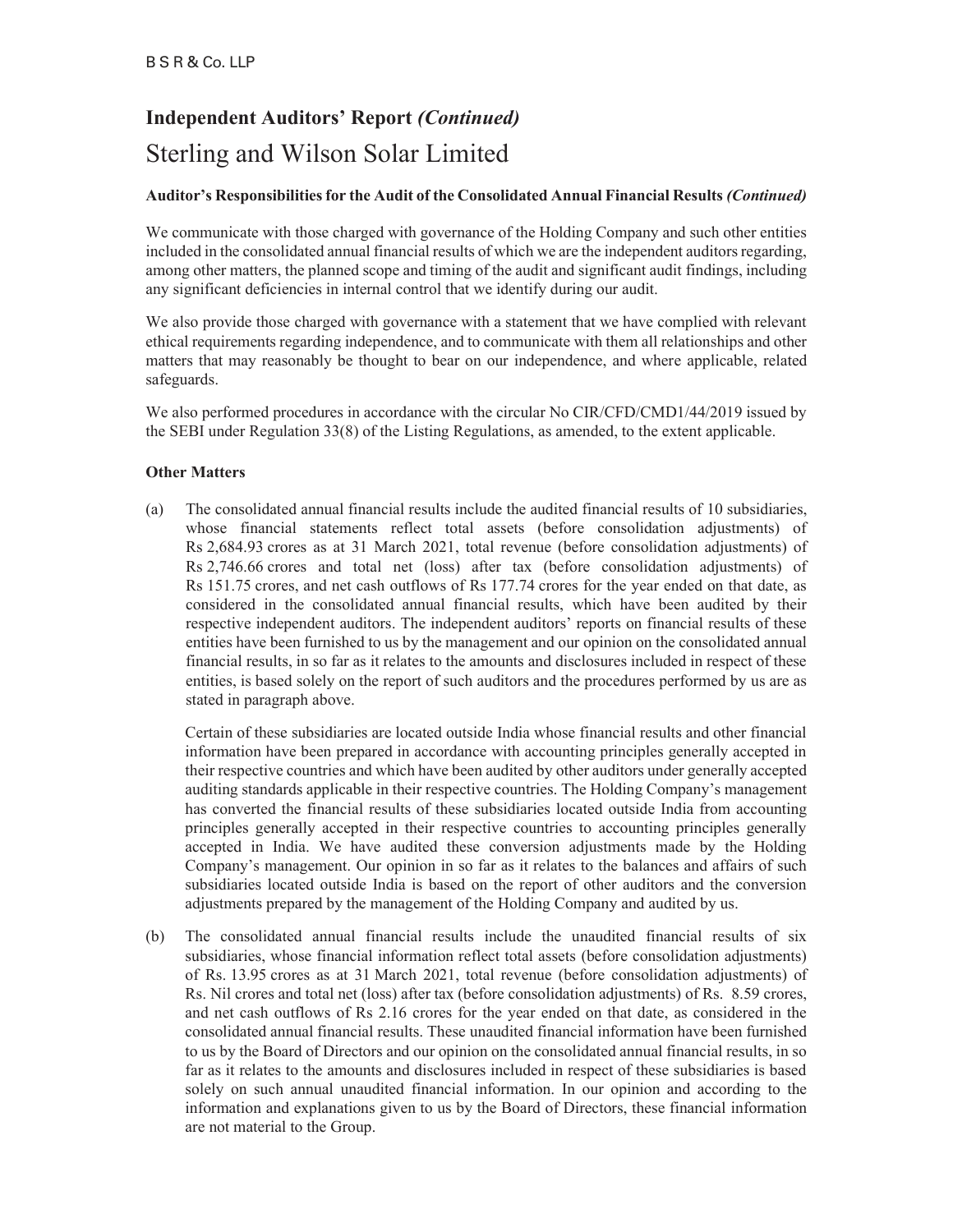### **Other Matters** *(Continued)*

Our opinion on the consolidated annual financial results is not modified in respect of the above matters with respect to our reliance on the work done and the reports of the other auditors and the financial information certified by the Board of Directors.

(c) The consolidated annual financial results include the results for the quarter ended 31 March 2021 being the balancing figure between the audited figures in respect of the full financial year and the published unaudited year to date figures up to the third quarter of the current financial year which were subject to limited review by us.

> For **B S R & Co. LLP** *Chartered Accountants* Firm's Registration No: 101248W/W-100022

ANIRUDDHA SHREEKANT GODBOLE

Digitally signed by ANIRUDDHA SHREEKANT GODBOLE Date: 2021.06.29 18:17:49 +05'30'

**Aniruddha Godbole** *Partner* Mumbai Membership No: 105149 29 June 2021 UDIN: 21105149AAAADZ9046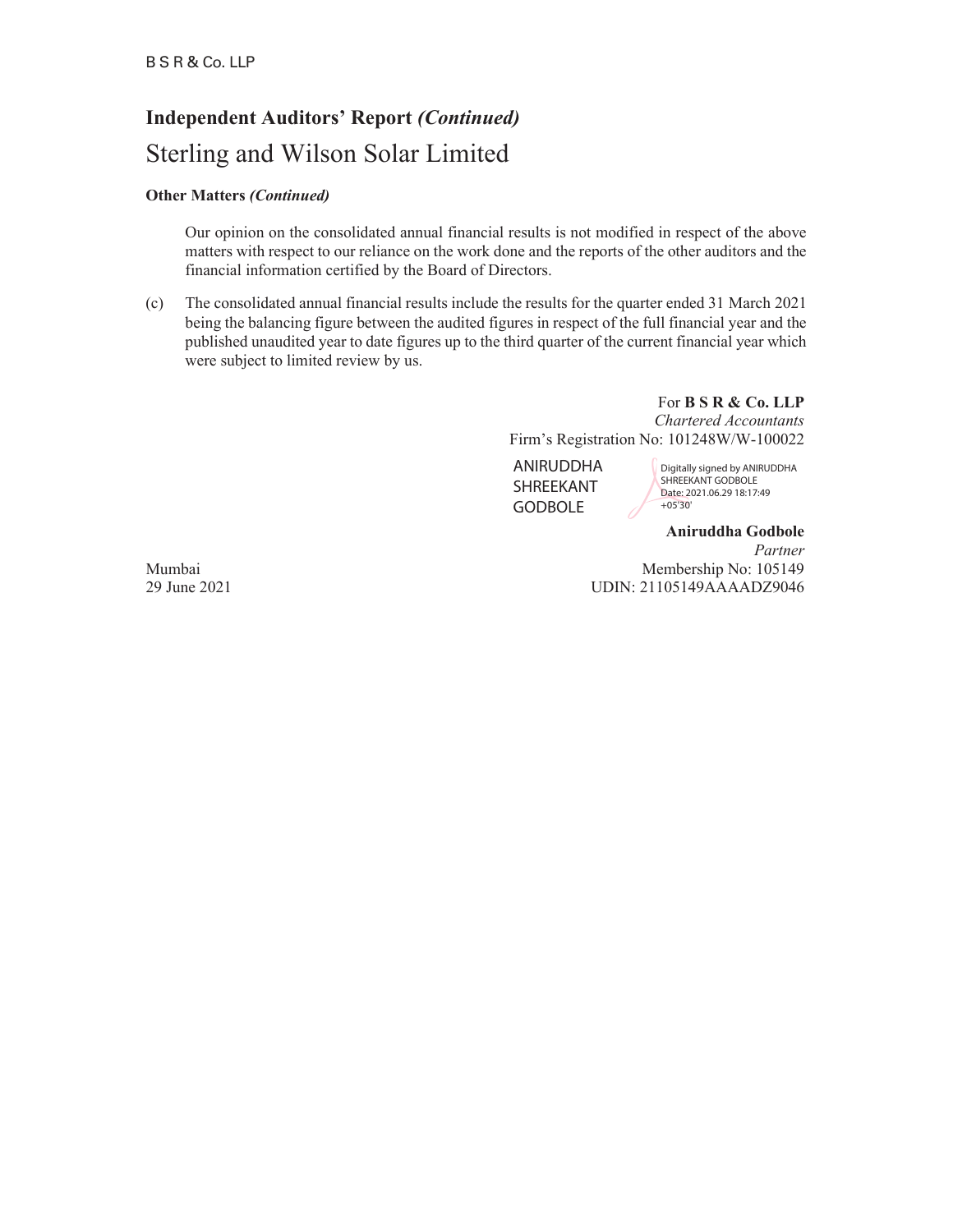## **Annexure I**

List of entities consolidated as at 31 March 2021:

| <b>Name of the Entity</b>                                                                           | Relationship            |
|-----------------------------------------------------------------------------------------------------|-------------------------|
| Sterling & Wilson – Waaree Private Limited (merged with the Holding Company<br>w.e.f. 1 April 2020) | Wholly owned subsidiary |
| Esterlina Solar Engineers Private Limited                                                           | Wholly owned subsidiary |
| Sterling and Wilson International Solar FZCO                                                        | Wholly owned subsidiary |
| Sterling and Wilson Singapore Pte. Ltd.                                                             | Wholly owned subsidiary |
| Sterling and Wilson Kazakhstan LLP                                                                  | Wholly owned subsidiary |
| Sterling and Wilson International LLP                                                               | Wholly owned subsidiary |
| Sterling and Wilson Solar Solutions Inc                                                             | Wholly owned subsidiary |
| Sterling and Wilson Solar Solutions LLC                                                             | Wholly owned subsidiary |
| Sterling and Wilson Brasil Servicos Ltda (upto 26 August 2019)                                      | Wholly owned subsidiary |
| Sterling and Wilson (Thailand) Limited                                                              | Wholly owned subsidiary |
| Sterling and Wilson Saudi Arabia Limited                                                            | Wholly owned subsidiary |
| Sterling and Wilson Solar Australia Pty. Ltd. (w.e.f. 16 April 2019)                                | Wholly owned subsidiary |
| GCO Solar Pty Ltd. (formerly known as GCO Electrical Pty Ltd.)                                      | Wholly owned subsidiary |
| Sterling and Wilson Solar Malaysia Sdn. Bhd. (w.e.f. 4 June 2019)                                   | Subsidiary              |
| Sterling Wilson-SPCPL-Chint Moroccan Venture                                                        | Subsidiary              |
| Sterling and Wilson Middle East Solar Energy LLC                                                    | Subsidiary              |
| Sterling and Wilson Engineering (Pty) Ltd                                                           | Subsidiary              |
| Sterling and Wilson Solar Spain S.L. (formerly known as Renovable Energia<br>Contracting S.L.)      | Subsidiary              |
| Sterling and Wilson Solar LLC                                                                       | Subsidiary              |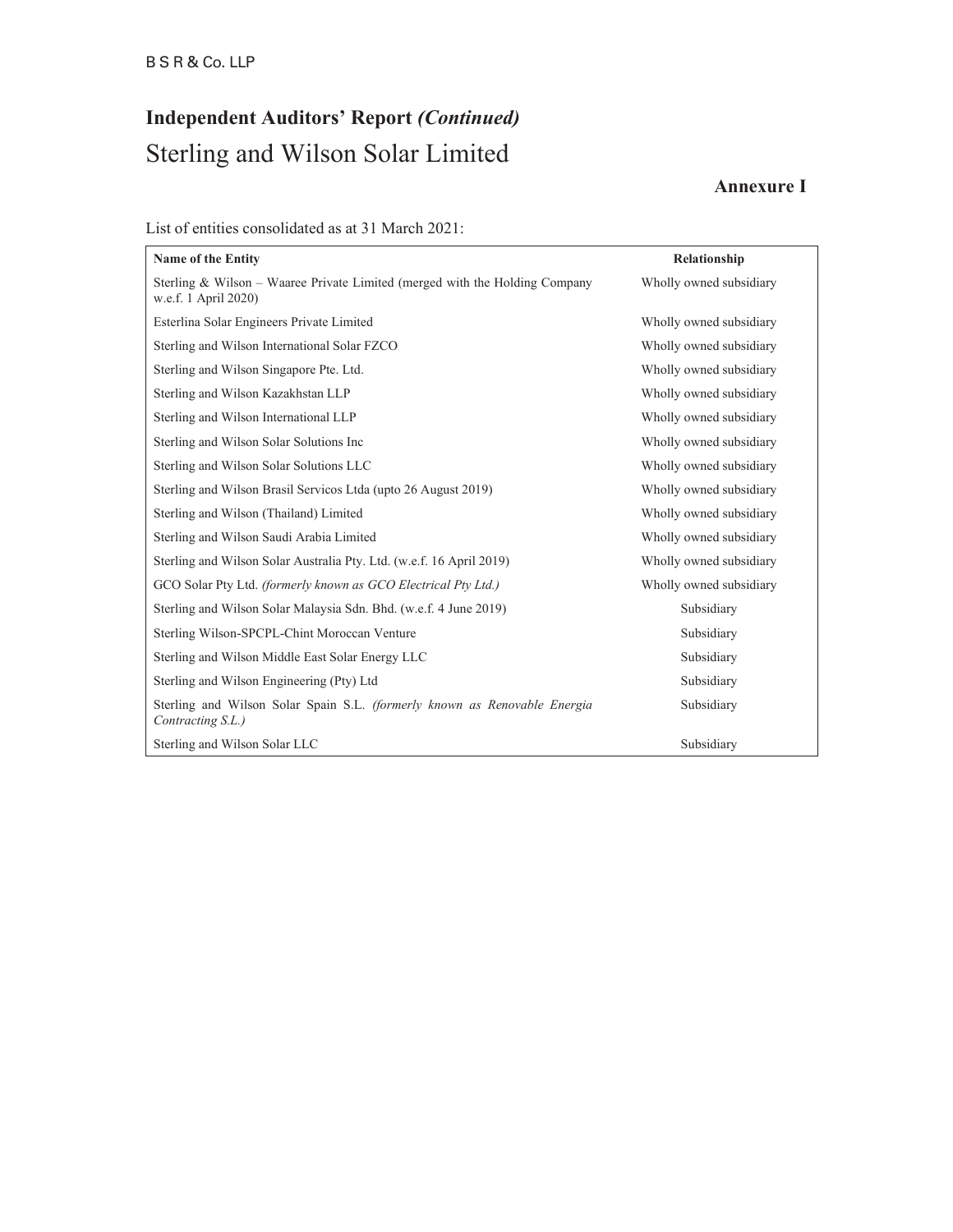

CIN:L74999MH2017PLC292281 Registered Office: 9th Floor, Universal Majestic, P. L. Lokhande Marg, Chembur West, Mumbai 400 043.

**Statement Of audited Consolidated Financial Results For The Quarter And Year Ended March 31, 2021**

|                     |                                                                                              |                |                       |               |              | (₹ in crore)     |
|---------------------|----------------------------------------------------------------------------------------------|----------------|-----------------------|---------------|--------------|------------------|
|                     |                                                                                              |                | For the quarter ended |               | Year ended   |                  |
| Sr No.              | Particulars                                                                                  | 31-Mar-21      | $31 - Dec-20$         | $31-Mar-20$   | 31-Mar-21    | $31-Mar-20$      |
|                     |                                                                                              | (Audited)      |                       | (Audited)     |              |                  |
|                     |                                                                                              | Refer Note 10  | (Unaudited)           | Refer Note 10 | (Audited)    | (Audited)        |
| 1                   | Income                                                                                       |                |                       |               |              |                  |
|                     | Revenue from operations                                                                      | 1.364.54       | 1,311.73              | 2,060.63      | 5,080.80     | 5,575.29         |
|                     | Other income                                                                                 | 51.79          | 35.91                 | 59.87         | 158.49       | 303.49           |
|                     | <b>Total Income</b>                                                                          | 1,416.33       | 1,347.64              | 2,120.50      | 5,239.29     | 5,878.78         |
| $\overline{2}$      | <b>Expenses</b>                                                                              |                |                       |               |              |                  |
|                     | Cost of construction materials, stores and spare parts                                       | 1,069.27       | 605.06                | 1,396.63      | 3,069.10     | 3,589.30         |
|                     | Direct project costs                                                                         | 536.43         | 612.93                | 410.82        | 1,928.35     | 1,270.99         |
|                     | Employee benefits expense                                                                    | 55.42          | 49.73                 | 69.34         | 208.48       | 240.27           |
|                     | Finance costs                                                                                | 22.93          | 23.11                 | 30.93         | 93.09        | 194.93           |
|                     | Depreciation and amortisation expense                                                        | 5.01           | 3.88                  | 3.43          | 16.51        | 14.23            |
|                     | Other expenses                                                                               | 127.73         | 29.57                 | 50.25         | 263.80       | 170.56           |
|                     | <b>Total expenses</b>                                                                        | 1,816.79       | 1,324.28              | 1,961.40      | 5,579.33     | 5,480.28         |
| 3<br>$\overline{4}$ | (Loss) / Profit before tax                                                                   | (400.46)       | 23.36                 | 159.10        | (340.04)     | 398.50           |
|                     | Tax expense                                                                                  |                |                       | 40.60         |              |                  |
|                     | - Current tax                                                                                | (6.09)<br>9.52 | 3.94                  | 0.24          | 1.88<br>9.63 | 98.51            |
|                     | - Current tax relating to earlier period / year<br>- Deferred tax (credit) / charge          | (59.09)        | (0.00)<br>(3.03)      | (10.33)       | (61.51)      | (0.04)<br>(4.24) |
| 5                   | (Loss) / Profit for the period / year                                                        | (344.80)       |                       | 128.59        | (290.04)     | 304.27           |
| 6                   | Other comprehensive income for the period / year                                             |                | 22.45                 |               |              |                  |
|                     | Items that will not be reclassified to profit or loss                                        |                |                       |               |              |                  |
|                     | - Remeasurements of defined benefit liability                                                | 1.95           | (0.46)                | (2.80)        | 0.58         | (3.25)           |
|                     | - Income tax relating to items that will not be reclassified to profit                       | (0.41)         | 0.11                  | 0.34          | (0.07)       | 0.46             |
|                     | or loss                                                                                      |                |                       |               |              |                  |
|                     | Items that will be reclassified to profit or loss                                            |                |                       |               |              |                  |
|                     | - Effective portion of gain / (losses) on hedging instruments in cash                        | 9.29           | (104.06)              |               | (159.95)     |                  |
|                     | flow hedges                                                                                  |                |                       |               |              |                  |
|                     | - Effective portion of losses on hedging instruments in cash flow                            | 63.10          |                       |               | 63.10        |                  |
|                     | hedges reclassified to profit or loss                                                        |                |                       |               |              |                  |
|                     | - Income tax relating to items that will be reclassified to profit or                        | (11.27)        | 15.56                 |               | 22.77        | $\sim$           |
|                     | loss                                                                                         |                |                       |               |              |                  |
|                     | - Exchange differences in translating financial statements of                                | (10.72)        | (24.95)               | 36.14         | (51.21)      | 49.71            |
|                     | foreign operations                                                                           |                |                       |               |              |                  |
|                     | Other comprehensive income for the period / year (net of tax)                                | 51.94          | (113.80)              | 33.68         | (124.78)     | 46.92            |
|                     | (net of tax)                                                                                 |                |                       |               |              |                  |
| $7\phantom{.0}$     | Total comprehensive (loss) / income for the period / year                                    | (292.86)       | (91.35)               | 162.27        | (414.82)     | 351.19           |
|                     |                                                                                              |                |                       |               |              |                  |
| 8                   | (Loss) / Profit for the period / year attributable to:                                       |                |                       |               |              |                  |
|                     | - Owners of the Company                                                                      | (346.85)       | 21.63                 | 132.28        | (285.38)     | 310.06           |
| 9                   | - Non-controlling interests<br>Other comprehensive income for the period / year (net of tax) | 2.05           | 0.82                  | (3.69)        | (4.66)       | (5.79)           |
|                     | attributable to:                                                                             |                |                       |               |              |                  |
|                     | - Owners of the Company                                                                      | 51.91          | (113.36)              | 32.28         | (122.80)     | 46.01            |
|                     | - Non-controlling interests                                                                  | 0.03           | (0.44)                | 1.40          | (1.98)       | 0.91             |
| 10                  | Total comprehensive (loss) / income for the period / year                                    |                |                       |               |              |                  |
|                     | attributable to:                                                                             |                |                       |               |              |                  |
|                     | - Owners of the Company                                                                      | (294.94)       | (91.73)               | 164.56        | (408.18)     | 356.07           |
|                     | - Non-controlling interests                                                                  | 2.08           | 0.38                  | (2.29)        | (6.64)       | (4.88)           |
| 11                  | Paid-up equity share capital (face value ₹ 1/-)                                              | 16.04          | 16.04                 | 16.04         | 16.04        | 16.04            |
| 12                  | Other equity                                                                                 |                |                       |               | 645.84       | 1,064.92         |
| 13                  | Earnings per equity share (EPS) (of ₹ 1 each) (not annualised)                               |                |                       |               |              |                  |
|                     |                                                                                              |                |                       |               |              |                  |
|                     | (a) Basic                                                                                    | (21.63)        | 1.35                  | 8.25          | (17.80)      | 19.33            |
|                     | (b) Diluted                                                                                  | (21.63)        | 1.35                  | 8.25          | (17.80)      | 19.33            |
|                     | See accompanying notes to the audited consolidated financial results                         |                |                       |               |              |                  |
|                     |                                                                                              |                |                       |               |              |                  |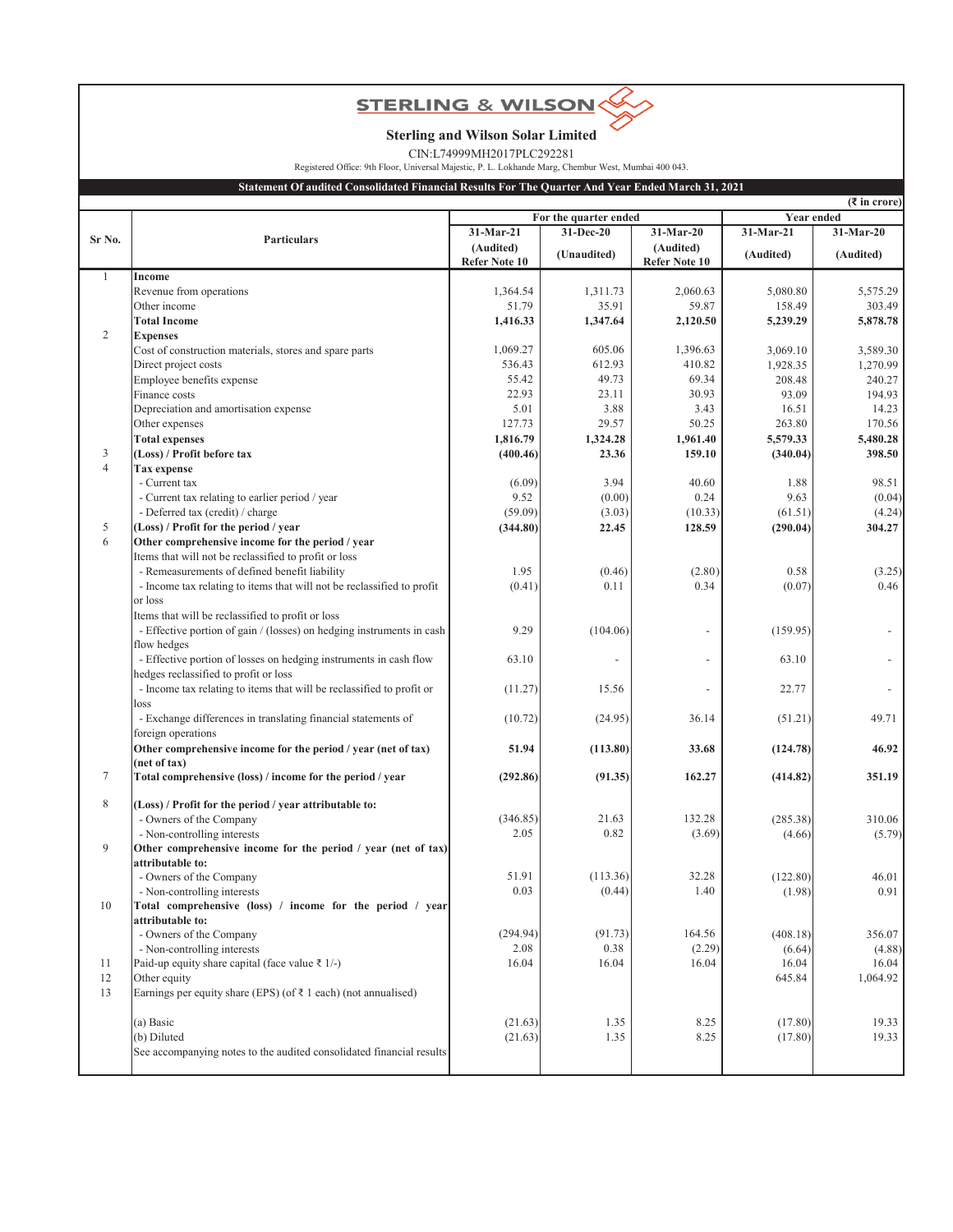

CIN:L74999MH2017PLC292281 Registered Office: 9th Floor, Universal Majestic, P. L. Lokhande Marg, Chembur West, Mumbai 400 043.

### **Audited Consolidated Statement Of Assets And Liabilities As At March 31, 2021**

|                                                                                        |                   | $(3 \infty)$ in crore) |
|----------------------------------------------------------------------------------------|-------------------|------------------------|
| <b>Particulars</b>                                                                     | As at             |                        |
|                                                                                        | 31-Mar-21         | $31-Mar-20$            |
|                                                                                        | (Audited)         | (Audited)              |
| <b>ASSETS</b>                                                                          |                   |                        |
| Non-current assets                                                                     |                   |                        |
| (a) Property, plant and equipment                                                      | 28.29             | 29.38                  |
| (b) Capital work-in-progress                                                           | 0.07              | 3.26                   |
| (c) Right-of-use assets                                                                | 9.67              | 10.32                  |
| (d) Goodwill                                                                           | $\blacksquare$    | 3.36                   |
| (e) Other intangible assets                                                            | 8.38              | 2.43                   |
| (f) Intangible assets under development                                                | 0.32              | 0.32                   |
| (g) Financial Assets                                                                   |                   |                        |
| (i) Loans                                                                              | 0.77              | 1.44                   |
| (ii) Other financial assets                                                            | 5.17              |                        |
| (h) Deferred tax assets, net                                                           | 120.58            | 36.37                  |
| (i) Other income tax assets (net)                                                      | 36.60             | 0.14                   |
|                                                                                        |                   |                        |
| (j) Other non-current assets                                                           | 14.45             | 3.81                   |
| <b>Total non-current assets</b>                                                        | 224.30            | 90.83                  |
| <b>Current assets</b>                                                                  |                   |                        |
| (a) Inventories                                                                        | 3.09              | 14.51                  |
| (b) Financial Assets                                                                   |                   |                        |
| (i) Investments                                                                        |                   | 0.46                   |
| (ii) Trade receivables                                                                 | 848.86            | 2,030.31               |
| (iii) Cash and cash equivalents                                                        | 219.82            | 463.28                 |
| (iv) Bank balances other than (iii) above                                              | 71.13             | 36.07                  |
| $(v)$ Loans                                                                            | 904.57            | 1,185.32               |
| (vi) Derivatives                                                                       | 1.92              |                        |
| (vii) Other financial assets                                                           | 207.89            | 233.03                 |
| (c) Current tax assets (net)                                                           | 0.88              | 0.79                   |
| (d) Other current assets                                                               | 1,226.91          | 979.88                 |
| <b>Total current assets</b>                                                            | 3,485.07          | 4,943.65               |
| <b>TOTAL ASSETS</b>                                                                    | 3,709.37          | 5,034.48               |
|                                                                                        |                   |                        |
| <b>EQUITY AND LIABILITIES</b>                                                          |                   |                        |
| <b>Equity</b>                                                                          |                   |                        |
| (a) Equity share capital                                                               | 16.04             | 16.04                  |
| (b) Other Equity                                                                       | 645.84            | 1,064.92               |
| Total equity attributable to owners of the Company                                     | 661.88            | 1,080.96               |
| (c) Non-controlling interests                                                          | (4.10)            | (8.36)                 |
| <b>Total equity</b>                                                                    | 657.78            | 1,072.60               |
| <b>Liabilities</b>                                                                     |                   |                        |
| <b>Non-current liabilities</b>                                                         |                   |                        |
| (a) Financial Liabilities                                                              |                   |                        |
| (i) Borrowings                                                                         | 0.00              | 0.00                   |
| (ii) Lease liabilities                                                                 | 9.11              | 6.79                   |
| (b) Provisions                                                                         | 26.12             | 13.61                  |
| <b>Total non-current liabilities</b>                                                   | 35.23             | 20.40                  |
| <b>Current liabilities</b>                                                             |                   |                        |
| (a) Financial Liabilities                                                              |                   |                        |
| (i) Borrowings                                                                         | 468.35            | 1,224.04               |
| (ii) Lease liabilities                                                                 | 1.57              | 3.21                   |
| (iii) Trade payables                                                                   |                   |                        |
| Total outstanding dues of micro enterprises and small enterprises                      |                   | 39.89                  |
| Total outstanding dues of creditors other than micro enterprises and small enterprises | 83.74<br>1,772.99 | 2,181.25               |
|                                                                                        |                   |                        |
| (iv) Derivatives                                                                       | 98.68             | 6.23                   |
| (v) Other financial liabilities                                                        | 68.08             | 96.98                  |
| (b) Other current liabilities                                                          | 356.48            | 253.39                 |
| (c) Provisions                                                                         | 152.88            | 113.67                 |
| (d) Current tax liabilities, net                                                       | 13.59             | 22.82                  |
| <b>Total current liabilities</b>                                                       | 3,016.36          | 3,941.48               |
| <b>Total liabilities</b>                                                               | 3,051.59          | 3,961.88               |
| <b>TOTAL EQUITY AND LIABILITIES</b>                                                    | 3,709.37          | 5,034.48               |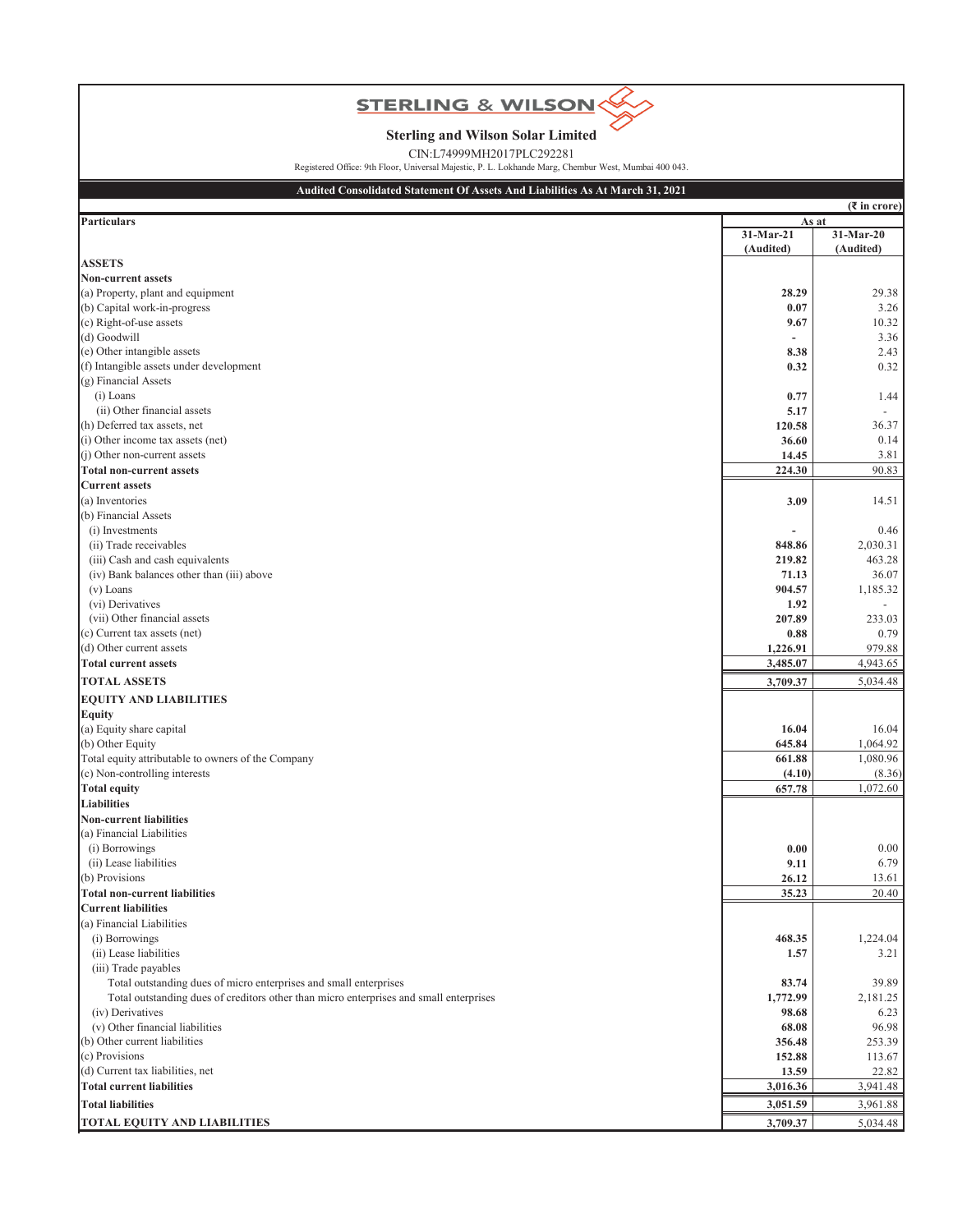

CIN:L74999MH2017PLC292281 Registered Office: 9th Floor, Universal Majestic, P. L. Lokhande Marg, Chembur West, Mumbai 400 043.

| <b>Audited Consolidated Statement Of Cash flows For The Year Ended March 31, 2021</b>                              |                           |                         |
|--------------------------------------------------------------------------------------------------------------------|---------------------------|-------------------------|
|                                                                                                                    |                           | $(\bar{\tau}$ in crore) |
| Particulars                                                                                                        | <b>For The Year Ended</b> |                         |
|                                                                                                                    | 31-Mar-21                 | $31-Mar-20$             |
|                                                                                                                    | (Audited)                 | (Audited)               |
| <b>Cash flows from operating activities</b>                                                                        |                           |                         |
| (Loss) / Profit before tax<br>Adjustments for:                                                                     | (340.04)                  | 398.50                  |
| Depreciation and amortisation expense                                                                              | 16.51                     | 14.23                   |
| Expected credit loss on financial assets                                                                           | 29.77                     | 7.52                    |
| Bad debts written off                                                                                              | 0.32                      | 3.64                    |
| Write back of provision for bad and doubtful debts                                                                 | (2.08)                    | (5.80)                  |
| Supplier balances/ liabilities written back                                                                        | (5.49)                    | (1.66)                  |
| Loans and advances written off                                                                                     | 2.33                      |                         |
| Loss / (Profit) on sale of property, plant and equipments (net)                                                    | 0.26                      | (0.06)                  |
| Property, plant and equipment written off                                                                          | 1.52                      |                         |
| Provision for liquidated damages                                                                                   | 63.04                     |                         |
| Provision for foreseeable losses                                                                                   | 13.19                     |                         |
| Other provisions                                                                                                   | 11.00                     |                         |
| Profit on sale of mutual funds<br>Impairment of goodwill                                                           |                           | (0.30)                  |
| Finance costs                                                                                                      | 3.36<br>93.09             | 194.93                  |
| Interest income                                                                                                    | (131.87)                  | (224.11)                |
| Provision for mark-to-market (gain) / loss on derivative instruments (net)                                         | (0.09)                    | 6.23                    |
| Unrealised foreign exchange loss (net)                                                                             | 33.66                     | 16.54                   |
| Liabilities no longer required written back                                                                        | (10.29)                   | (34.84)                 |
| Operating (loss) / profit before working capital changes                                                           | (221.81)                  | 374.82                  |
| Working capital adjustments:                                                                                       |                           |                         |
| Decrease / (increase) in inventories                                                                               | 11.42                     | (1.36)                  |
| Decrease / (increase) in trade receivables                                                                         | 1,130.95                  | (98.79)                 |
| Decrease / (increase) in loans and advances                                                                        | 9.22                      | (10.33)                 |
| (Increase) in other financial assets and derivative assets                                                         | (87.69)                   | (27.67)                 |
| (Increase) in other current assets                                                                                 | (250.58)                  | (223.13)                |
| (Increase) / decrease in restricted cash                                                                           | (2.19)                    | 6.36                    |
| (Decrease) / increase in trade payable, derivatives, other financial liabilities, other liabilities and provisions | (316.82)                  | 398.37                  |
| (Increase) in other non-current assets                                                                             | (10.64)                   | (1.36)                  |
| Net change in working capital                                                                                      | 483.67                    | 42.08                   |
| Cash flows generated from operating activities                                                                     | 261.86                    | 416.90                  |
| Income tax (paid) (net)<br>Effects of exchange differences on translation of assets and liabilities                | (60.88)                   | (128.27)<br>49.11       |
| Net cash flows generated from operating activities                                                                 | 200.98                    | 337.74                  |
|                                                                                                                    |                           |                         |
| <b>Cash flows from investing activities</b>                                                                        |                           |                         |
| (Purchase) of property, plant and equipment, capital work in progress and intangible assets                        | (16.45)                   | (17.54)                 |
| (Investment) in short term fixed deposits (net)<br>(Investment) in long term fixed deposits                        | (33.65)<br>(4.39)         | (8.66)                  |
| Proceeds from sale of property, plant and equipment                                                                | 0.59                      | 2.35                    |
| (Investment) in mutual funds / treasury bills                                                                      | 0.19                      | (190.00)                |
| Proceeds from redemption of mutual funds                                                                           | 0.27                      | 190.03                  |
| Interest received                                                                                                  | 244.13                    | 264.40                  |
| Inter-corporate deposits/loans given to fellow subsidiaries                                                        |                           | (503.73)                |
| Inter-corporate deposits/loans repaid by fellow subsidiaries                                                       | 218.52                    | 1,279.78                |
| Acquisition of subsidiary                                                                                          |                           | (3.15)                  |
| Net cash flows generated from investing activities                                                                 | 409.21                    | 1,013.49                |
| <b>Cash flows from financing activities</b>                                                                        |                           |                         |
| Proceeds from cash credit borrowings (net)                                                                         | 77.18                     | 20.61                   |
| (Repayment) of secured and unsecured short-term borrowings (net)                                                   | (832.88)                  | (1,024.35)              |
| Finance costs paid                                                                                                 | (92.81)                   | (188.23)                |
| Dividend and dividend distribution tax paid                                                                        |                           | (116.11)                |
| Repayment of lease liabilities                                                                                     | (4.74)                    | (5.20)                  |
| Net cash flows (used in) financing activities<br>Net (decrease) / increase in cash and cash equivalents            | (853.25)<br>(243.06)      | (1,313.29)<br>37.93     |
| Cash and cash equivalents - Opening balance                                                                        | 463.28                    | 420.77                  |
| Net movement in currency translation                                                                               | (0.40)                    | 4.58                    |
| Cash and cash equivalents - Closing balance                                                                        | 219.82                    | 463.28                  |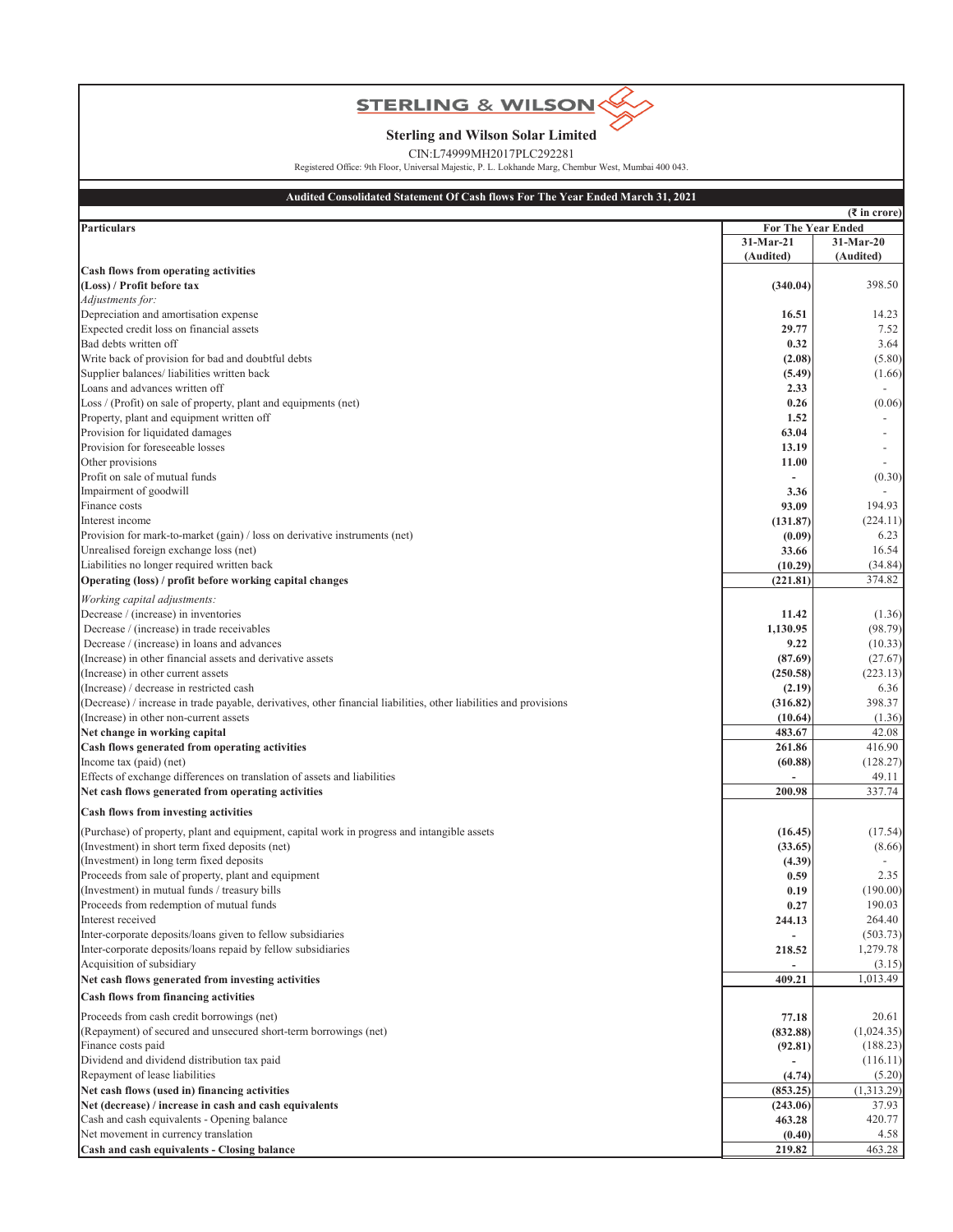

CIN:L74999MH2017PLC292281 Registered Office: 9th Floor, Universal Majestic, P. L. Lokhande Marg, Chembur West, Mumbai 400 043.

| Audited Consolidated Statement Of Cash flows For The Year Ended March 31, 2021 (Continued)  |             |                        |
|---------------------------------------------------------------------------------------------|-------------|------------------------|
|                                                                                             |             | $(3 \infty)$ in crore) |
| <b>Particulars</b>                                                                          |             | For the Year ended     |
|                                                                                             | $31-Mar-21$ | $31-Mar-20$            |
|                                                                                             | (Audited)   | (Audited)              |
| Reconciliation of cash and cash equivalents as per the Consolidated Statement of Cash Flows |             |                        |
|                                                                                             |             |                        |
| Cash and cash equivalents as per the above comprise of the following:                       |             |                        |
| Cash and cash equivalents as per the Consolidated Balance Sheet                             | 219.82      | 463.28                 |
| Less: Bank overdrafts repayable on demand                                                   |             |                        |
| Cash and cash equivalents as per the Consolidated Statement of Cash Flows                   | 219.82      | 463.28                 |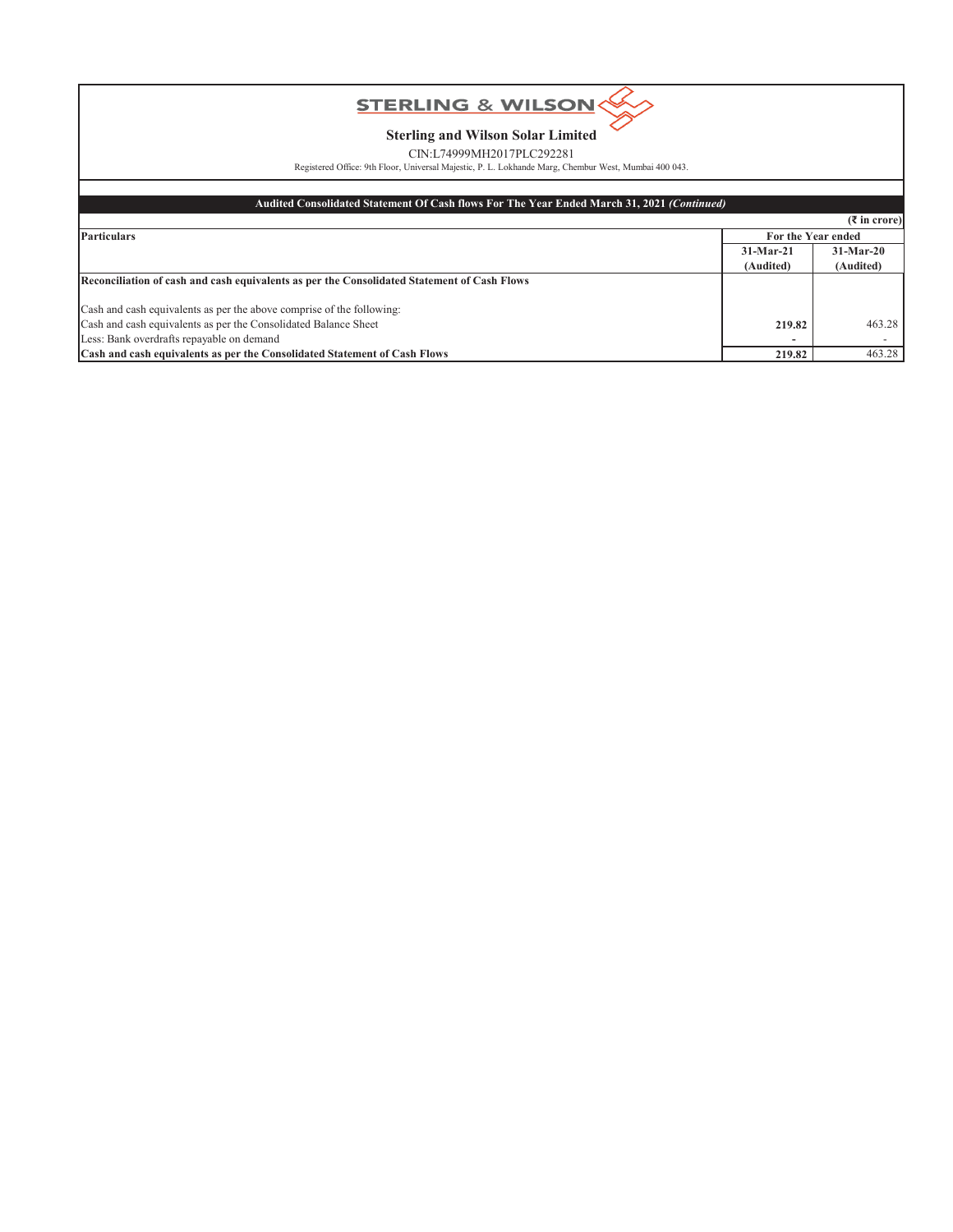

CIN:L74999MH2017PLC292281 Registered Office: 9th Floor, Universal Majestic, P. L. Lokhande Marg, Chembur West, Mumbai 400 043.

#### **Audited Consolidated Segment-Wise Revenue, Assets, Liabilities And Capital Employed For The Quarter And Year Ended March 31, 2021**

|                                                         |                                   |                       |                            |             | $(\bar{z}$ in crore) |
|---------------------------------------------------------|-----------------------------------|-----------------------|----------------------------|-------------|----------------------|
| <b>Particulars</b>                                      |                                   | For the quarter ended | <b>Year ended</b>          |             |                      |
|                                                         | 31-Mar-21                         | 31-Dec-20             | $31-Mar-20$                | $31-Mar-21$ | $31-Mar-20$          |
|                                                         | (Audited)<br><b>Refer Note 10</b> | (Unaudited)           | (Audited)<br>Refer Note 10 | (Audited)   | (Audited)            |
| <b>Segment Revenue</b>                                  |                                   |                       |                            |             |                      |
| Solar EPC business                                      | 1,291.63                          | 1,250.91              | 2,012.53                   | 4,825.75    | 5,391.28             |
| Operation and maintenance service                       | 71.83                             | 58.94                 | 51.84                      | 252.07      | 183.54               |
| Total                                                   | 1,363.46                          | 1,309.85              | 2,064.37                   | 5,077.82    | 5,574.82             |
| Other operating income                                  | 1.08                              | 1.88                  | (3.74)                     | 2.98        | 0.47                 |
| <b>Revenue from operations</b>                          | 1,364.54                          | 1,311.73              | 2,060.63                   | 5,080.80    | 5,575.29             |
| <b>Segment Results</b>                                  |                                   |                       |                            |             |                      |
| Solar EPC business                                      | (316.52)                          | 68.07                 | 252.91                     | (81.52)     | 657.28               |
| Operation and maintenance service                       | 33.32                             | 19.84                 | 35.48                      | 99.79       | 88.73                |
| Total                                                   | (283.20)                          | 87.91                 | 288.39                     | 18.27       | 746.01               |
| Add: Unallocable income                                 | 34.84                             | 35.15                 | 7.27                       | 136.60      | 255.09               |
| Less: Unallocable expenditure                           | (152.10)                          | (99.70)               | (136.56)                   | (494.91)    | (602.60)             |
| Total (loss) / profit before tax                        | (400.46)                          | 23.36                 | 159.10                     | (340.04)    | 398.50               |
| <b>Segment Assets</b>                                   |                                   |                       |                            |             |                      |
| Solar EPC business                                      | 1,887.96                          | 2.030.73              | 2,898.68                   | 1,887.96    | 2,898.68             |
| Operation and maintenance service                       | 150.39                            | 139.42                | 116.79                     | 150.39      | 116.79               |
| Unallocated                                             | 1,671.02                          | 2,085.95              | 2,019.01                   | 1,671.02    | 2,019.01             |
| Total                                                   | 3,709.37                          | 4,256.10              | 5,034.48                   | 3,709.37    | 5,034.48             |
| <b>Segment Liabilities</b>                              |                                   |                       |                            |             |                      |
| Solar EPC business                                      | 2,358.01                          | 2,116.32              | 2,528.76                   | 2,358.01    | 2,528.76             |
| Operation and maintenance service                       | 53.84                             | 78.87                 | 24.07                      | 53.84       | 24.07                |
| Unallocated                                             | 639.74                            | 1,110.19              | 1,409.05                   | 639.74      | 1,409.05             |
| Total                                                   | 3,051.59                          | 3,305.38              | 3,961.88                   | 3,051.59    | 3,961.88             |
| Capital Employed (Segment Assets - Segment Liabilities) |                                   |                       |                            |             |                      |
| Solar EPC business                                      | (470.05)                          | (85.59)               | 369.92                     | (470.05)    | 369.92               |
| Operation and maintenance service                       | 96.55                             | 60.55                 | 92.72                      | 96.55       | 92.72                |
| Unallocated                                             | 1.031.28                          | 975.76                | 609.96                     | 1,031.28    | 609.96               |
| Total                                                   | 657.78                            | 950.72                | 1,072.60                   | 657.78      | 1,072.60             |
|                                                         |                                   |                       |                            |             |                      |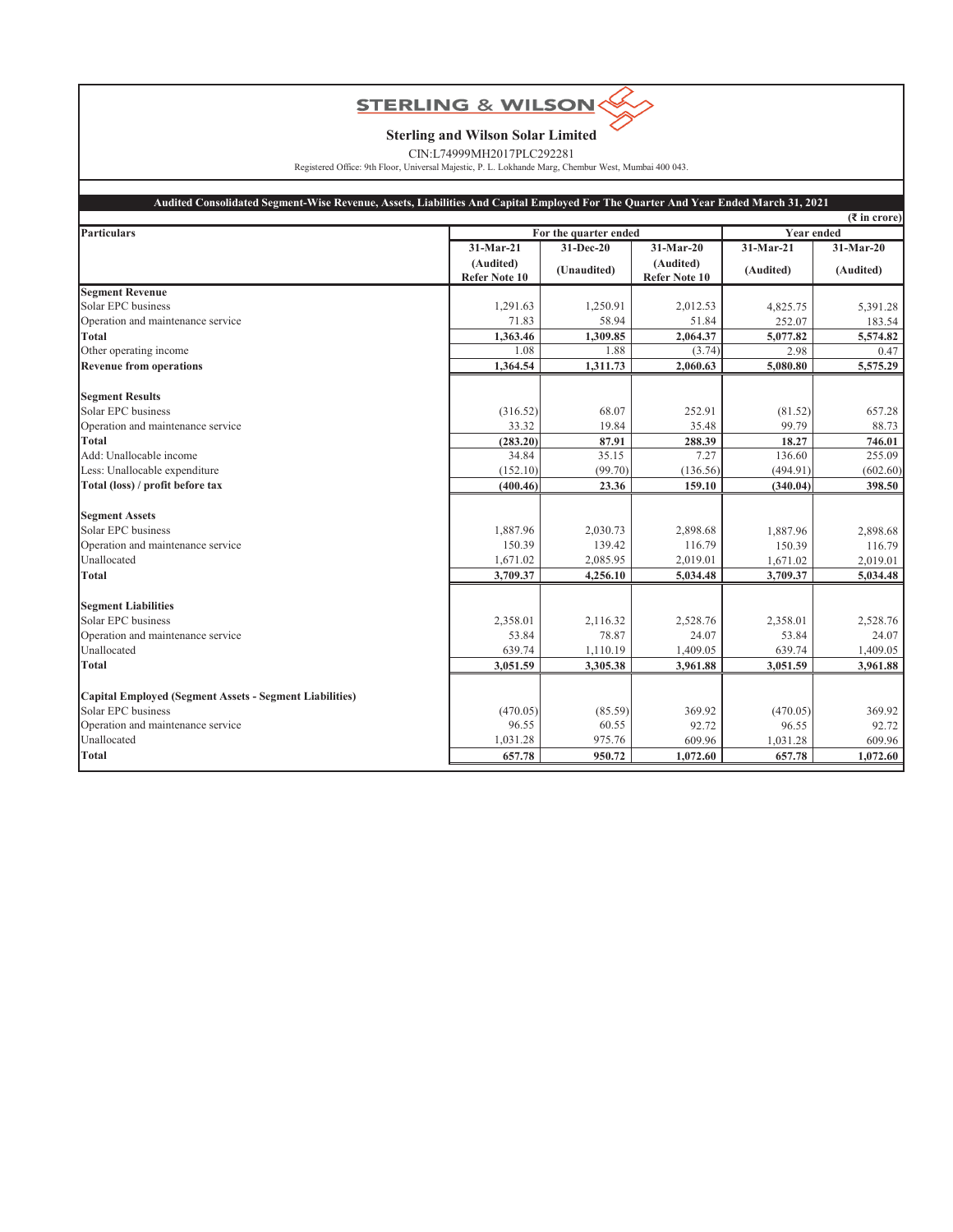

CIN:L74999MH2017PLC292281

Registered Office: 9th Floor, Universal Majestic, P. L. Lokhande Marg, Chembur West, Mumbai 400 043.

#### **Statement Of Audited Consolidated Financial Results For The Quarter And Year Ended March 31, 2021**

#### **Notes :**

- 1 The above audited consolidated financial results which are published in accordance with Regulation 33 of the SEBI (Listing Obligations and Disclosure Requirements) Regulations, 2015 as amended ('Listing Regulations') have been reviewed by the Audit Committee and approved by the Board of Directors at their meeting held on June 29, 2021. These audited consolidated financial results have been prepared in accordance with recognition and measurement principles of Indian Accounting Standards ("Ind AS") prescribed under Section 133 of the Companies Act, 2013 read with the relevant rules issued thereunder and the other accounting principles generally accepted in India.
- $\overline{2}$ The Statutory auditors have carried out audit of consolidated financials results for the year ended 31 March 2021.
- 3 Financial results of Sterling and Wilson Solar Limited ('the Holding Company') (Standalone information):

| , , , , , , , , , , , ,                 |                       |               |             |             |             |
|-----------------------------------------|-----------------------|---------------|-------------|-------------|-------------|
| <b>Particulars</b>                      | For the quarter ended |               |             | Year ended  |             |
|                                         | $31-Mar-21$           | $31 - Dec-20$ | $31-Mar-20$ | $31-Mar-21$ | $31-Mar-20$ |
| Total Income                            | .348.16               | 825.98        | 1,635.20    | 3.330.12    | 4.908.51    |
| (Loss)/ Profit before tax               | (134.77)              | 37.44         | 229.68      | (142.67)    | 431.48      |
| $(Loss)$ / Profit for the period / year | (98.60)               | 25.41         | 179.14      | (111.44)    | 316.70      |

**(ൟ in crore)**

4 The Group is primarily engaged in the business of complete Turnkey solution for Engineering, Procurement, Construction, Operation and maintenance of Solar Power projects. The Company's Chief Operating Decision Maker (CODM) reviews the internal management reports prepared based on financial information for Solar EPC and Solar Operation and maintenance service based on analysis of various performance indicators viz. Profit after tax. Accordingly, the Group has determined its reportable segments under Ind AS 108 "Operating Segments" as follows:

- Engineering, Procurement and Construction (Solar EPC); and

- Operation and maintenance service.

The financial information of these segments has been provided in the audited consolidated financials results as per Ind AS 108.

5 The Red Herring Prospectus dated 29 July 2019 stated that the Shapoorji Pallonji and Company Private Limited and Khurshed Yazdi Daruvala ("Selling Shareholders") shall use a portion of net offer proceeds towards funding full repayment of the outstanding inter-corporate deposits/ loans payable by fellow subsidiaries to the Holding Company and its subsidiary company by 18 November 2019. The Selling Shareholders pursuant to their letter dated 14 November 2019, however, requested the Board of Directors of the Holding Company and its subsidiary company to consider a revised payment schedule for the outstanding inter-corporate deposits/ loans of Rs 2,341.53 crore (net) (including interest thereon of Rs. 249.37 crore) as at 30 September 2019 with additional interest of 50 basis points per annum.

The Board of Directors in their meeting held on 31 December 2019 had considered the revised payment schedule of the outstanding inter-corporate deposits/ loans of Rs 1,650.84 crore (net) (including accrued interest thereon of Rs. 115.53 crore) as at that date, in three quarterly installments of Rs 500.00 crore by 31 March 2020, Rs 500.00 crore by 30 June 2020 and balance amount by 30 September 2020 (which would include further accruals of interest beyond 31 December 2019).

Considering the current economic slowdown and the challenges which the selling shareholders (promoter group) are facing due to their business being significantly impacted by COVID-19, the selling shareholders made a further request to extend the time lines for payment of the outstanding of Rs. 1,167.36 (net) (including principal and interest and an amount outstanding of overseas subsidiary amounting to Rs 607.07 crore (net)) as at 30 September 2020 till 30 September 2021. The Board of Directors had taken a decision to extend the repayment timelines till 30 September 2021 and levy additional interest spread of 400 basis points over and above the average interest rate and requested that securities be provided to cover the outstanding inter-corporate deposits / loans. The Selling Shareholders have provided security by way of immovable properties during the year and hypothecation of receivables from certain customers of a fellow subsidiary subsequent to the year-end, amounting to Rs. 460.17 crore and Rs 345.00 crores, respectively, making the total security package of about Rs 805.17 crore, covering the value of outstanding intercorporate deposits / loans of Rs. 728.55 crore (before accrual of interest post 31 March 2021) as on date.

The Selling Shareholders have already facilitated the repayment of inter-corporate deposits/ loans amounting to Rs 1,959.02 crore by the fellow subsidiaries to the Holding Company and its subsidiary company, from the date of listing i.e. 20 August 2019 till 31 March 2021 and an additional Rs. 156.70 crore from 1 April 2021 till date. In view of the steps taken/being taken by the Holding Company, management believes that no provision towards expected credit losses is required as at 31 March 2021 for inter-corporate deposits / loans outstanding aggregating to Rs 885.25 crore (with all interest upto 31 March 2021 serviced) which, as on date stands reduced to Rs. 728.55 crore (before accrual of interest post 31 March 2021).

The Holding Company has also responded to queries on this matter (including from Shareholders, SEBI, ROC and media reports). The Holding Company, based on independent opinions from legal experts, has determined that there is no non-compliance with any provisions of the Companies Act, 2013 and/or SEBI (Issue of Capital and Disclosure Requirements) Regulations, 2018 by the Holding Company, in respect of this matter.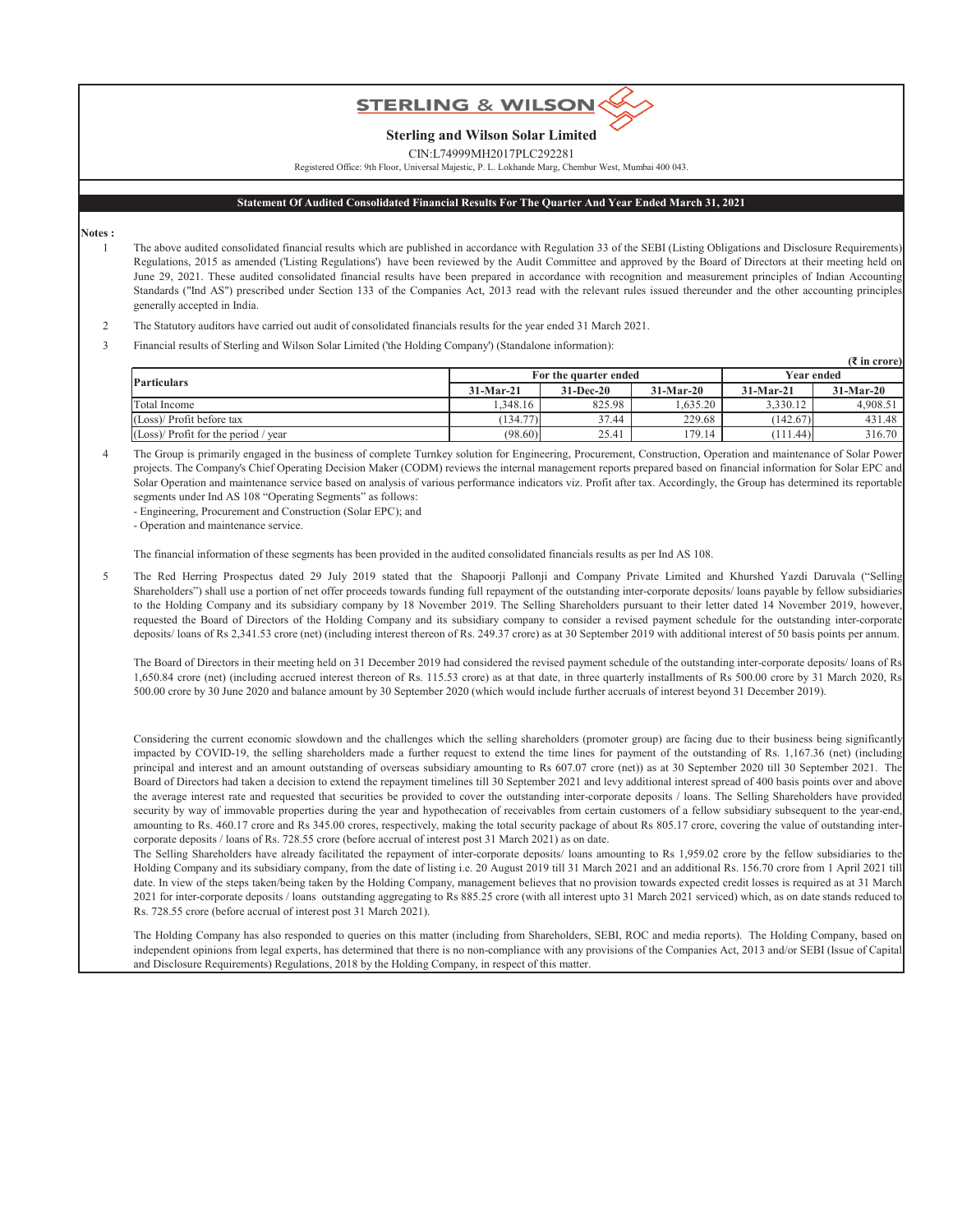

CIN:L74999MH2017PLC292281

Registered Office: 9th Floor, Universal Majestic, P. L. Lokhande Marg, Chembur West, Mumbai 400 043.

#### **Statement Of Audited Consolidated Financial Results For The Quarter And Year Ended March 31, 2021**

#### **Notes :** *(Continued)*

6 The outbreak of the Coronavirus (COVID-19) pandemic globally continues to cause significant disturbance and slowdown of economic activity. During the year ended 31 March 2021, the construction activities at various sites witnessed a slowdown as per the directives issued by various regulatory authorities which has led to an increased cost of construction (including rise in module and commodity costs) as well as overheads due to extended time. Further, a significant subcontractor in a particular geography filed for bankruptcy causing enhanced replacement costs for a project. All the above has contributed in the Group incurring a loss for the year ended 31 March 2021. Also, during the year Shapoorji Pallonji and Company Private Limited ('the Parent Company'), being in the construction and real estate sector was severely affected due to the COVID-19 pandemic, and had filed for One Time Restructuring ("OTR") under the prescribed guidelines of the Reserve Bank of India. Owing to these factors, the Group had also faced liquidity challenges for part of the year.

The Group continues to have a strong order book, a positive net-worth and favorable net current asset position. The Group's management and the Board of Directors of the Company have also made an assessment, of the Group's ability to continue as a going concern, its projected cash flows for the next 12 months, as well as financing arrangements to fulfil its working capital requirements and necessary capital expenditure. The Parent Company's OTR has also been approved as at 31 March 2021.

The Group has used the principles of prudence in applying judgements, estimates and assumption and based on the current estimates' management has assessed the impact of existing and anticipated impact of COVID-19 on future projected cash-flows. Based on all the above the Management believes that the Group will continue its business in the foreseeable future, so as to be able to realise its assets and discharge its liabilities in the normal course. Accordingly, the audited consolidated financial results of the Group have been prepared on a going concern basis.

- 7 A subsidiary company has received intimation for liquidated damages from two of its customers for an amount of approximately Rs 87.39 crore. The Subsidiary Company has sent its responses refuting such liquidated damages and has sought extension of time due to various circumstances (including but not limited to the impact of the COVID-19 pandemic). Further, the Subsidiary Company has also made a counter claim of Rs 99.63 crore for additional cost incurred mainly due to the impact of the COVID 19 pandemic. Contractual documentation is being exchanged and based on management's best estimate, no provision for liquidated damages is required to be made.
- 8 During the year, a significant subcontractor in a particular geography filed for bankruptcy. The subcontractor has levied a claim on a Subsidiary Company for approximately Rs 92.15 crore which has been refuted by the management. The Subsidiary Company is in the process of levying a counter claim on the subcontractor for an amount of Rs 84.04 crore for noncompliance with contractual obligations. In the opinion of the management, the subcontractor's claim is not tenable and accordingly, based on management's best estimate, no provision is required to be made for the same.
- 9 The Holding Company, entered into a contract for a 100 MW AC Photovoltaic plant in the state of Karnataka with an infrastructure company ("customer") to cater to inhouse power demands of the large office space facilities at Bangalore of a real estate developer ("developer"). The works were majorly completed by end February 2018 and the balance work was pending due to non-availability of land, which was in the scope of the customer. In October 2018, the National Company Law Tribunal ("NCLT") actions were initiated against the customer group and the Holding Company issued a work suspension notice to the customer, for balance of payments, with a copy to the developer. The developer issued directions to the Holding Company, vide a letter, to go ahead with the works/maintenance of the plant where in they also assured the Holding Company that they would make the payment if the customer failed to pay. As on date the customer owes the Holding Company Rs 92.45 crore. In addition, an amount of Rs 64.10 crore under confirmed, irrevocable Letters of Credit arranged by the customer from their bank mainly for the supplies which had been discounted by the Holding Company, after confirmation both from the customer and their bank, became due. Due to the NCLT actions against the customer group, the customer's bank refused to make the payment to the Holding Company's bank citing prevention against doing the same due to the NCLT order, and the Holding Company had to return the amount back to its bank.

During the year ended 31 March 2020, the Holding Company had initiated legal proceedings in both these matters: the matter in respect of the customer / developer which is currently pending with the NCLT and the matter in respect of the customers bank is currently pending with the National Company Law Appellate Tribunal. The Holding Company had sought legal opinions regarding the amount due from the developer as per their assurance letter and from the customer's bank due to failure to pay confirmed Letters of Credit and has been advised that the said amounts are recoverable. The amount of Rs 92.45 crore and Rs 64.10 crore is shown under the head Trade Receivables and Other Financial Assets, respectively.

Basis the aforementioned legal opinions and the management assessment, inspite of being confident of full recovery, considering the expected credit loss requirement of Ind AS 109 "Financial Instruments", the management has recognised the provision to the extent of Rs 31.33 crore (31 March 2020: Rs 21.33 crore) as at 31 March 2021, based on management's best estimate of collection of the aforementioned receivables as at 31 March 2021.

- 10 The figures for the last quarter are the balancing figures between audited figures in respect of full financial year and the published year to date figures upto the third quarter of the respective financial years.
- 11 The results of the Group are available for investors at www.sterlingandwilsonsolar.com, www.nseindia.com and www.bseindia.com.

**BY ORDER OF THE BOARD OF DIRECTORS For Sterling and Wilson Solar Limited**



Digitally signed by ANIRUDDHA SHREEKANT GODBOLE Date: 2021.06.29 18:18:42 +05'30'

**Mr. Khurshed Daruvala** Khurshed Digitally signed Yazdi Daruvala 17:13:51 +05'30' by Khurshed Yazdi Daruvala Date: 2021.06.29

> Chairman DIN: 00216905

Date : June 29, 2021 Place : Mumbai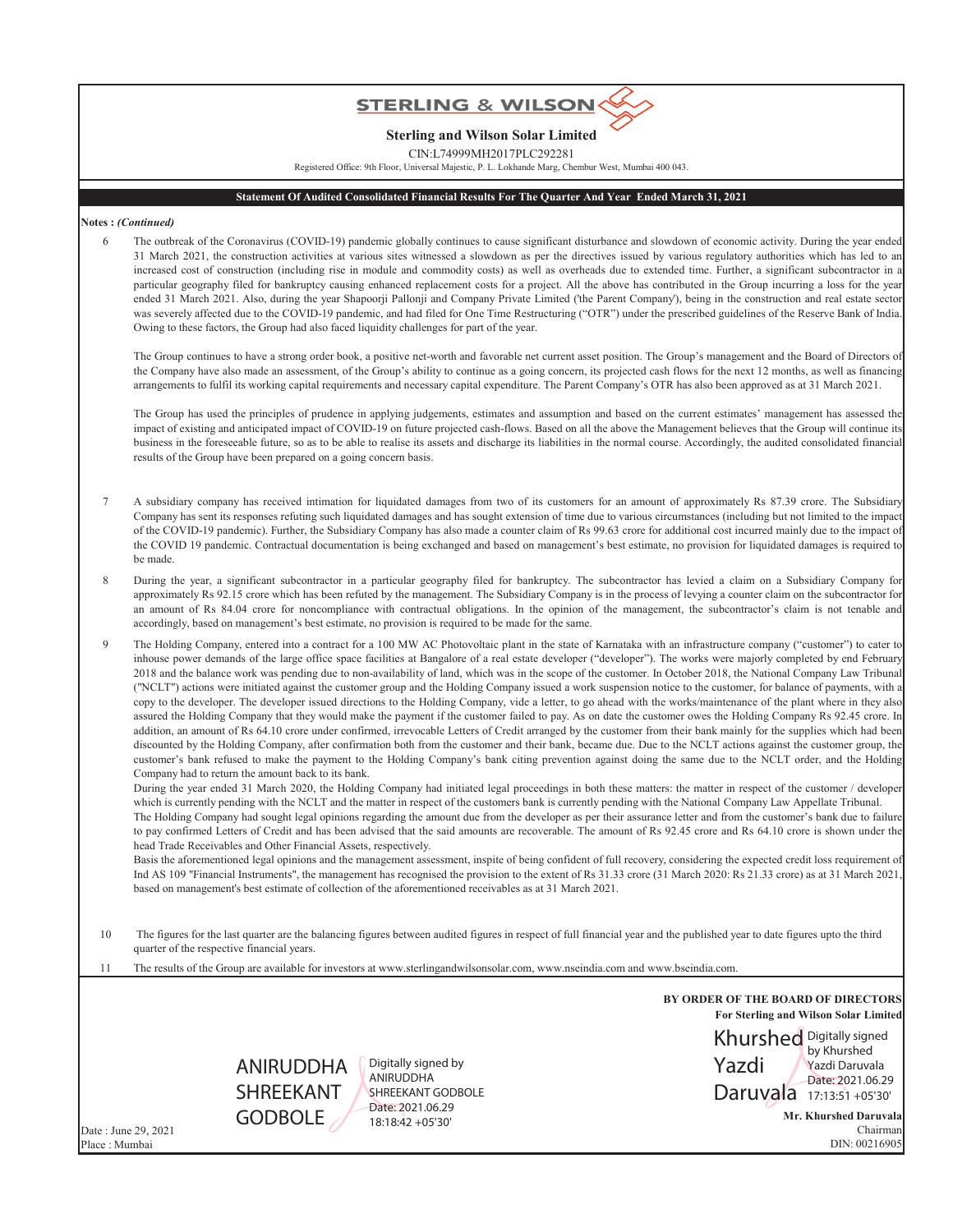### **ANNEXURE I**

**Statement on Impact of Audit Qualifications (for audit report with modified opinion) submitted along-with Annual Audited Consolidated Financial Results** 

| <b>Statement on Impact of Audit Qualifications for the Financial Year ended March 31, 2021</b><br>[See Regulation 33 / 52 of the SEBI (LODR) (Amendment) Regulations, 2016] |                |                                                                                                                                                                        |                            |                                         |  |  |
|-----------------------------------------------------------------------------------------------------------------------------------------------------------------------------|----------------|------------------------------------------------------------------------------------------------------------------------------------------------------------------------|----------------------------|-----------------------------------------|--|--|
| I.                                                                                                                                                                          | <b>Sl. No.</b> | <b>Particulars</b>                                                                                                                                                     | <b>Audited Figures (as</b> | <b>Audited</b><br><b>Figures</b><br>(as |  |  |
|                                                                                                                                                                             |                |                                                                                                                                                                        | reported<br>before         | before<br>reported                      |  |  |
|                                                                                                                                                                             |                |                                                                                                                                                                        | adjusting<br>for           | adjusting<br>for                        |  |  |
|                                                                                                                                                                             |                |                                                                                                                                                                        | qualification)             | qualification)                          |  |  |
|                                                                                                                                                                             |                |                                                                                                                                                                        | (Rs. in Crore)             | (Rs. in Crore)*                         |  |  |
|                                                                                                                                                                             | 1              | Turnover / Total income                                                                                                                                                | 5,239.29                   | 5,239.29                                |  |  |
|                                                                                                                                                                             | $\overline{2}$ | <b>Total Expenditure</b>                                                                                                                                               | 5,579.33                   | 5,579.33                                |  |  |
|                                                                                                                                                                             | $\mathfrak{Z}$ | Net (Loss)/ Profit                                                                                                                                                     | (340.04)                   | (340.04)                                |  |  |
|                                                                                                                                                                             | $\overline{4}$ | Earnings Per Share                                                                                                                                                     | (17.80)                    | (17.80)                                 |  |  |
|                                                                                                                                                                             | 5              | <b>Total Assets</b>                                                                                                                                                    | 3,709.37                   | 3,709.37                                |  |  |
|                                                                                                                                                                             | 6              | <b>Total Liabilities</b>                                                                                                                                               | 3,051.59                   | 3,051.59                                |  |  |
|                                                                                                                                                                             | $\overline{7}$ | Net Worth                                                                                                                                                              | 657.78                     | 657.78                                  |  |  |
|                                                                                                                                                                             | 8              | Any other financial item(s) (as                                                                                                                                        | None                       | None                                    |  |  |
|                                                                                                                                                                             |                | felt appropriate by the                                                                                                                                                |                            |                                         |  |  |
|                                                                                                                                                                             |                | management)                                                                                                                                                            |                            |                                         |  |  |
|                                                                                                                                                                             |                | * Audit qualification is in respect of items, the impact of which is not quantifiable, Accordingly, we                                                                 |                            |                                         |  |  |
|                                                                                                                                                                             |                | have kept the figures in (as reported after adjusting for qualification) column the same (as before                                                                    |                            |                                         |  |  |
|                                                                                                                                                                             |                | adjustment of qualification) column.                                                                                                                                   |                            |                                         |  |  |
| II.                                                                                                                                                                         |                | Audit Qualification (each audit qualification separately):                                                                                                             |                            |                                         |  |  |
|                                                                                                                                                                             | a.             | Details of Audit Qualification:                                                                                                                                        |                            |                                         |  |  |
|                                                                                                                                                                             |                |                                                                                                                                                                        |                            |                                         |  |  |
|                                                                                                                                                                             | i.             | note 5 to the consolidated annual financial results relating to outstanding inter-                                                                                     |                            |                                         |  |  |
|                                                                                                                                                                             |                | corporate deposits and loans of Rs. 397.55 crores and Rs 487.70 crores (net)<br>respectively (including interest accrued on inter-corporate deposits of Rs. Nil crores |                            |                                         |  |  |
|                                                                                                                                                                             |                | and on loans of Rs Nil crores) as at 31 March 2021. This amount is the balance of                                                                                      |                            |                                         |  |  |
|                                                                                                                                                                             |                | inter-corporate deposits of Rs 1,765.02 crores (including interest accrued thereon of                                                                                  |                            |                                         |  |  |
|                                                                                                                                                                             |                | Rs 173.56 crores) and loans of Rs 576.51 crores (net) (including interest accrued                                                                                      |                            |                                         |  |  |
|                                                                                                                                                                             |                | thereon of Rs 75.81 crores) that were outstanding as on 30 September 2019 made to                                                                                      |                            |                                         |  |  |
|                                                                                                                                                                             |                | fellow subsidiaries by the Group which were to be repaid within 90 days period from                                                                                    |                            |                                         |  |  |
|                                                                                                                                                                             |                | the date of listing as stated in the Red Herring Prospectus for the purpose of Offer of                                                                                |                            |                                         |  |  |
|                                                                                                                                                                             |                | Sale to public of the Holding Company's shares by the Selling Shareholders. The                                                                                        |                            |                                         |  |  |
|                                                                                                                                                                             |                | Board of Directors of the Holding Company had in December 2019 extended the                                                                                            |                            |                                         |  |  |
|                                                                                                                                                                             |                | repayment period at the request of the Selling Shareholders with enhanced rate of                                                                                      |                            |                                         |  |  |
|                                                                                                                                                                             |                | interest. Thereafter, considering the current economic slowdown and the challenges                                                                                     |                            |                                         |  |  |
|                                                                                                                                                                             |                | to their business due to COVID, the Selling Shareholders made a further request on                                                                                     |                            |                                         |  |  |
|                                                                                                                                                                             |                | 15 September 2020 to extend the timelines for payment till 30 September 2021. The                                                                                      |                            |                                         |  |  |
|                                                                                                                                                                             |                | Board of Directors in their meeting held on 15 September 2020 have approved further                                                                                    |                            |                                         |  |  |
|                                                                                                                                                                             |                | extension of the repayment timelines up to 30 September 2021 and levied an                                                                                             |                            |                                         |  |  |
|                                                                                                                                                                             |                | additional interest spread of 400 basis points p.a. over the average interest rate on                                                                                  |                            |                                         |  |  |
|                                                                                                                                                                             |                | borrowings of the respective entities of the Group.                                                                                                                    |                            |                                         |  |  |
|                                                                                                                                                                             |                |                                                                                                                                                                        |                            |                                         |  |  |
|                                                                                                                                                                             |                | The Holding Company has received queries from SEBI, Registrar of Companies,                                                                                            |                            |                                         |  |  |
|                                                                                                                                                                             |                | Mumbai (ROC) and certain shareholders regarding matters connected with delay in                                                                                        |                            |                                         |  |  |
|                                                                                                                                                                             |                | facilitating repayment of inter- corporate deposits and loans by the Selling                                                                                           |                            |                                         |  |  |
|                                                                                                                                                                             |                | Shareholders on which the Holding Company has submitted its replies. Until the final                                                                                   |                            |                                         |  |  |
|                                                                                                                                                                             |                | conclusions are received from the regulators, we cannot ascertain the impact of non-                                                                                   |                            |                                         |  |  |
|                                                                                                                                                                             |                | compliance with laws and regulations, if any, by the Holding Company. Although the                                                                                     |                            |                                         |  |  |
|                                                                                                                                                                             |                | Holding Company has represented to us that, based on independent legal opinions                                                                                        |                            |                                         |  |  |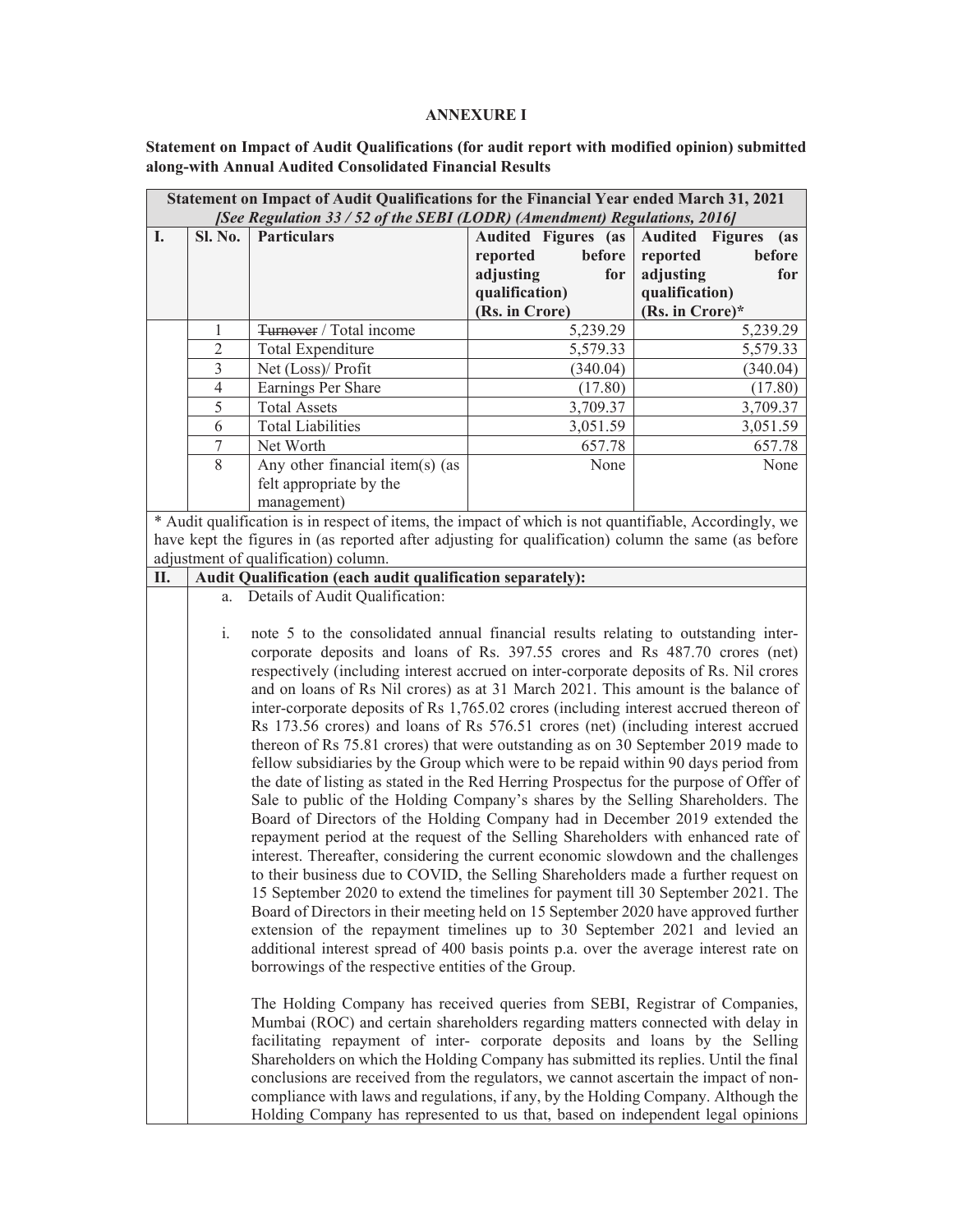obtained by it, it is of the view that there is no non-compliance with any laws and regulations by the Group in respect of this matter, in our opinion, there exists a possibility for a contrary view in the matter.

The Group has obtained partial security for the outstanding amount as at the year- end and has obtained balance security towards the outstanding amount subsequent to the year-end. In view of the steps taken/being taken by the Holding Company and its overseas subsidiary as discussed in the said note, management believes that no provision towards expected credit losses is required as at 31 March 2021. In our view, however, a provision for expected credit losses on the amounts overdue should be estimated by the management.

As a result of the above, we are unable to quantify the impact of the non-compliance with laws and regulations, if any, in particular for delay in the repayment by borrowers of inter- corporate deposits and loans in the earlier quarters and default in repayment of instalments of inter- corporate deposits and loans due during the year ended 31 March 2021 in the absence of final conclusions from the regulators in this regard; the uncertainty regarding the timing of repayment of outstanding inter-corporate deposits and loans by the borrowers; and adjustments that may arise from the aforementioned matters including non- measurement of expected credit losses on inter-corporate deposits on the consolidated annual financial results of the Group for the year ended 31 March 2021.

ii. the following qualification included in the audit report on the consolidated annual financial results of Sterling and Wilson International Solar FZCO, an overseas subsidiary of the Holding Company, for the year ended 31 March 2021 issued by the independent auditors vide their report dated 24 June 2021 is reproduced by us as under:

The consolidated annual financial results of the overseas subsidiary of the Holding Company include a loan from a related party in the amount of AED 244,662,085 (net) equivalent to Rs 487.70 crores (net), which was repayable on demand. The Board of the overseas subsidiary has received a request from the ultimate promoters of the related party to extend the repayment timeline, in lieu of obtaining security to cover the amount outstanding and also levy penal interest. Accordingly, the Board of the overseas subsidiary had taken a decision to extend the repayment timelines till September 2021 and levy additional penal interest. Further, on behalf of the overseas subsidiary, the Holding Company in India has obtained security against immovable property for the aforesaid amount due to the overseas subsidiary and subsequent to the reporting date, the overseas subsidiary has obtained additional security by assignment of certain project receivables. Considering the steps taken/being taken by the overseas subsidiary, the management believes that no provision for expected credit losses is required as at 31 March 2021. In our view, however, a provision for expected credit losses on the amounts overdue should be estimated by the management. As a result of the uncertainty relating to timing of repayment of the outstanding balance we are unable to quantify the impact of adjustments that may arise from non-measurement of expected credit losses on the consolidated financial results of the overseas subsidiary for the year ended 31 March 2021.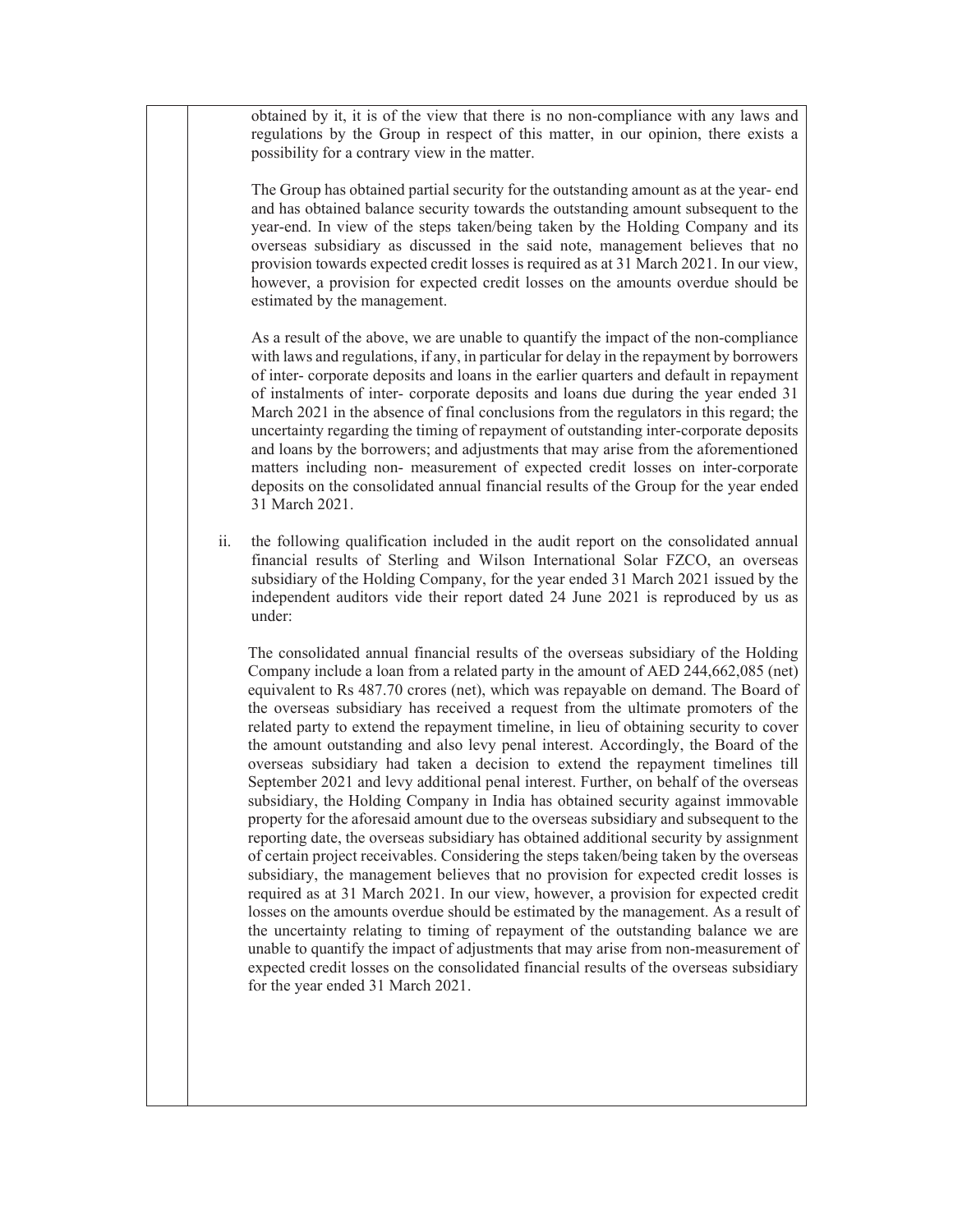|    | iii.               | As more fully explained in note 9 to the consolidated annual financial results, the                                                                                              |
|----|--------------------|----------------------------------------------------------------------------------------------------------------------------------------------------------------------------------|
|    |                    | Holding Company has trade receivables from a customer aggregating to INR 92.45<br>crores which are outstanding as at 31 March 2021. The customer is currently                    |
|    |                    | undergoing a resolution process under the supervision of the National Company Law<br>Tribunal and has appointed an IRP to supervise the operations and settlement of             |
|    |                    | creditors. The Holding Company's claims have been admitted by the IRP and based                                                                                                  |
|    |                    | on the confirmation received from the customer as at 31 March 2021 and the alternate                                                                                             |
|    |                    | legal routes being pursued by the Holding Company, management believes that the<br>current expected credit loss provision of Rs 31.33 crores is appropriate and adequate.        |
|    |                    | However, we believe that given the past history of IRP settlements and the delays                                                                                                |
|    |                    | experienced in settlement of the matter, the expected credit loss provision needs to be<br>enhanced. Pending completion of the resolution process and the alternate legal routes |
|    |                    | pursued by the Holding Company, and having regard to the age of these balances, we                                                                                               |
|    |                    | are unable to comment on the recoverability of balance outstanding from this customer                                                                                            |
|    |                    | and the consequent impact on the consolidated annual financial results, if any.                                                                                                  |
|    | b.                 | Type of Audit Qualification: Qualified Opinion / Disclaimer of Opinion / Adverse                                                                                                 |
|    |                    | Opinion                                                                                                                                                                          |
|    |                    | Qualified Opinion                                                                                                                                                                |
|    |                    | c. Frequency of qualification: Whether appeared first time / repetitive / since how long<br>continuing                                                                           |
|    |                    |                                                                                                                                                                                  |
|    |                    | Qualification (i) and (ii) since March 2020 and Qualification (iii) in March 2021                                                                                                |
|    |                    | d. For Audit Qualification(s) where the impact is quantified by the auditor,                                                                                                     |
|    |                    | Management's Views:                                                                                                                                                              |
|    |                    | Not applicable                                                                                                                                                                   |
|    |                    | e. For Audit Qualification(s) where the impact is not quantified by the auditor:                                                                                                 |
|    |                    |                                                                                                                                                                                  |
|    |                    | Management's estimation on the impact of audit qualification:                                                                                                                    |
|    |                    | (i)                                                                                                                                                                              |
|    |                    | <b>NIL</b>                                                                                                                                                                       |
|    |                    | $(i)$ If management is unable to estimate the impact, reasons for the same:                                                                                                      |
|    |                    | Not Applicable                                                                                                                                                                   |
|    |                    | (iii) Auditors' Comments on (i) or (ii) above:                                                                                                                                   |
|    |                    | Impact not determinable                                                                                                                                                          |
|    |                    |                                                                                                                                                                                  |
| Ш. | <b>Signatories</b> | Mr. Khurshed Daruvala, Chairman                                                                                                                                                  |
|    |                    | Digitally signed by<br><b>Khurshed</b>                                                                                                                                           |
|    | Yazdi              | Khurshed Yazdi<br>Daruvala                                                                                                                                                       |
|    | Daruvala           | Date: 2021.06.29                                                                                                                                                                 |
|    |                    | 17:14:16 +05'30'                                                                                                                                                                 |
|    |                    |                                                                                                                                                                                  |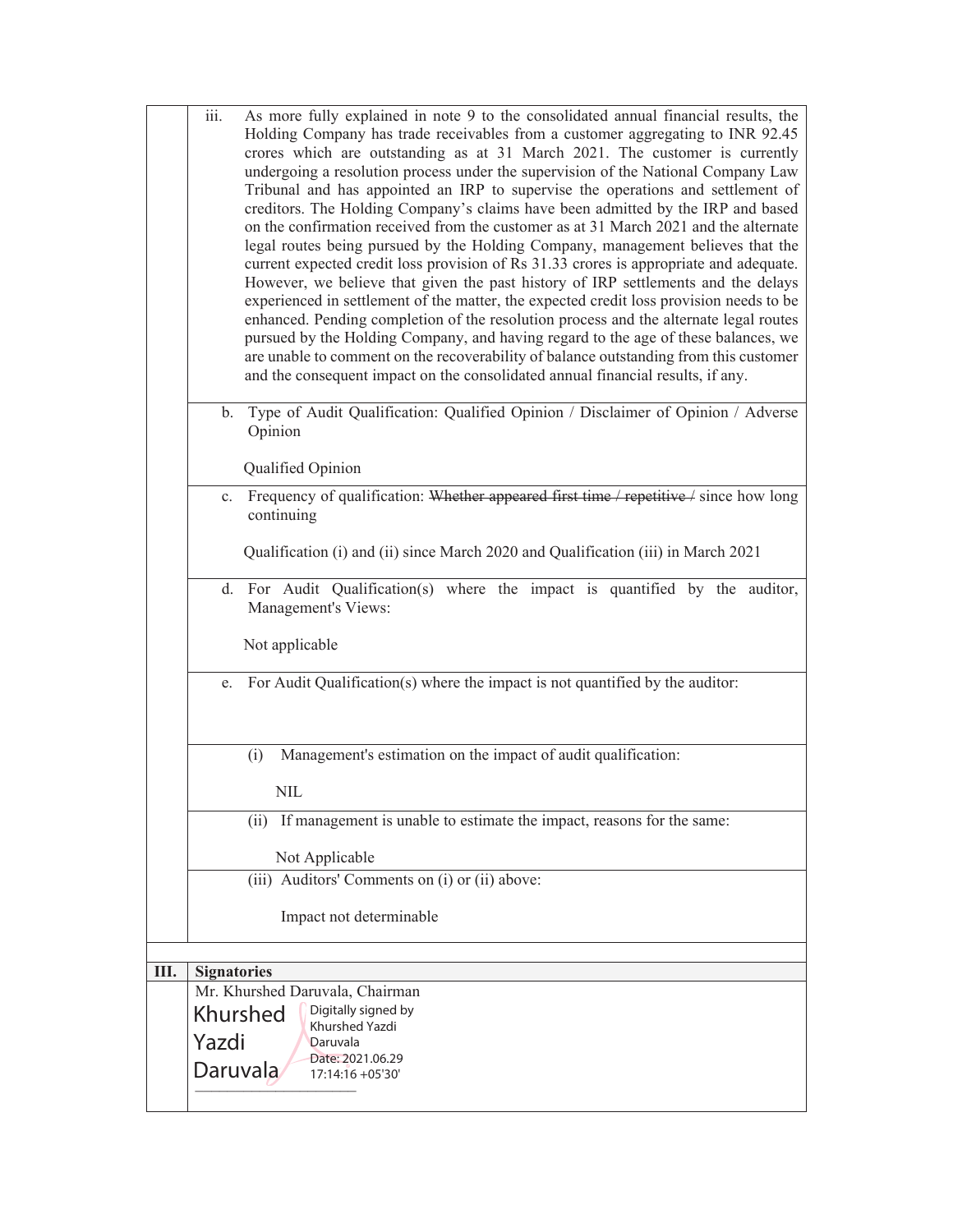| Mr. Chandra Kishore Thakur, Manager                                                                                                                                                    |
|----------------------------------------------------------------------------------------------------------------------------------------------------------------------------------------|
| Digitally signed by CHANDRA KISHORE THAKUR<br>DN: c=IN, o=STERLING AND WILSON SOLAR<br><b>CHANDRA</b><br>LIMITED.                                                                      |
| 2.5.4.20=f499039bfce7bc8b87c8af5135ae570d6b6<br>794773f55fe6fcf6ebb7ca8c72817.ou=CEO-Asia<br><b>KISHORE</b><br>Africa Eurupe Latam,CID - 6781744,<br>postalCode=400043, st=Maharashtra |
| serialNumber=b65d5d608524e1211c800b7f70ef8<br>57808a02f8cbb98eb8f6b81ebf01dc004b9,<br><b>THAKUR</b><br>cn=CHANDRA KISHORE THAKUR<br>Date: 2021.06.29 17:57:24 +05'30'                  |
|                                                                                                                                                                                        |
| Mr. Bahadur Dastoor, Chief Financial Officer                                                                                                                                           |
| Digitally signed by<br><b>Bahadur</b>                                                                                                                                                  |
| <b>Bahadur Sam</b><br>Sam<br>Dastoor                                                                                                                                                   |
| Date: 2021.06.29                                                                                                                                                                       |
| Dastoor<br>17:21:36 + 05'30'                                                                                                                                                           |
|                                                                                                                                                                                        |
| Ms. Rukhshana Mistry, Chairperson of Audit Committee                                                                                                                                   |
| Digitally signed by Rukhshana                                                                                                                                                          |
| Rukhsh 25.420-97497-66878ae3bd68                                                                                                                                                       |
| 5fd993864d896a95f321,<br>ana Jina at Maharashtra,<br>db9d2b121a05f91067c94934d9                                                                                                        |
| Mistry<br>9f6c39bbb4f90672bc10227c,<br>cn=Rukhshana Jina Mistry<br>Date: 2021.06.29 17:47:09<br>$+05'30'$                                                                              |
|                                                                                                                                                                                        |
| <b>Statutory Auditors</b>                                                                                                                                                              |
| For <b>B S R &amp; Co. LLP</b><br><b>Chartered Accountants</b>                                                                                                                         |
| Firm's Registration No: 101248W/W-100022                                                                                                                                               |
| Digitally signed by<br><b>ANIRUDDHA</b>                                                                                                                                                |
| ANIRUDDHA SHREEKANT<br><b>SHREEKANT</b><br><b>GODBOLE</b>                                                                                                                              |
| Date: 2021.06.29 18:19:10<br><b>GODBOLE</b><br>$+05'30'$                                                                                                                               |
| <b>Aniruddha Godbole</b>                                                                                                                                                               |
| Partner                                                                                                                                                                                |
| Membership No: 105149                                                                                                                                                                  |
| Place: Mumbai                                                                                                                                                                          |
| Date: June 29, 2021                                                                                                                                                                    |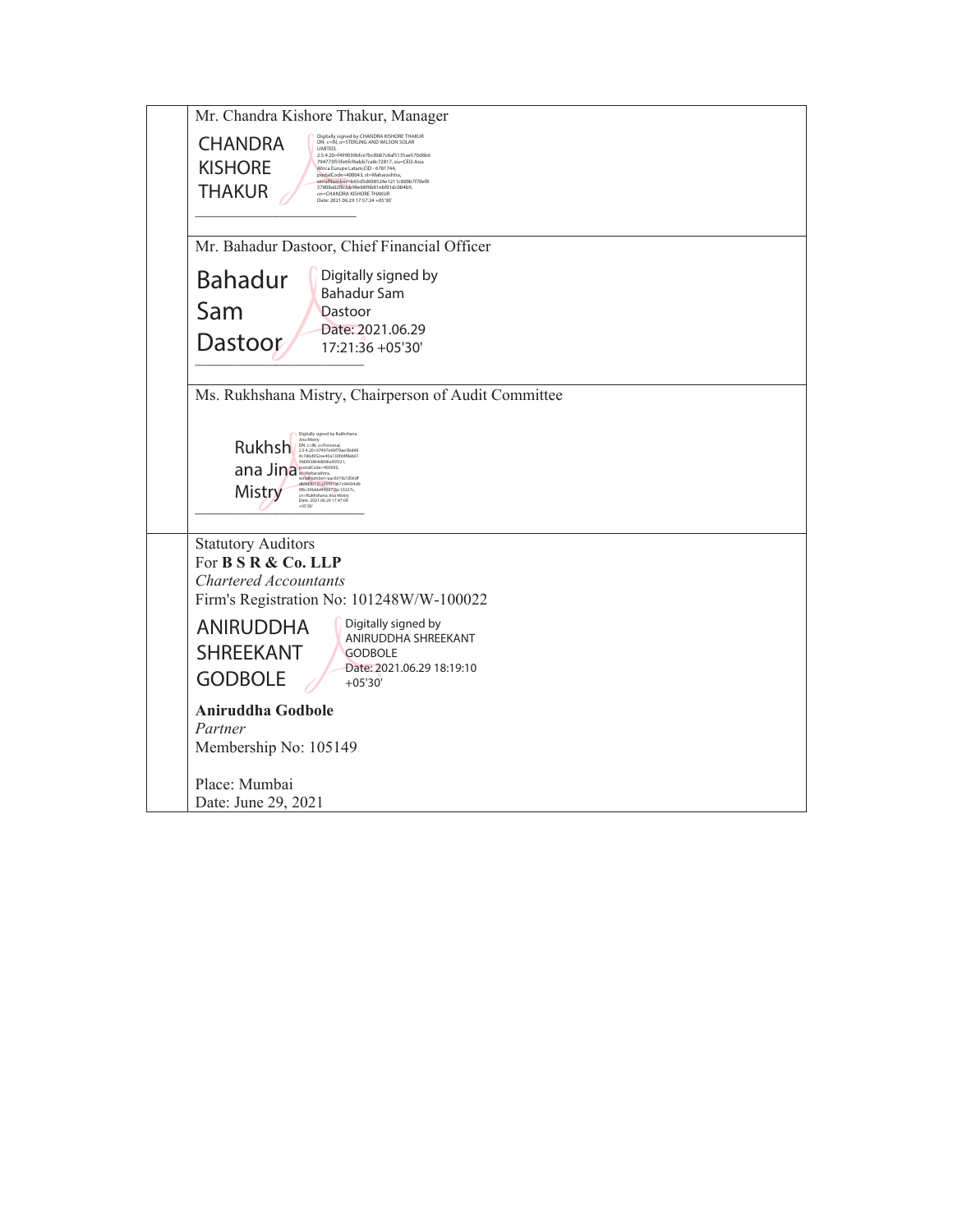# B S R & Co. LLP

Chartered Accountants

 14th Floor, Central B Wing and North C Wing, Nesco IT Park 4, Nesco Center, Western Express Highway, Goregaon (East), Mumbai - 400 063

Telephone: +91 22 6257 1000 Fax: +91 22 6257 1010

## **Independent Auditors' Report**

## To the Board of Directors of Sterling and Wilson Solar Limited

### **Report on the audit of the Standalone Annual Financial Results**

### **Qualified Opinion**

We have audited the accompanying standalone annual financial results of Sterling and Wilson Solar Limited (hereinafter referred to as "the Company") for the year ended 31 March 2021, attached herewith, in which are incorporated returns from branches in Australia, Argentina, Chile, Dubai, Egypt, Indonesia, Jordan, Kenya, Mexico, Namibia, Philippines, Vietnam and Zambia, being submitted by the Company pursuant to the requirements of Regulation 33 and Regulation 52(4) of the Securities and Exchange Board of India (Listing Obligations and Disclosure Requirements) Regulations, 2015, as amended ('Listing Regulations').

In our opinion and to the best of our information and according to the explanations given to us and based on the consideration of reports of branch auditors on audited financial results of the branches, except for the effects of the matters described in the *Basis for Qualified Opinion* section of our report, the aforesaid standalone annual financial results:

- a. are presented in accordance with the requirements of Regulation 33 and Regulation 52(4) of the Listing Regulations in this regard; and
- b. give a true and fair view in conformity with the recognition and measurement principles laid down in the applicable Indian Accounting Standards, and other accounting principles generally accepted in India, of the net loss and other comprehensive income and other financial information for the year ended 31 March 2021.

#### **Basis for Qualified Opinion**

(i) We draw attention to note 4 to the standalone annual financial results relating to outstanding inter- corporate deposits of Rs 397.55 crores (including interest accrued thereon of Rs Nil crores) as at 31 March 2021. This amount is the balance of inter-corporate deposits of Rs 1,765.02 crores (including interest accrued thereon of Rs 173.56 crores) that were outstanding as on 30 September 2019 made to a fellow subsidiary by the Company which were to be repaid within 90 days period from the date of listing as stated in the Red Herring Prospectus for the purpose of Offer of Sale to public of the Company's shares by the Selling Shareholders. The Board of Directors of the Company had in December 2019 extended the repayment period at the request of the Selling Shareholders with enhanced rate of interest. Thereafter, considering the current economic slowdown and the challenges to their business due to COVID, the Selling Shareholders made a further request on 15 September 2020 to extend the timelines for payment till 30 September 2021. The Board of Directors in their meeting held on 15 September 2020 have approved further extension of the repayment timelines up to 30 September 2021 and levied an additional interest spread of 400 basis points p.a. over the average interest rate on borrowings of the Company.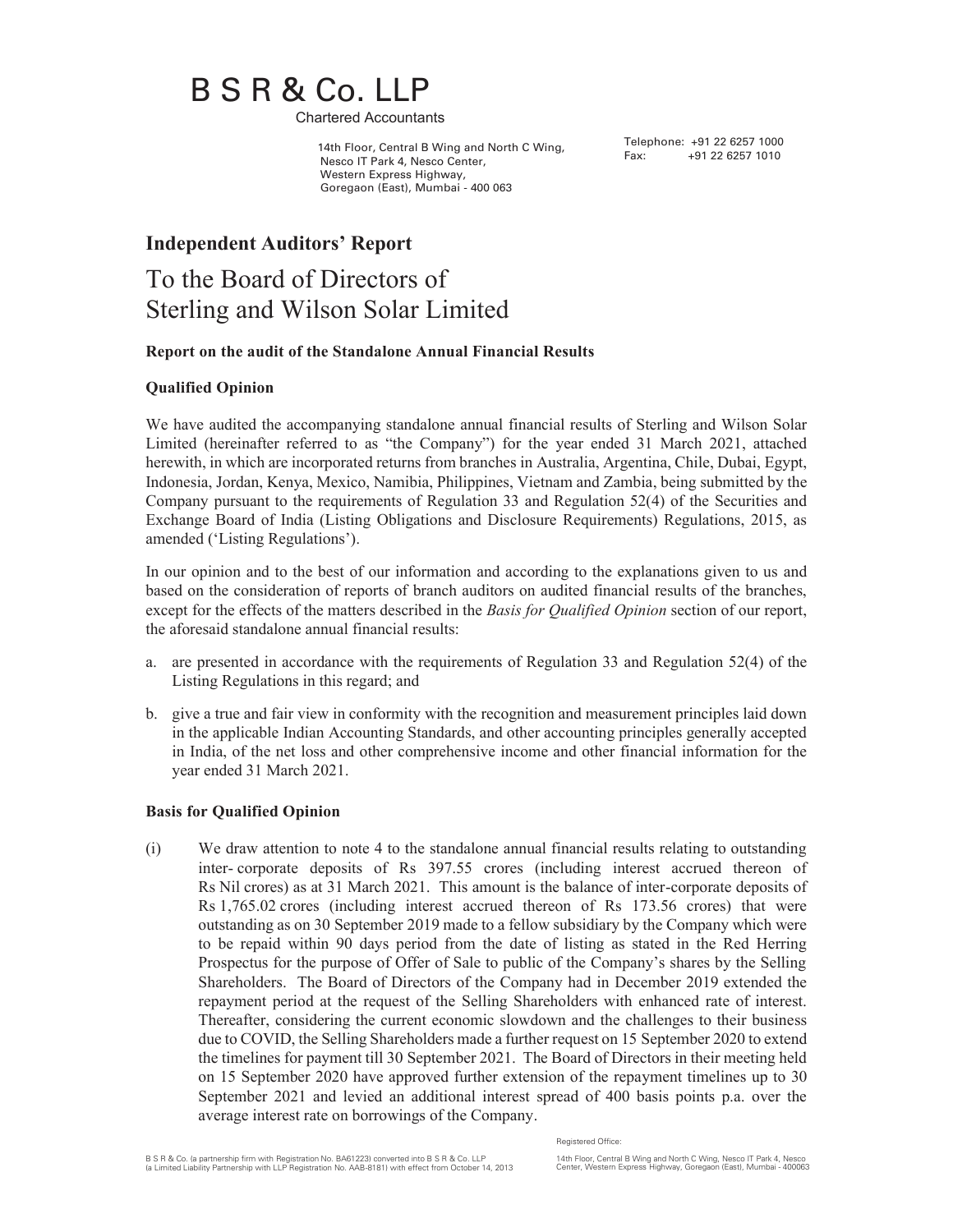#### **Basis for Qualified Opinion** *(Continued)*

The Company has received queries from SEBI, Registrar of Companies, Mumbai (ROC) and certain shareholders regarding matters connected with delay in facilitating repayment of inter- corporate deposits by the Selling Shareholders on which the Company has submitted its replies. Until the final conclusions are received from the regulators, we cannot ascertain the impact of non-compliance with laws and regulations, if any, by the Company. Although the Company has represented to us that, based on independent legal opinions obtained by it, it is of the view that there is no non- compliance with any laws and regulations by the Company in respect of this matter, in our opinion, there exists a possibility for a contrary view in the matter.

The Company has obtained full security for the outstanding amount as at the year end. In view of the steps taken/being taken by the Company as discussed in the said note, management believes that no provision towards expected credit losses is required as at 31 March 2021. In our view, however, a provision for expected credit losses on the amounts overdue should be estimated by the management.

As a result of the above, we are unable to quantify the impact of the non-compliance with laws and regulations, if any, in particular for delay in the repayment by borrower of inter-corporate deposits in the earlier quarters and default in repayment of instalments of inter-corporate deposits due during the year ended 31 March 2021 in the absence of final conclusions from the regulators in this regard; the uncertainty regarding the timing of repayment of outstanding intercorporate deposits by the borrower; and adjustments that may arise from the aforementioned matters including non-measurement of expected credit losses on inter-corporate deposits on the standalone annual financial results of the Company for the year ended 31 March 2021.

(ii) As more fully explained in note 7 to the standalone annual financial results, the Company has trade receivables from a customer aggregating to INR 92.45 crores which are outstanding as at 31 March 2021. The customer is currently undergoing a resolution process under the supervision of the National Company Law Tribunal and has appointed an IRP to supervise the operations and settlement of creditors. The Company's claims have been admitted by the IRP and based on the confirmation received from the customer as at 31 March 2021 and the alternate legal routes being pursued by the Company, management believes that the current expected credit loss provision of Rs 31.33 crores is appropriate and adequate. However, we believe that given the past history of IRP settlements and the delays experienced in settlement of the matter, the expected credit loss provision needs to be enhanced. Pending completion of the resolution process and the alternate legal routes pursued by the Company, and having regard to the age of these balances, we are unable to comment on the recoverability of balance outstanding from this customer and the consequent impact on the standalone annual financial results, if any.

We conducted our audit in accordance with the Standards on Auditing ("SAs") specified under Section 143(10) of the Companies Act, 2013 ("the Act"). Our responsibilities under those SAs are further described in the *Auditor's Responsibilities for the Audit of the Standalone Annual Financial Results*  section of our report. We are independent of the Company, in accordance with the Code of Ethics issued by the Institute of Chartered Accountants of India together with the ethical requirements that are relevant to our audit of the financial statements under the provisions of the Act, and the Rules thereunder, and we have fulfilled our other ethical responsibilities in accordance with these requirements and the Code of Ethics. We believe that the audit evidence obtained by us and branch auditors in terms of their reports referred to in paragraph (a) of the "Other Matters" paragraph below, is sufficient and appropriate to provide a basis for our qualified opinion on the standalone annual financial results.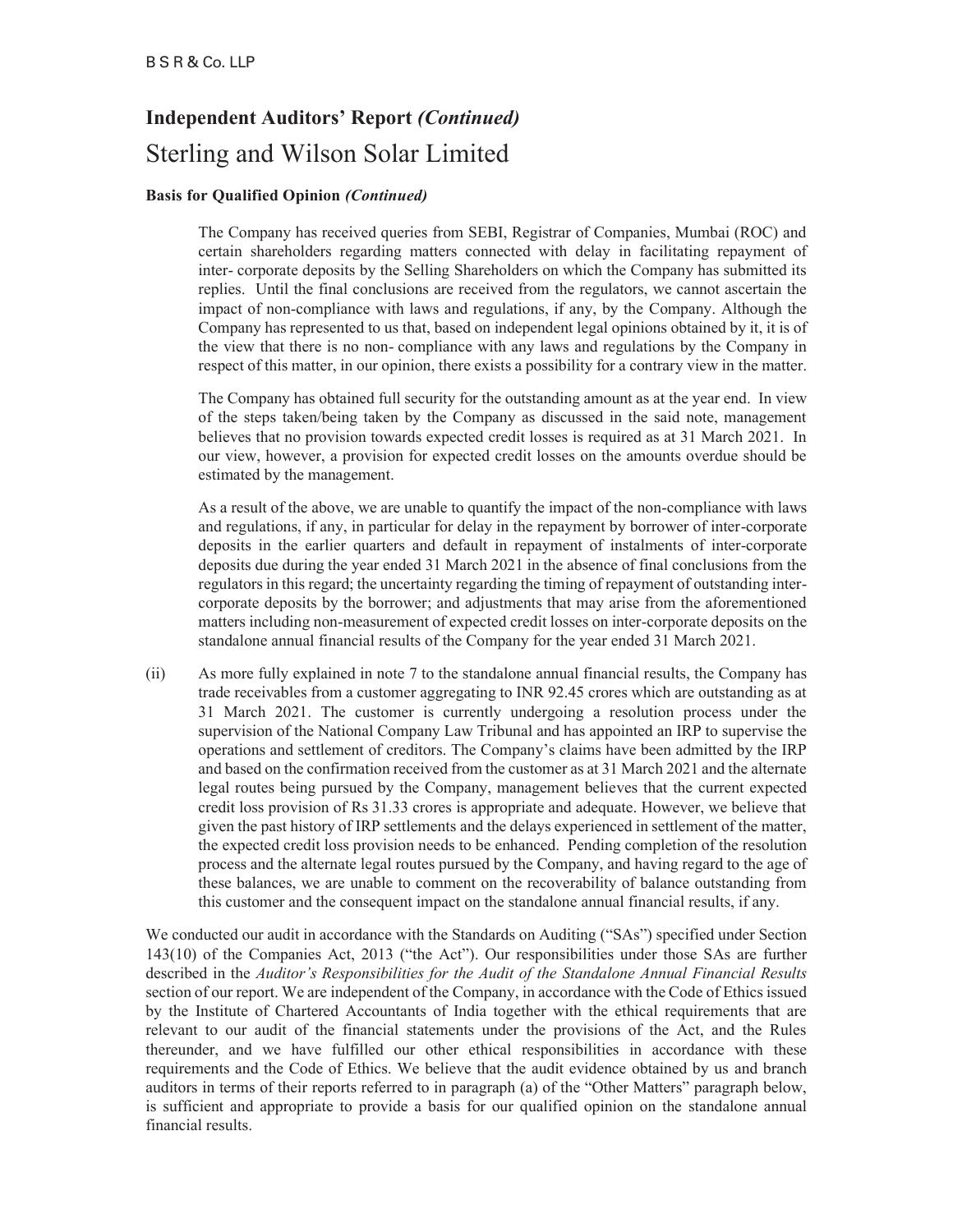#### **Emphasis of matter**

We draw attention to:

- (i) note 6 to the standalone annual financial results which explains the management's assessment of going concern assumption and its assertion that based on best estimates made by it, the Company will continue as a going concern and will be able to discharge its liabilities and realise its assets, for the foreseeable future, despite the factors which continue to evolve and is therefore highly dependent on future circumstances.
- (ii) note 9 of the standalone annual financial results which describes the accounting for the Scheme of Amalgamation between the Company and Sterling & Wilson – Waaree Private Limited, a wholly owned subsidiary ('the Scheme' or 'business combination'). The Scheme has been approved by the National Company Law Tribunal ('NCLT') vide its order dated 29 January 2021 and a certified copy has been filed by the Company with the Registrar of Companies, Mumbai, Maharashtra, on 7 April 2021. Though the appointed date as per the NCLT approved Scheme is 1 April 2020, as per the requirements of Appendix C to Ind AS 103 "Business Combination", the business combination has been accounted for as if it had occurred from the beginning of the preceding period in the standalone financial statements. Accordingly, the amounts relating to the financial year ended 31 March 2020 include the impact of the business combination and the corresponding amounts for the previous quarter ended 31 March 2020 and the amounts for the quarter ended 31 December 2020, have been restated by the Company after recognising the effect of the amalgamation as above. The aforesaid note (Note 9) also describes in detail the impact of the business combination on the standalone annual financial results.

Our opinion is not modified in respect of the above matters.

### **Management's and Board of Directors' Responsibilities for the Standalone Annual Financial Results**

These standalone annual financial results have been prepared on the basis of the standalone annual financial statements.

The Company's Management and the Board of Directors are responsible for the preparation and presentation of these standalone annual financial results that give a true and fair view of the net profit/loss and other comprehensive income and other financial information in accordance with the recognition and measurement principles laid down in Indian Accounting Standards prescribed under Section 133 of the Act and other accounting principles generally accepted in India and in compliance with Regulation 33 and Regulation 52(4) of the Listing Regulations. This responsibility also includes maintenance of adequate accounting records in accordance with the provisions of the Act for safeguarding of the assets of the Company and for preventing and detecting frauds and other irregularities; selection and application of appropriate accounting policies; making judgments and estimates that are reasonable and prudent; and the design, implementation and maintenance of adequate internal financial controls, that were operating effectively for ensuring accuracy and completeness of the accounting records, relevant to the preparation and presentation of the standalone annual financial results that give a true and fair view and are free from material misstatement, whether due to fraud or error.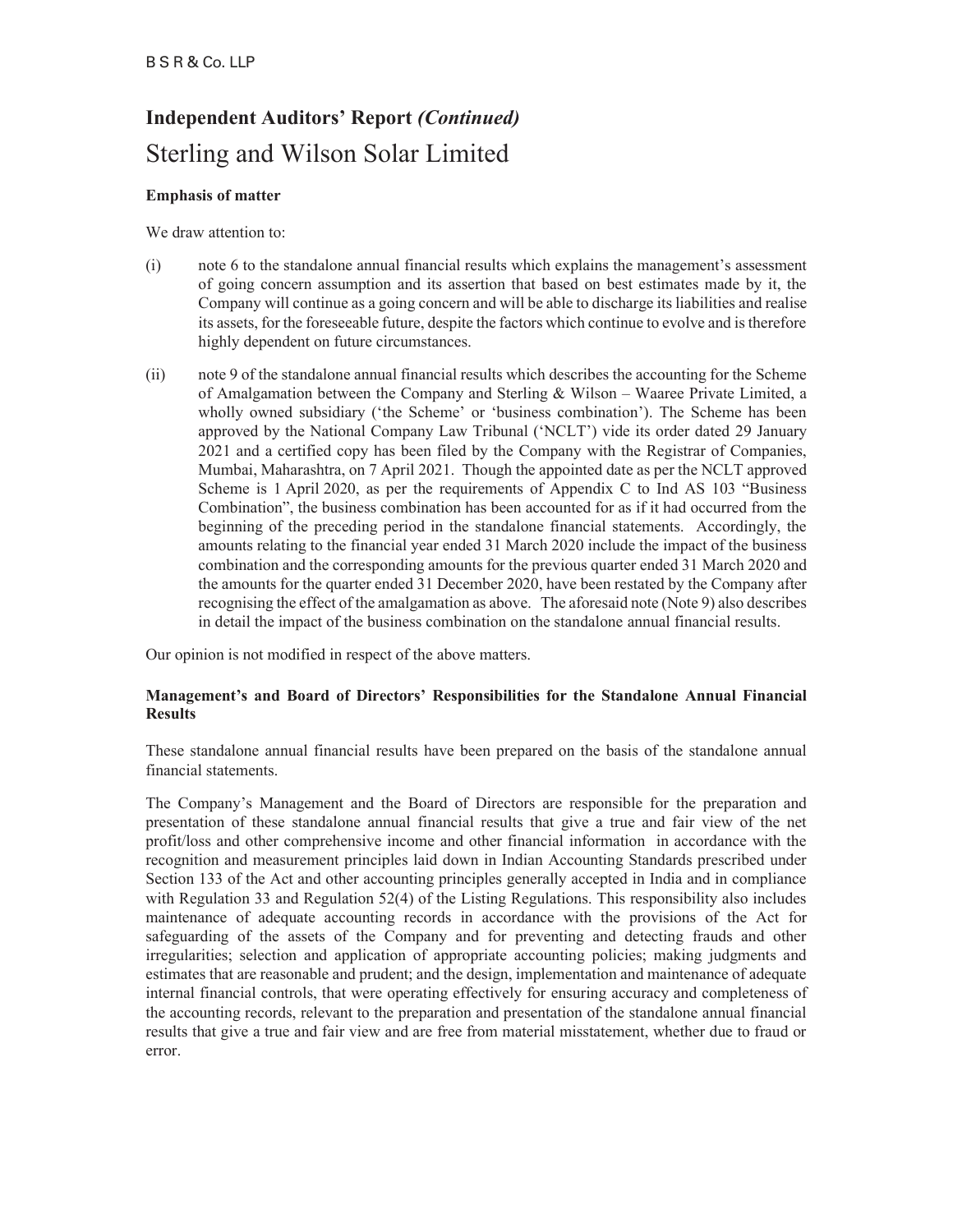### **Management's and Board of Directors' Responsibilities for the Standalone Annual Financial Results** *(Continued)*

In preparing the standalone annual financial results, the Management and the Board of Directors are responsible for assessing the Company's ability to continue as a going concern, disclosing, as applicable, matters related to going concern and using the going concern basis of accounting unless the Board of Directors either intends to liquidate the Company or to cease operations, or has no realistic alternative but to do so.

The Board of Directors is responsible for overseeing the Company's financial reporting process.

#### **Auditor's Responsibilities for the Audit of the Standalone Annual Financial Results**

Our objectives are to obtain reasonable assurance about whether the standalone annual financial results as a whole are free from material misstatement, whether due to fraud or error, and to issue an auditor's report that includes our opinion. Reasonable assurance is a high level of assurance, but is not a guarantee that an audit conducted in accordance with SAs will always detect a material misstatement when it exists. Misstatements can arise from fraud or error and are considered material if, individually or in the aggregate, they could reasonably be expected to influence the economic decisions of users taken on the basis of these standalone annual financial results.

As part of an audit in accordance with SAs, we exercise professional judgment and maintain professional skepticism throughout the audit. We also:

- Identify and assess the risks of material misstatement of the standalone annual financial results, whether due to fraud or error, design and perform audit procedures responsive to those risks, and obtain audit evidence that is sufficient and appropriate to provide a basis for our opinion. The risk of not detecting a material misstatement resulting from fraud is higher than for one resulting from error, as fraud may involve collusion, forgery, intentional omissions, misrepresentations, or the override of internal control.
- Obtain an understanding of internal control relevant to the audit in order to design audit procedures that are appropriate in the circumstances. Under Section  $143(3)$  (i) of the Act, we are also responsible for expressing our opinion through a separate report on the complete set of financial statements on whether the Company has adequate internal financial controls with reference to financial statements in place and the operating effectiveness of such controls.
- Evaluate the appropriateness of accounting policies used and the reasonableness of accounting estimates and related disclosures in the standalone financial results made by the Management and Board of Directors.
- Conclude on the appropriateness of the Management and Board of Directors use of the going concern basis of accounting and, based on the audit evidence obtained, whether a material uncertainty exists related to events or conditions that may cast significant doubt on the appropriateness of this assumption. If we conclude that a material uncertainty exists, we are required to draw attention in our auditor's report to the related disclosures in the standalone annual financial results or, if such disclosures are inadequate, to modify our opinion. Our conclusions are based on the audit evidence obtained up to the date of our auditor's report. However, future events or conditions may cause the Company to cease to continue as a going concern.
- Evaluate the overall presentation, structure and content of the standalone annual financial results, including the disclosures, and whether the standalone annual financial results represent the underlying transactions and events in a manner that achieves fair presentation.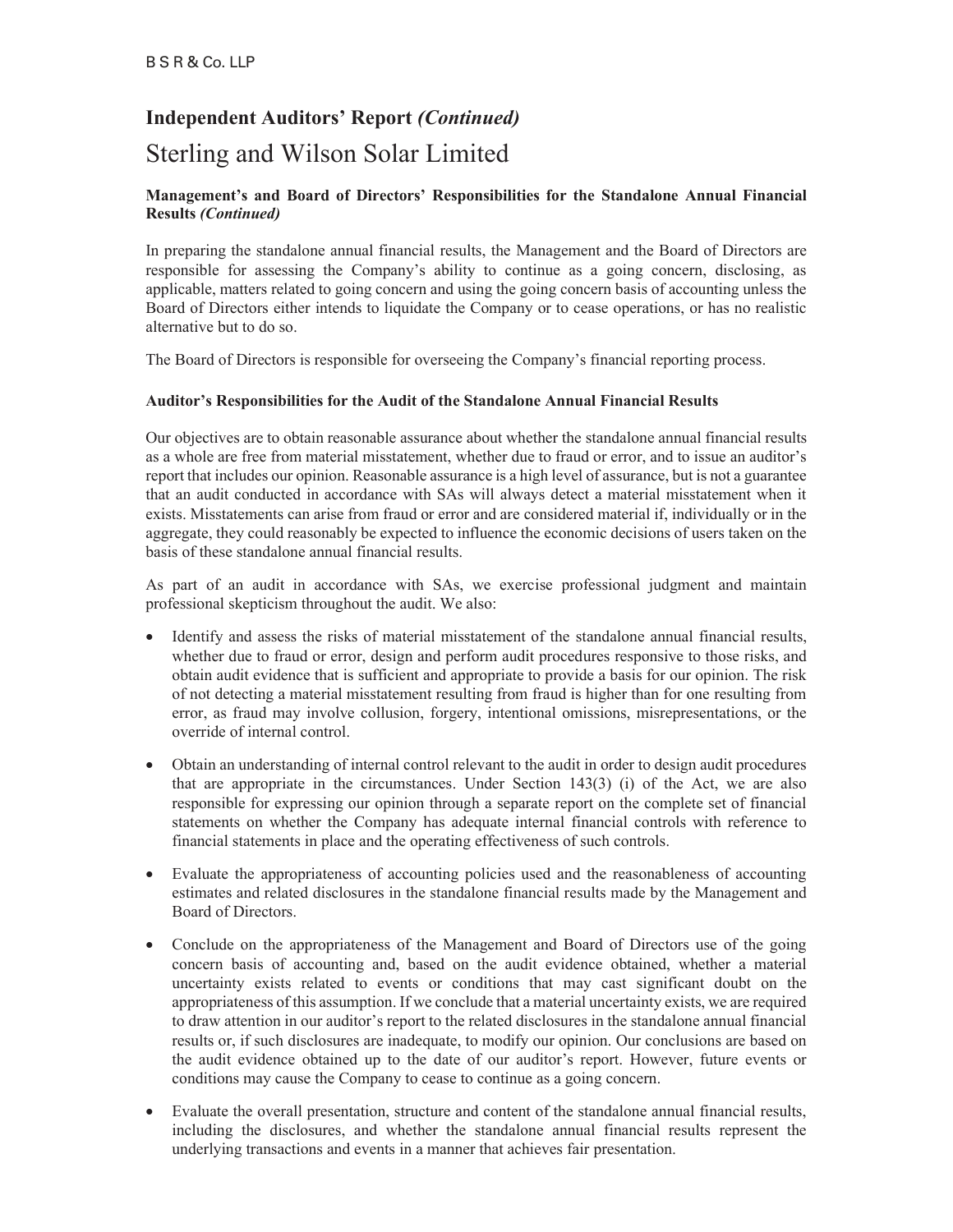#### **Auditor's Responsibilities for the Audit of the Standalone Annual Financial Results** *(Continued)*

• Obtain sufficient appropriate audit evidence regarding the financial results of the branches of the Company to express an opinion on the standalone annual financial results. We are responsible for the direction, supervision and performance of the audit of financial information of such branches included in the standalone annual financial results of which we are the independent auditors. For the other branches included in the standalone annual financial results, which have been audited by branch auditors, such branch auditors remain responsible for the direction, supervision and performance of the audits carried out by them. We remain solely responsible for our audit opinion. Our responsibilities in this regard are further described in paragraph (a) of the section titled "Other Matters" in this audit report.

We communicate with those charged with governance regarding, among other matters, the planned scope and timing of the audit and significant audit findings, including any significant deficiencies in internal control that we identify during our audit.

We also provide those charged with governance with a statement that we have complied with relevant ethical requirements regarding independence, and to communicate with them all relationships and other matters that may reasonably be thought to bear on our independence, and where applicable, related safeguards

### **Other Matters**

(a) The standalone annual financial results include the audited financial results of 14 branches, whose financial results reflect total assets (before consolidation adjustments) of Rs 953.23 crores as at 31 March 2021, total revenue (before consolidation adjustments) of Rs 1,384.89 crores and total net profit after tax (before consolidation adjustments) of Rs 5.17 crores, and net cash inflows of Rs 7.35 crores for the year ended on that date, as considered in the standalone annual financial results, which have been audited by their respective independent auditors. The independent auditors' reports on financial results of these branches have been furnished to us by the management and our opinion on the standalone annual financial results, in so far as it relates to the amounts and disclosures included in respect of these branches, is based solely on the report of such branch auditors and the procedures performed by us are as stated in paragraph above.

Certain of these branches are located outside India whose financial results and other financial information have been prepared in accordance with accounting principles generally accepted in their respective countries and which have been audited by branch auditors under generally accepted auditing standards applicable in their respective countries. The Company's management has converted the financial results of these branches located outside India from accounting principles generally accepted in their respective countries to accounting principles generally accepted in India. We have audited these conversion adjustments made by the Company's management. Our opinion in so far as it relates to the balances and affairs of such branches located outside India is based on the report of branch auditors and the conversion adjustments prepared by the management of the Company and audited by us.

Our opinion on the standalone annual financial results is not modified in respect of the above matters with respect to our reliance on the work done and the reports of the branch auditors.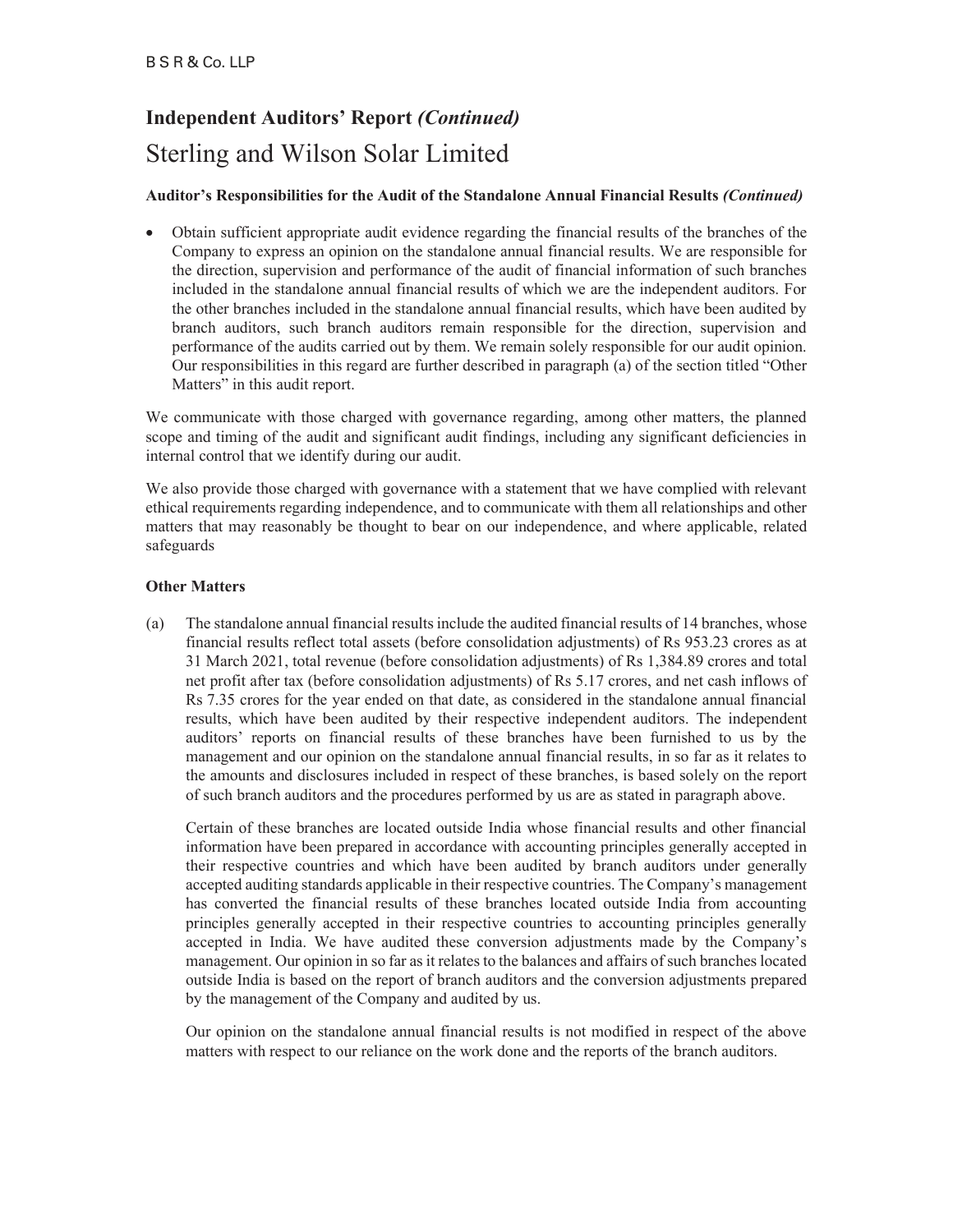### **Other Matters** *(Continued)*

(b) The standalone annual financial results include the results for the quarter ended 31 March 2021 being the balancing figure between the audited figures in respect of the full financial year and the published unaudited year to date figures up to the third quarter of the current financial year which were subject to limited review by us.

> For **B S R & Co. LLP** *Chartered Accountants* Firm's Registration No: 101248W/W-100022

ANIRUDDHA SHREEKANT GODBOLE

Digitally signed by ANIRUDDHA SHREEKANT GODBOLE Date: 2021.06.29 18:15:09 +05'30'

**Aniruddha Godbole** *Partner* Mumbai Membership No: 105149 29 June 2021 UDIN: 21105149AAAADX4531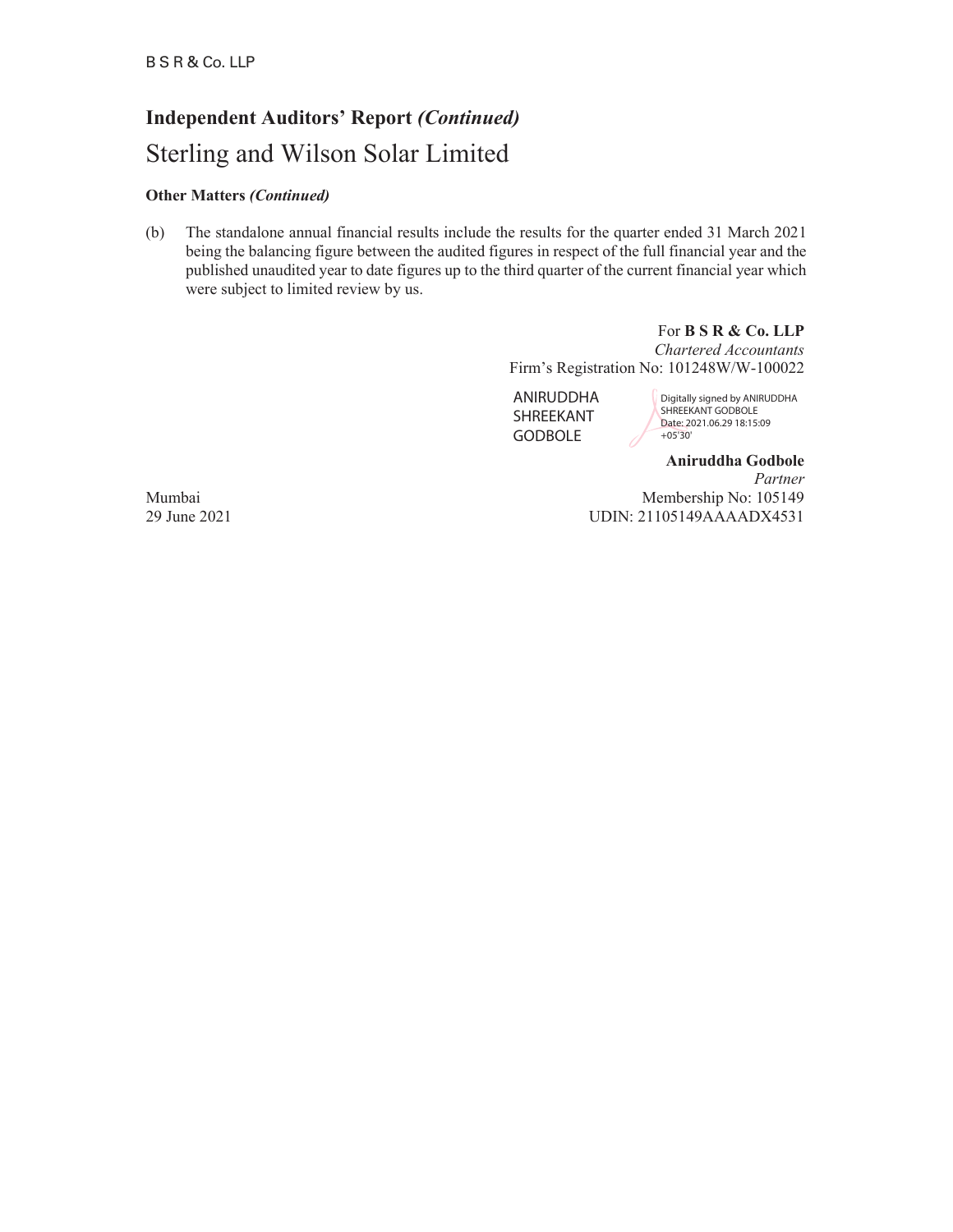

CIN:L74999MH2017PLC292281

Registered Office: 9th Floor, Universal Majestic, P. L. Lokhande Marg, Chembur West, Mumbai 400 043.

**Statement Of Audited Standalone Financial Results For The Quarter And Year Ended March 31, 2021**

|                |                                                               |                |                       |                          | $(3 \infty)$ in crore) |                |
|----------------|---------------------------------------------------------------|----------------|-----------------------|--------------------------|------------------------|----------------|
|                |                                                               |                | For the quarter ended |                          | <b>Year ended</b>      |                |
|                |                                                               | 31-Mar-21      | 31-Dec-20             | $31-Mar-20$              | 31-Mar-21              | $31-Mar-20$    |
|                |                                                               | (Audited)      | (Unaudited)           | (Audited)                | (Audited)              | (Audited)      |
| Sr No.         | Particulars                                                   | (Refer Note 5) | (Restated)            | (Restated)               |                        | (Restated)     |
|                |                                                               |                | (Refer note 9)        | (Refer note 5 and        |                        | (Refer note 9) |
|                |                                                               |                |                       | 9)                       |                        |                |
| $\mathbf{1}$   | Income                                                        |                |                       |                          |                        |                |
|                | Revenue from operations                                       | 1,300.81       | 791.04                | 1,475.11                 | 3,176.17               | 4,536.79       |
|                | Other income                                                  | 47.35          | 34.94                 | 160.09                   | 153.95                 | 371.72         |
|                | <b>Total Income</b>                                           | 1,348.16       | 825.98                | 1,635.20                 | 3,330.12               | 4,908.51       |
| $\overline{2}$ | <b>Expenses</b>                                               |                |                       |                          |                        |                |
|                | Cost of construction materials, stores and spare parts        |                | 440.66                |                          |                        |                |
|                |                                                               | 1,013.20       |                       | 1,094.34                 | 2,029.83               | 2,719.08       |
|                | Purchase of stock-in-trade                                    | 0.01           | 0.01                  | (3.45)                   | 0.79                   | 408.99         |
|                | Changes in inventories of stock-in-trade                      |                |                       |                          |                        |                |
|                | Direct project costs                                          | 362.73         | 273.25                | 205.49                   | 1,049.47               | 921.68         |
|                | Employee benefits expense                                     | 38.56          | 26.51                 | 45.64                    | 122.34                 | 138.37         |
|                | Finance costs                                                 | 17.00          | 15.93                 | 18.49                    | 67.59                  | 146.24         |
|                | Depreciation and amortisation expense                         | 2.34           | 2.18                  | 1.40                     | 8.20                   | 6.33           |
|                | Other expenses                                                | 49.09          | 30.00                 | 43.61                    | 194.57                 | 136.34         |
|                | <b>Total expenses</b>                                         | 1,482.93       | 788.54                | 1,405.52                 | 3,472.79               | 4,477.03       |
| 3              | (Loss) / Profit before tax                                    | (134.77)       | 37.44                 | 229.68                   | (142.67)               | 431.48         |
| $\overline{4}$ | Tax expense                                                   |                |                       |                          |                        |                |
|                | - Current tax                                                 | (6.11)         | 5.76                  | 53.89                    | ÷,                     | 111.74         |
|                | - Current tax relating to earlier period / year               |                |                       |                          |                        | (0.28)         |
|                | - Deferred tax charge / (credit)                              | (30.06)        | 6.27                  | (3.35)                   | (31.23)                | 3.32           |
| 5              | (Loss) / Profit for the period / year                         | (98.60)        | 25.41                 | 179.14                   | (111.44)               | 316.70         |
| 6              | Other comprehensive income for the period / year              |                |                       |                          |                        |                |
|                |                                                               |                |                       |                          |                        |                |
|                | Items that will not be reclassified to profit or loss         |                |                       |                          |                        |                |
|                | - Remeasurements of defined benefit liability                 | 1.64           | (0.46)                | (1.37)                   | 0.27                   | (1.82)         |
|                | - Income tax relating to items that will not to reclassified  | (0.41)         | 0.11                  | 0.34                     | (0.07)                 | 0.46           |
|                | to profit or loss                                             |                |                       |                          |                        |                |
|                | Items that will be reclassified to profit or loss             |                |                       |                          |                        |                |
|                | - Effective portion of (losses) on hedging instruments in     | (18.32)        | (61.84)               |                          | (153.59)               |                |
|                | cash flow hedges                                              |                |                       |                          |                        |                |
|                | - Effective portion of losses on hedging instruments in       | 63.10          |                       | $\overline{\phantom{a}}$ | 63.10                  |                |
|                | cash flow hedges reclassified to profit or loss               |                |                       |                          |                        |                |
|                | - Income tax relating to items that will be reclassified to   | (11.27)        | 15.56                 | $\overline{\phantom{0}}$ | 22.77                  |                |
|                | profit or loss                                                |                |                       |                          |                        |                |
|                | - Exchange differences in translating financial               | (3.13)         | (10.28)               | 8.95                     | (11.46)                | 14.84          |
|                | statements of foreign operations                              |                |                       |                          |                        |                |
|                | Other comprehensive income for the period / year (net         | 31.61          | (56.91)               | 7.92                     | (78.98)                | 13.48          |
|                | of tax)                                                       |                |                       |                          |                        |                |
| $\tau$         | Total comprehensive (loss) / income for the period /          | (66.99)        | (31.50)               | 187.06                   | (190.42)               | 330.18         |
|                | year                                                          |                |                       |                          |                        |                |
| 8              | Paid-up equity share capital (face value ₹ 1/-)               | 16.04          | 16.04                 | 16.04                    | 16.04                  | 16.04          |
| 9              | Other equity                                                  |                |                       |                          | 495.94                 | 686.36         |
| 10             | Earnings per equity share (EPS) (of $\bar{\tau}$ 1 each) (not |                |                       |                          |                        |                |
|                | annualised)                                                   |                |                       |                          |                        |                |
|                | (a) Basic                                                     | (6.15)         | 1.58                  | 11.17                    | (6.95)                 | 19.75          |
|                | (b) Diluted                                                   | (6.15)         | 1.58                  | 11.17                    | (6.95)                 | 19.75          |
| 11             | Outstanding redeemable preference shares                      |                |                       |                          | $\frac{1}{2}$          |                |
| 12             | Debt equity ratio (Refer note 8(a) below)                     |                |                       |                          | 0.75                   |                |
| 13             | Capital redemption reserve                                    |                |                       |                          | 0.00                   |                |
| 14             | Debenture redemption reserve                                  |                |                       |                          |                        |                |
| 15             | Debt service coverage ratio (Refer note 8(b) below)           |                |                       |                          | (0.51)                 |                |
| 16             | Interest service coverage ratio (Refer note 8(c) below)       |                |                       |                          | (1.30)                 |                |
| 17             | Net worth (Refer note 8(d) below)                             |                |                       |                          | 511.98                 |                |
|                |                                                               |                |                       |                          |                        |                |
|                | See accompanying notes to the audited standalone              |                |                       |                          |                        |                |
|                | financial results                                             |                |                       |                          |                        |                |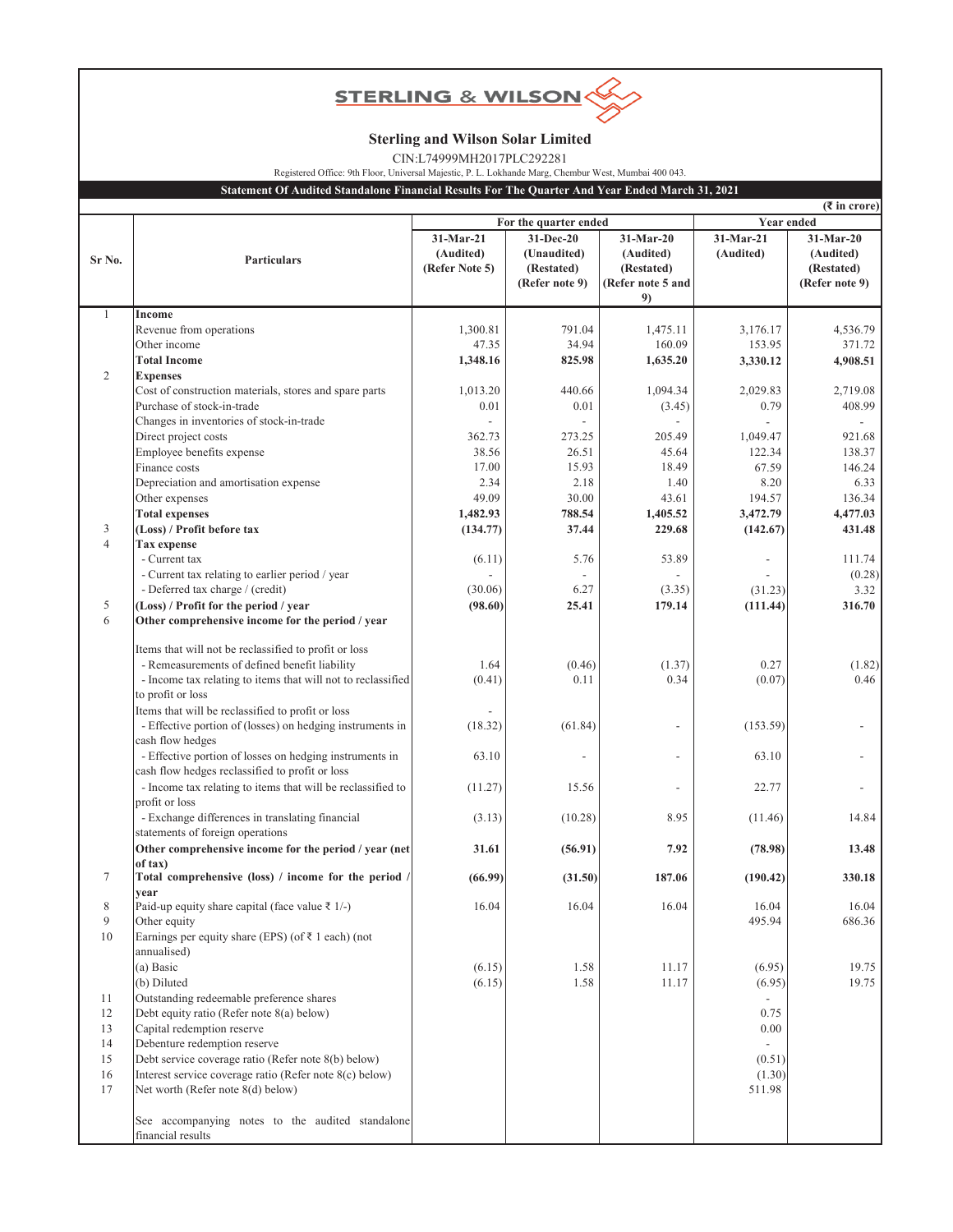

CIN:L74999MH2017PLC292281

Registered Office: 9th Floor, Universal Majestic, P. L. Lokhande Marg, Chembur West, Mumbai 400 043.

| Audited Standalone Statement Of Assets And Liabilities As At March 31, 2021            |                |                             |
|----------------------------------------------------------------------------------------|----------------|-----------------------------|
|                                                                                        |                | $(3\overline{5})$ in crore) |
| <b>Particulars</b>                                                                     | 31-Mar-21      | As at<br>$31-Mar-20$        |
|                                                                                        |                |                             |
|                                                                                        | (Audited)      | (Audited)<br>(Restated)     |
|                                                                                        |                | (Refer note 9)              |
| <b>ASSETS</b>                                                                          |                |                             |
| <b>Non-current assets</b>                                                              |                |                             |
| (a) Property, plant and equipment                                                      | 19.95          | 18.21                       |
| (b) Capital work-in-progress                                                           | 0.01           | 2.42                        |
| (c) Right-of-use assets                                                                | 5.72           | 8.25                        |
| (d) Other intangible assets                                                            | 7.84           | 1.76                        |
| (e) Intangible assets under development                                                | 0.32           | 0.32                        |
| (f) Financial Assets                                                                   |                |                             |
| (i) Investments                                                                        | 371.21         | 3.68                        |
| (ii) Loans                                                                             | 0.77           | 1.44                        |
| (iii) Other financial assets                                                           | 5.17           | $\overline{a}$              |
| (g) Deferred tax assets, net                                                           | 80.86          | 26.93                       |
| (h) Other income tax assets (net)                                                      | 36.60          | 0.08                        |
| (i) Other non-current assets                                                           | 1.85           | 3.81                        |
| <b>Total non-current assets</b><br><b>Current assets</b>                               | 530.30         | 66.90                       |
| (a) Inventories                                                                        |                | 14.51                       |
| (b) Financial Assets                                                                   | 3.09           |                             |
| (i) Investments                                                                        |                | 0.46                        |
| (ii) Trade receivables                                                                 | 769.99         | 1,539.94                    |
| (iii) Cash and cash equivalents                                                        | 122.69         | 182.12                      |
| (iv) Bank balances other than (iii) above                                              | 45.85          | 10.47                       |
| (v) Loans                                                                              | 560.19         | 987.58                      |
| (vi) Derivatives                                                                       | 1.92           |                             |
| (vii) Other financial assets                                                           | 702.97         | 352.79                      |
| (c) Other current assets                                                               | 1,039.29       | 761.34                      |
| <b>Total current assets</b>                                                            | 3,245.99       | 3,849.21                    |
| <b>TOTAL ASSETS</b>                                                                    | 3,776.29       | 3,916.11                    |
| <b>EQUITY AND LIABILITIES</b>                                                          |                |                             |
| <b>Equity</b>                                                                          |                |                             |
| (a) Equity share capital                                                               | 16.04          | 16.04                       |
| (b) Other Equity                                                                       | 495.94         | 686.36                      |
| <b>Total equity</b>                                                                    | 511.98         | 702.40                      |
| <b>Liabilities</b>                                                                     |                |                             |
| <b>Non-current liabilities</b>                                                         |                |                             |
| (a) Financial Liabilities                                                              |                |                             |
| (i) Lease liabilities                                                                  | 6.08           | 6.48                        |
| (b) Provisions                                                                         | 20.56          | 9.05                        |
| <b>Total non-current liabilities</b>                                                   | 26.64          | 15.53                       |
| <b>Current liabilities</b>                                                             |                |                             |
| (a) Financial Liabilities<br>(i) Borrowings                                            |                | 597.81                      |
| (ii) Lease liabilities                                                                 | 385.73<br>0.40 | 2.18                        |
| (iii) Trade payables                                                                   |                |                             |
| Total outstanding dues of micro enterprises and small enterprises                      | 83.74          | 39.89                       |
| Total outstanding dues of creditors other than micro enterprises and small enterprises | 2,296.01       | 2,266.73                    |
| (iv) Derivatives                                                                       | 92.39          | 6.23                        |
| (v) Other financial liabilities                                                        | 63.96          | 37.95                       |
| (b) Other current liabilities                                                          | 219.95         | 157.29                      |
| (c) Provisions                                                                         | 93.16          | 67.38                       |
| (d) Current tax liabilities, net                                                       | 2.33           | 22.72                       |
| <b>Total current liabilities</b>                                                       | 3,237.67       | 3,198.18                    |
| <b>Total liabilities</b>                                                               | 3,264.31       | 3,213.71                    |
| <b>TOTAL EQUITY AND LIABILITIES</b>                                                    | 3,776.29       | 3,916.11                    |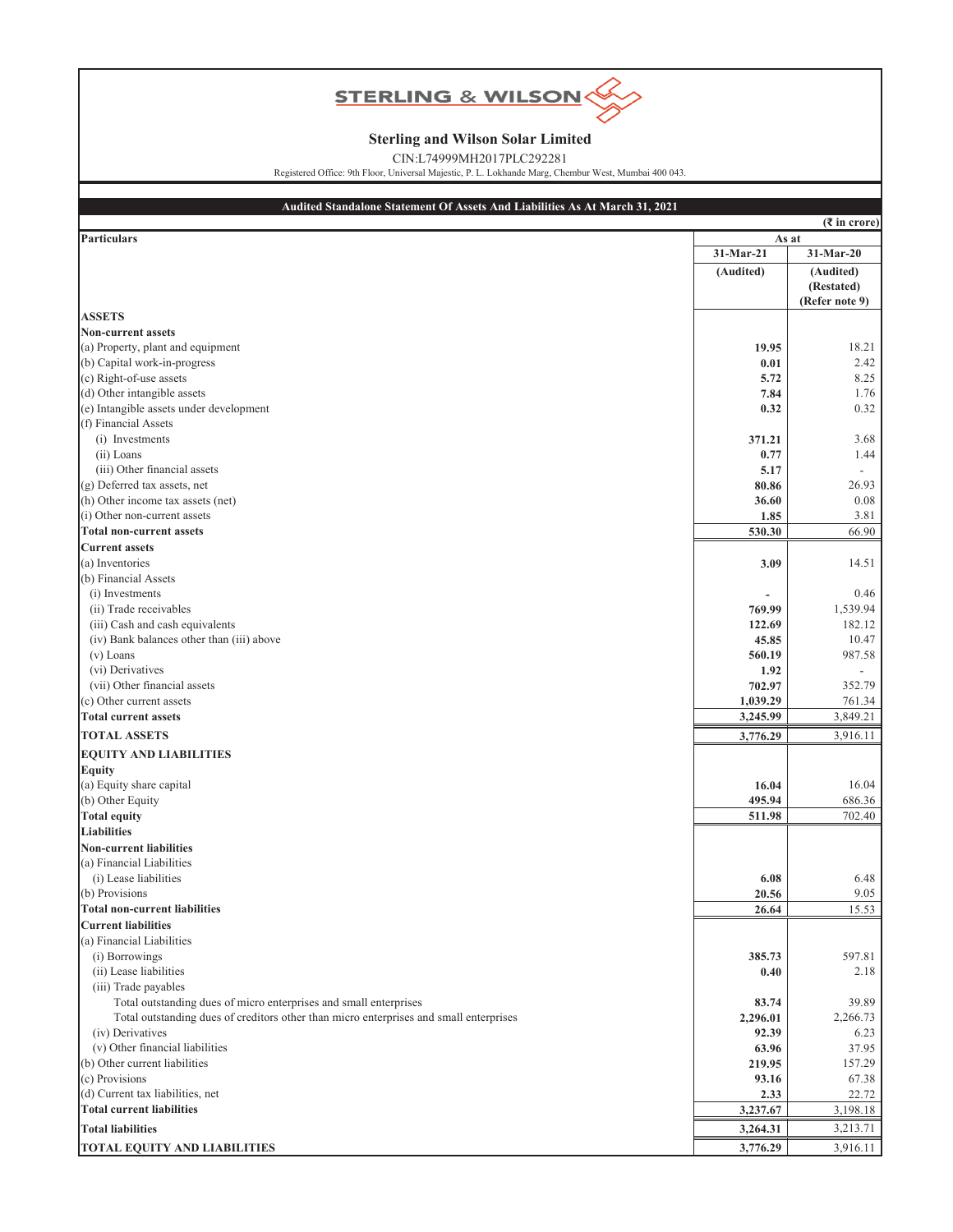

CIN:L74999MH2017PLC292281

Registered Office: 9th Floor, Universal Majestic, P. L. Lokhande Marg, Chembur West, Mumbai 400 043.

| Audited Standalone Statement Of Cash flows For The Year Ended March 31, 2021                                       |                           |                              |
|--------------------------------------------------------------------------------------------------------------------|---------------------------|------------------------------|
|                                                                                                                    |                           | $(3 \infty)$ in crore)       |
| Particulars                                                                                                        | <b>For The Year Ended</b> |                              |
|                                                                                                                    | 31-Mar-21                 | 31-Mar-20                    |
|                                                                                                                    | (Audited)                 | (Audited)                    |
|                                                                                                                    |                           | (Restated)<br>(Refer note 9) |
| Cash flows from operating activities                                                                               |                           |                              |
| (Loss) / Profit before tax                                                                                         | (142.67)                  | 431.48                       |
| Adjustments for:                                                                                                   |                           |                              |
| Depreciation and amortisation expense                                                                              | 8.20                      | 6.33                         |
| Supplier balances written back                                                                                     | (0.49)                    | (1.66)                       |
| Liabilities no longer required written back                                                                        | (10.17)                   | (33.16)                      |
| Bad debts written off                                                                                              | 0.32                      | 3.63                         |
| Write back of expected credit loss on financial assets                                                             | (1.01)                    | (5.80)                       |
| Expected credit loss on financial assets                                                                           | 19.75                     | 6.45                         |
| Loans and advances written off                                                                                     | 2.33                      |                              |
| Provision for mark-to-market (gain) / loss on derivative instruments (net)                                         | (0.02)                    | 6.23                         |
| Share of loss in partnership firm                                                                                  | 4.22                      | 14.71                        |
| Dividend income                                                                                                    |                           | (78.10)                      |
| Profit on sale of property, plant and equipments (net)                                                             | 0.26                      | $\overline{\phantom{a}}$     |
| Property, plant and equipment written off                                                                          | 0.76                      | $\overline{\phantom{a}}$     |
| Profit on sale of mutual funds                                                                                     |                           | (0.30)                       |
| Fair value gain on investment in mutual funds measured at FVTPL                                                    |                           | (0.01)                       |
| Provision for liquidated damages                                                                                   | 51.31                     |                              |
| Provision for foreseeable loss                                                                                     | 0.22                      | $\overline{\phantom{a}}$     |
| Other provisions                                                                                                   | 11.00                     |                              |
| Finance costs                                                                                                      | 67.59                     | 146.24                       |
| Interest income                                                                                                    | (122.72)                  | (211.91)                     |
| Provision for impairment loss on loans and investment in subsidiary                                                |                           | 1.78                         |
| Unrealised foreign exchange loss (net)                                                                             | 98.49                     | 99.46                        |
| Operating (loss) / profit before working capital changes                                                           | (12.63)                   | 385.37                       |
| Working capital adjustments:                                                                                       |                           |                              |
| Decrease / (Increase) in inventories                                                                               | 11.42                     | (2.48)                       |
| Decrease in trade receivables                                                                                      | 753.02                    | 220.38                       |
| Decrease / (Increase) in loans and advances                                                                        | 2.87                      | (6.89)                       |
| (Increase) in restricted cash                                                                                      | (2.16)                    | (0.07)                       |
| (Increase) in other financial assets                                                                               | (453.23)                  | (134.52)                     |
| (Increase) in other current and non-current assets                                                                 | (245.53)                  | (107.81)                     |
| Increase / (Decrease) in trade payable, derivatives, other financial liabilities, other liabilities and provisions | (2.85)                    | (504.96)                     |
| Net change in working capital                                                                                      | 63.54                     | (536.35)                     |
| Cash flows generated from / (used in) operating activities                                                         | 50.91                     | (150.98)                     |
| Income tax (paid) (net)                                                                                            | (60.47)                   | (136.39)                     |
| Effects of exchange differences on translation of assets and liabilities                                           |                           | 14.85                        |
| Net cash flows (used in) operating activities                                                                      | (9.56)                    | (272.52)                     |
| Cash flows from investing activities                                                                               |                           |                              |
| (Investment) in equity shares of a subsidiary                                                                      |                           | (1.92)                       |
| Proceeds from sale of treasury bills                                                                               | 0.19                      |                              |
| (Purchase) of property, plant and equipment, capital work in progress and intangible assets                        | (12.93)                   | (13.77)                      |
| Proceeds from sale of property, plant and equipment                                                                | 0.59                      |                              |
| (Investment) in short term fixed deposits (net)                                                                    | (33.97)                   | (5.50)                       |
| (Investment) in long term fixed deposits                                                                           | (4.39)                    |                              |
| Dividend received from subsidiary                                                                                  |                           | 78.10                        |
| (Purchase) of mutual funds                                                                                         |                           | (190.00)                     |
| Proceeds from sale of mutual funds                                                                                 | 0.27                      | 190.02                       |
| Inter-corporate deposits/ Loans given to subsidiaries and fellow subsidiaries                                      | (26.48)                   | (632.45)                     |
| Inter-corporate deposits/ Loans repaid by subsidiaries and fellow subsidiaries                                     | 186.78                    | 1,298.78                     |
| Interest received                                                                                                  | 115.43                    | 241.16                       |
| Net cash flows generated from investing activities                                                                 | 225.49                    | 964.42                       |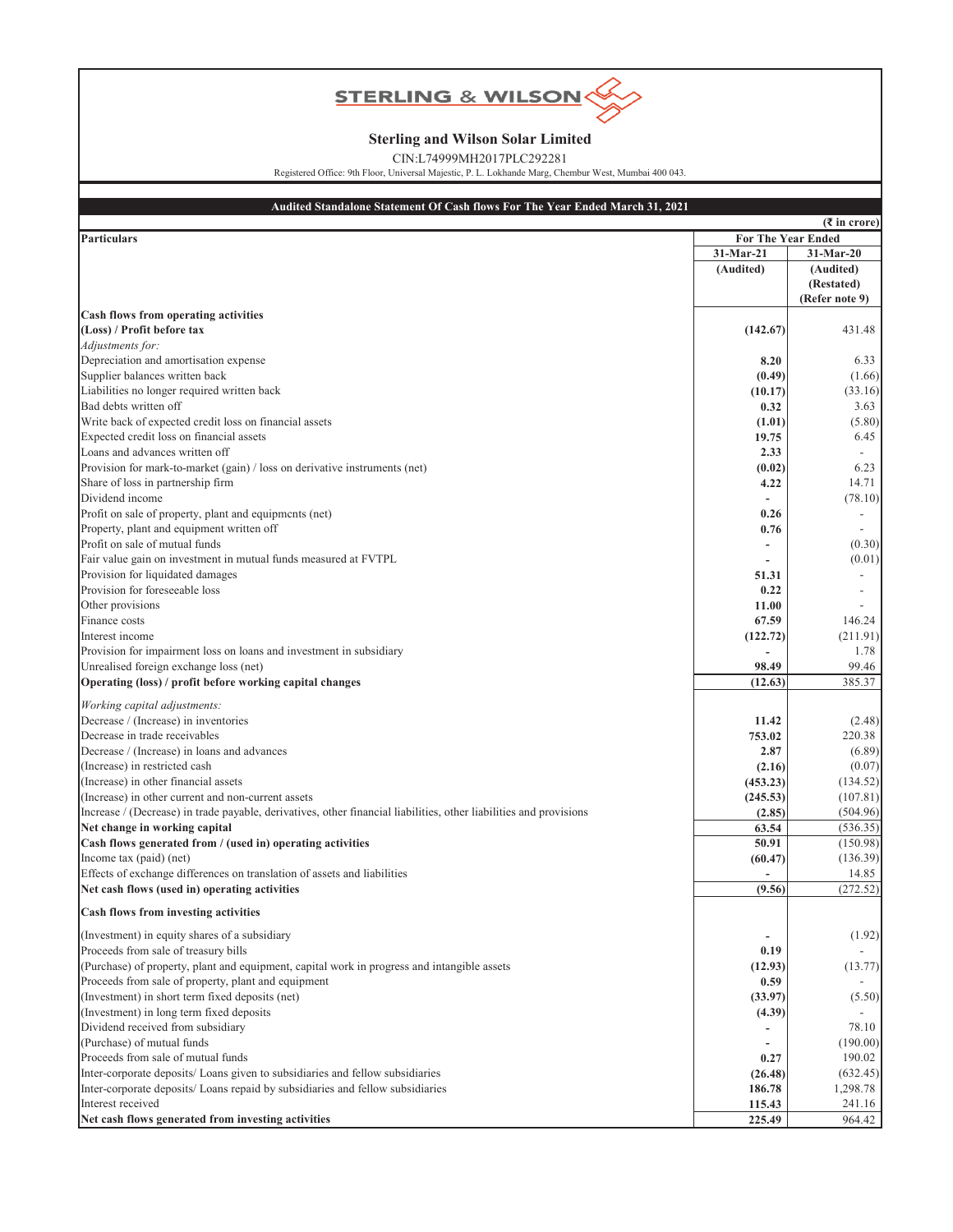

CIN:L74999MH2017PLC292281

Registered Office: 9th Floor, Universal Majestic, P. L. Lokhande Marg, Chembur West, Mumbai 400 043.

| Audited Standalone Statement Of Cash flows For The Year Ended March 31, 2021 (Continued) |  |  |
|------------------------------------------------------------------------------------------|--|--|
|------------------------------------------------------------------------------------------|--|--|

|                                                                                           |                           | $(3 \infty)$ in crore) |
|-------------------------------------------------------------------------------------------|---------------------------|------------------------|
| <b>Particulars</b>                                                                        | <b>For The Year Ended</b> |                        |
|                                                                                           | $31-Mar-21$               | $31-Mar-20$            |
|                                                                                           | (Audited)                 | (Audited)              |
|                                                                                           |                           | (Restated)             |
|                                                                                           |                           | (Refer note 9)         |
|                                                                                           |                           |                        |
| <b>Cash flows from financing activities</b>                                               |                           |                        |
| Proceeds from cash credit borrowings (net)                                                | 77.19                     | 20.61                  |
| (Repayment of) secured and unsecured short-term borrowings (net)                          | (289.27)                  | (597.41)               |
| Dividend paid                                                                             |                           | (96.18)                |
| Dividend distribution tax paid                                                            |                           | (6.53)                 |
| Repayment of lease liabilities                                                            | (2.99)                    | (2.24)                 |
| Finance costs paid                                                                        | (59.93)                   | (138.82)               |
| Net cash flows (used in) financing activities                                             | (275.00)                  | (820.57)               |
| Net (decrease) in cash and cash equivalents                                               | (59.07)                   | (128.67)               |
| Cash and cash equivalents - Opening balance                                               | 182.12                    | 309.88                 |
| Cash and cash equivalents acquired during the year pursuant to scheme of arrangement      |                           | 0.95                   |
| Net movement in currency translation                                                      | (0.36)                    | (0.04)                 |
| Cash and cash equivalents - Closing balance                                               | 122.69                    | 182.12                 |
| Reconciliation of cash and cash equivalents as per the Standalone Statement of Cash Flows |                           |                        |
|                                                                                           |                           |                        |
| Cash and cash equivalents as per the above comprise of the following:                     |                           |                        |
| Cash and cash equivalents as per the Standalone Balance Sheet                             | 122.69                    | 182.12                 |
| Less: Bank overdrafts repayable on demand                                                 |                           |                        |
| Cash and cash equivalents as per the Standalone Statement of Cash Flows                   | 122.69                    | 182.12                 |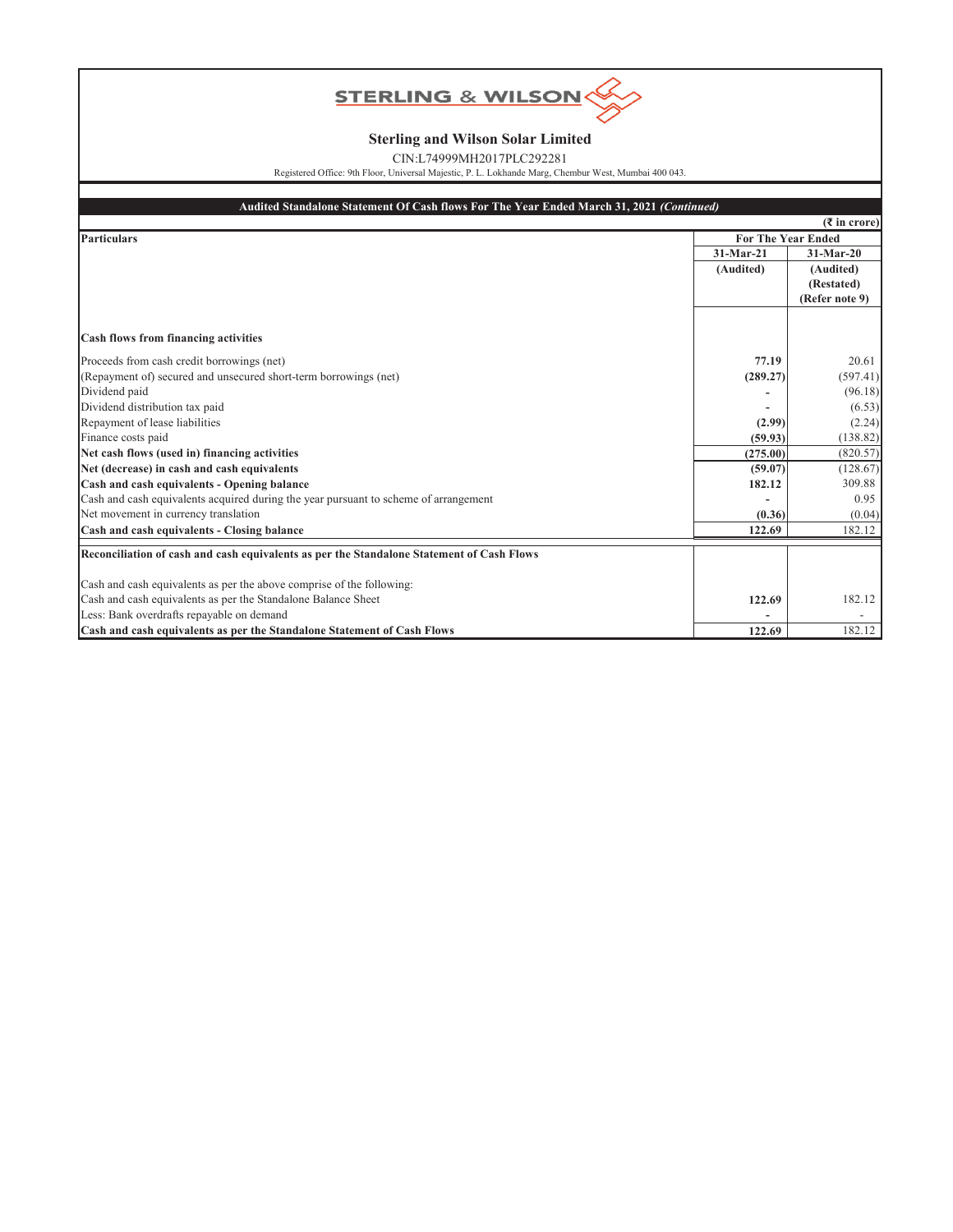

CIN:L74999MH2017PLC292281

Registered Office: 9th Floor, Universal Majestic, P. L. Lokhande Marg, Chembur West, Mumbai 400 043.

#### **Audited Standalone Segment-Wise Revenue, Assets, Liabilities and Capital Employed For The Quarter And Year Ended March 31, 2021**

| <b>Year ended</b><br>For the quarter ended<br>$31 - Dec-20$<br>31-Mar-21<br>$31-Mar-20$<br>31-Mar-21<br>$31-Mar-20$<br>(Unaudited)<br>(Audited)<br>(Audited)<br>(Audited)<br>(Audited)<br>(Refer Note 5)<br>(Restated)<br>(Restated)<br>(Restated)<br>(Refer Note 9)<br>(Refer note 5 and<br>(Refer note 9)<br>9)<br><b>Segment Revenue</b><br>Solar EPC business<br>1,233.20<br>735.56<br>1,424.68<br>2,941.41<br>4,365.44<br>Operation and maintenance service<br>66.53<br>53.60<br>50.43<br>231.80<br>171.31<br><b>Total</b><br>1,299.73<br>789.16<br>1,475.11<br>3,173.21<br>4,536.75<br>Other operating income<br>1.88<br>1.08<br>0.00<br>2.96<br>0.04<br><b>Revenue from operations</b><br>1,300.81<br>791.04<br>1,475.11<br>3,176.17<br>4,536.79<br><b>Segment Results</b><br>(134.33)<br>58.20<br>200.94<br>(33.10)<br>468.49<br>22.05<br>13.09<br>69.03<br>52.06<br>11.36<br>(112.28)<br>71.29<br>212.30<br>35.93<br>520.55<br>Add: Unallocable income<br>34.22<br>322.92<br>35.46<br>111.24<br>137.16<br>(57.95)<br>(93.86)<br>(315.76)<br>(68.07)<br>(411.99)<br>(142.67)<br>(134.77)<br>37.44<br>229.68<br>431.48<br><b>Segment Assets</b><br>Solar EPC business<br>1,372.55<br>1,410.60<br>2,041.55<br>1,372.55<br>2,041.55<br>Operation and maintenance service<br>143.35<br>128.33<br>116.94<br>116.94<br>143.35<br>Unallocated<br>2,260.39<br>2,040.31<br>1,757.62<br>2,260.39<br>1,757.62<br>3,579.24<br>3,776.29<br>3,776.29<br>3,916.11<br>3,916.11<br><b>Segment Liabilities</b><br>Solar EPC business<br>2,681.01<br>2,407.91<br>2,438.78<br>2,681.01<br>2,438.78<br>77.22<br>Operation and maintenance service<br>77.31<br>73.62<br>77.31<br>73.62<br>Unallocated<br>505.99<br>701.31<br>515.13<br>701.31<br>505.99<br><b>Total</b><br>3,264.31<br>3,000.26<br>3,213.71<br>3,264.31<br>3,213.71 | $(3 \infty)$ in crore)                                         |  |  |  |  |
|-----------------------------------------------------------------------------------------------------------------------------------------------------------------------------------------------------------------------------------------------------------------------------------------------------------------------------------------------------------------------------------------------------------------------------------------------------------------------------------------------------------------------------------------------------------------------------------------------------------------------------------------------------------------------------------------------------------------------------------------------------------------------------------------------------------------------------------------------------------------------------------------------------------------------------------------------------------------------------------------------------------------------------------------------------------------------------------------------------------------------------------------------------------------------------------------------------------------------------------------------------------------------------------------------------------------------------------------------------------------------------------------------------------------------------------------------------------------------------------------------------------------------------------------------------------------------------------------------------------------------------------------------------------------------------------------------------------------------------------------------------------------------------------------------------------------------|----------------------------------------------------------------|--|--|--|--|
|                                                                                                                                                                                                                                                                                                                                                                                                                                                                                                                                                                                                                                                                                                                                                                                                                                                                                                                                                                                                                                                                                                                                                                                                                                                                                                                                                                                                                                                                                                                                                                                                                                                                                                                                                                                                                       | <b>Particulars</b>                                             |  |  |  |  |
|                                                                                                                                                                                                                                                                                                                                                                                                                                                                                                                                                                                                                                                                                                                                                                                                                                                                                                                                                                                                                                                                                                                                                                                                                                                                                                                                                                                                                                                                                                                                                                                                                                                                                                                                                                                                                       |                                                                |  |  |  |  |
|                                                                                                                                                                                                                                                                                                                                                                                                                                                                                                                                                                                                                                                                                                                                                                                                                                                                                                                                                                                                                                                                                                                                                                                                                                                                                                                                                                                                                                                                                                                                                                                                                                                                                                                                                                                                                       |                                                                |  |  |  |  |
|                                                                                                                                                                                                                                                                                                                                                                                                                                                                                                                                                                                                                                                                                                                                                                                                                                                                                                                                                                                                                                                                                                                                                                                                                                                                                                                                                                                                                                                                                                                                                                                                                                                                                                                                                                                                                       |                                                                |  |  |  |  |
|                                                                                                                                                                                                                                                                                                                                                                                                                                                                                                                                                                                                                                                                                                                                                                                                                                                                                                                                                                                                                                                                                                                                                                                                                                                                                                                                                                                                                                                                                                                                                                                                                                                                                                                                                                                                                       |                                                                |  |  |  |  |
|                                                                                                                                                                                                                                                                                                                                                                                                                                                                                                                                                                                                                                                                                                                                                                                                                                                                                                                                                                                                                                                                                                                                                                                                                                                                                                                                                                                                                                                                                                                                                                                                                                                                                                                                                                                                                       |                                                                |  |  |  |  |
|                                                                                                                                                                                                                                                                                                                                                                                                                                                                                                                                                                                                                                                                                                                                                                                                                                                                                                                                                                                                                                                                                                                                                                                                                                                                                                                                                                                                                                                                                                                                                                                                                                                                                                                                                                                                                       |                                                                |  |  |  |  |
|                                                                                                                                                                                                                                                                                                                                                                                                                                                                                                                                                                                                                                                                                                                                                                                                                                                                                                                                                                                                                                                                                                                                                                                                                                                                                                                                                                                                                                                                                                                                                                                                                                                                                                                                                                                                                       |                                                                |  |  |  |  |
|                                                                                                                                                                                                                                                                                                                                                                                                                                                                                                                                                                                                                                                                                                                                                                                                                                                                                                                                                                                                                                                                                                                                                                                                                                                                                                                                                                                                                                                                                                                                                                                                                                                                                                                                                                                                                       |                                                                |  |  |  |  |
|                                                                                                                                                                                                                                                                                                                                                                                                                                                                                                                                                                                                                                                                                                                                                                                                                                                                                                                                                                                                                                                                                                                                                                                                                                                                                                                                                                                                                                                                                                                                                                                                                                                                                                                                                                                                                       |                                                                |  |  |  |  |
|                                                                                                                                                                                                                                                                                                                                                                                                                                                                                                                                                                                                                                                                                                                                                                                                                                                                                                                                                                                                                                                                                                                                                                                                                                                                                                                                                                                                                                                                                                                                                                                                                                                                                                                                                                                                                       |                                                                |  |  |  |  |
|                                                                                                                                                                                                                                                                                                                                                                                                                                                                                                                                                                                                                                                                                                                                                                                                                                                                                                                                                                                                                                                                                                                                                                                                                                                                                                                                                                                                                                                                                                                                                                                                                                                                                                                                                                                                                       |                                                                |  |  |  |  |
|                                                                                                                                                                                                                                                                                                                                                                                                                                                                                                                                                                                                                                                                                                                                                                                                                                                                                                                                                                                                                                                                                                                                                                                                                                                                                                                                                                                                                                                                                                                                                                                                                                                                                                                                                                                                                       |                                                                |  |  |  |  |
|                                                                                                                                                                                                                                                                                                                                                                                                                                                                                                                                                                                                                                                                                                                                                                                                                                                                                                                                                                                                                                                                                                                                                                                                                                                                                                                                                                                                                                                                                                                                                                                                                                                                                                                                                                                                                       | Solar EPC business                                             |  |  |  |  |
|                                                                                                                                                                                                                                                                                                                                                                                                                                                                                                                                                                                                                                                                                                                                                                                                                                                                                                                                                                                                                                                                                                                                                                                                                                                                                                                                                                                                                                                                                                                                                                                                                                                                                                                                                                                                                       | Operation and maintenance service                              |  |  |  |  |
|                                                                                                                                                                                                                                                                                                                                                                                                                                                                                                                                                                                                                                                                                                                                                                                                                                                                                                                                                                                                                                                                                                                                                                                                                                                                                                                                                                                                                                                                                                                                                                                                                                                                                                                                                                                                                       | <b>Total</b>                                                   |  |  |  |  |
|                                                                                                                                                                                                                                                                                                                                                                                                                                                                                                                                                                                                                                                                                                                                                                                                                                                                                                                                                                                                                                                                                                                                                                                                                                                                                                                                                                                                                                                                                                                                                                                                                                                                                                                                                                                                                       |                                                                |  |  |  |  |
|                                                                                                                                                                                                                                                                                                                                                                                                                                                                                                                                                                                                                                                                                                                                                                                                                                                                                                                                                                                                                                                                                                                                                                                                                                                                                                                                                                                                                                                                                                                                                                                                                                                                                                                                                                                                                       | Less: Unallocable expenditure                                  |  |  |  |  |
|                                                                                                                                                                                                                                                                                                                                                                                                                                                                                                                                                                                                                                                                                                                                                                                                                                                                                                                                                                                                                                                                                                                                                                                                                                                                                                                                                                                                                                                                                                                                                                                                                                                                                                                                                                                                                       | Total (loss) / profit before tax                               |  |  |  |  |
|                                                                                                                                                                                                                                                                                                                                                                                                                                                                                                                                                                                                                                                                                                                                                                                                                                                                                                                                                                                                                                                                                                                                                                                                                                                                                                                                                                                                                                                                                                                                                                                                                                                                                                                                                                                                                       |                                                                |  |  |  |  |
|                                                                                                                                                                                                                                                                                                                                                                                                                                                                                                                                                                                                                                                                                                                                                                                                                                                                                                                                                                                                                                                                                                                                                                                                                                                                                                                                                                                                                                                                                                                                                                                                                                                                                                                                                                                                                       |                                                                |  |  |  |  |
|                                                                                                                                                                                                                                                                                                                                                                                                                                                                                                                                                                                                                                                                                                                                                                                                                                                                                                                                                                                                                                                                                                                                                                                                                                                                                                                                                                                                                                                                                                                                                                                                                                                                                                                                                                                                                       |                                                                |  |  |  |  |
|                                                                                                                                                                                                                                                                                                                                                                                                                                                                                                                                                                                                                                                                                                                                                                                                                                                                                                                                                                                                                                                                                                                                                                                                                                                                                                                                                                                                                                                                                                                                                                                                                                                                                                                                                                                                                       |                                                                |  |  |  |  |
|                                                                                                                                                                                                                                                                                                                                                                                                                                                                                                                                                                                                                                                                                                                                                                                                                                                                                                                                                                                                                                                                                                                                                                                                                                                                                                                                                                                                                                                                                                                                                                                                                                                                                                                                                                                                                       | <b>Total</b>                                                   |  |  |  |  |
|                                                                                                                                                                                                                                                                                                                                                                                                                                                                                                                                                                                                                                                                                                                                                                                                                                                                                                                                                                                                                                                                                                                                                                                                                                                                                                                                                                                                                                                                                                                                                                                                                                                                                                                                                                                                                       |                                                                |  |  |  |  |
|                                                                                                                                                                                                                                                                                                                                                                                                                                                                                                                                                                                                                                                                                                                                                                                                                                                                                                                                                                                                                                                                                                                                                                                                                                                                                                                                                                                                                                                                                                                                                                                                                                                                                                                                                                                                                       |                                                                |  |  |  |  |
|                                                                                                                                                                                                                                                                                                                                                                                                                                                                                                                                                                                                                                                                                                                                                                                                                                                                                                                                                                                                                                                                                                                                                                                                                                                                                                                                                                                                                                                                                                                                                                                                                                                                                                                                                                                                                       |                                                                |  |  |  |  |
|                                                                                                                                                                                                                                                                                                                                                                                                                                                                                                                                                                                                                                                                                                                                                                                                                                                                                                                                                                                                                                                                                                                                                                                                                                                                                                                                                                                                                                                                                                                                                                                                                                                                                                                                                                                                                       |                                                                |  |  |  |  |
|                                                                                                                                                                                                                                                                                                                                                                                                                                                                                                                                                                                                                                                                                                                                                                                                                                                                                                                                                                                                                                                                                                                                                                                                                                                                                                                                                                                                                                                                                                                                                                                                                                                                                                                                                                                                                       |                                                                |  |  |  |  |
|                                                                                                                                                                                                                                                                                                                                                                                                                                                                                                                                                                                                                                                                                                                                                                                                                                                                                                                                                                                                                                                                                                                                                                                                                                                                                                                                                                                                                                                                                                                                                                                                                                                                                                                                                                                                                       |                                                                |  |  |  |  |
|                                                                                                                                                                                                                                                                                                                                                                                                                                                                                                                                                                                                                                                                                                                                                                                                                                                                                                                                                                                                                                                                                                                                                                                                                                                                                                                                                                                                                                                                                                                                                                                                                                                                                                                                                                                                                       | <b>Capital Employed (Segment Assets - Segment Liabilities)</b> |  |  |  |  |
| (1,308.46)<br>(997.31)<br>(397.23)<br>(1,308.46)<br>(397.23)                                                                                                                                                                                                                                                                                                                                                                                                                                                                                                                                                                                                                                                                                                                                                                                                                                                                                                                                                                                                                                                                                                                                                                                                                                                                                                                                                                                                                                                                                                                                                                                                                                                                                                                                                          | Solar EPC business                                             |  |  |  |  |
| 66.04<br>43.32<br>51.11<br>43.32<br>66.04                                                                                                                                                                                                                                                                                                                                                                                                                                                                                                                                                                                                                                                                                                                                                                                                                                                                                                                                                                                                                                                                                                                                                                                                                                                                                                                                                                                                                                                                                                                                                                                                                                                                                                                                                                             | Operation and maintenance service                              |  |  |  |  |
| 1,754.40<br>1,525.18<br>1,056.31<br>1,754.40<br>1,056.31                                                                                                                                                                                                                                                                                                                                                                                                                                                                                                                                                                                                                                                                                                                                                                                                                                                                                                                                                                                                                                                                                                                                                                                                                                                                                                                                                                                                                                                                                                                                                                                                                                                                                                                                                              | Unallocated                                                    |  |  |  |  |
| 511.98<br>578.98<br>702.40<br>702.40<br>511.98                                                                                                                                                                                                                                                                                                                                                                                                                                                                                                                                                                                                                                                                                                                                                                                                                                                                                                                                                                                                                                                                                                                                                                                                                                                                                                                                                                                                                                                                                                                                                                                                                                                                                                                                                                        | Total                                                          |  |  |  |  |
|                                                                                                                                                                                                                                                                                                                                                                                                                                                                                                                                                                                                                                                                                                                                                                                                                                                                                                                                                                                                                                                                                                                                                                                                                                                                                                                                                                                                                                                                                                                                                                                                                                                                                                                                                                                                                       |                                                                |  |  |  |  |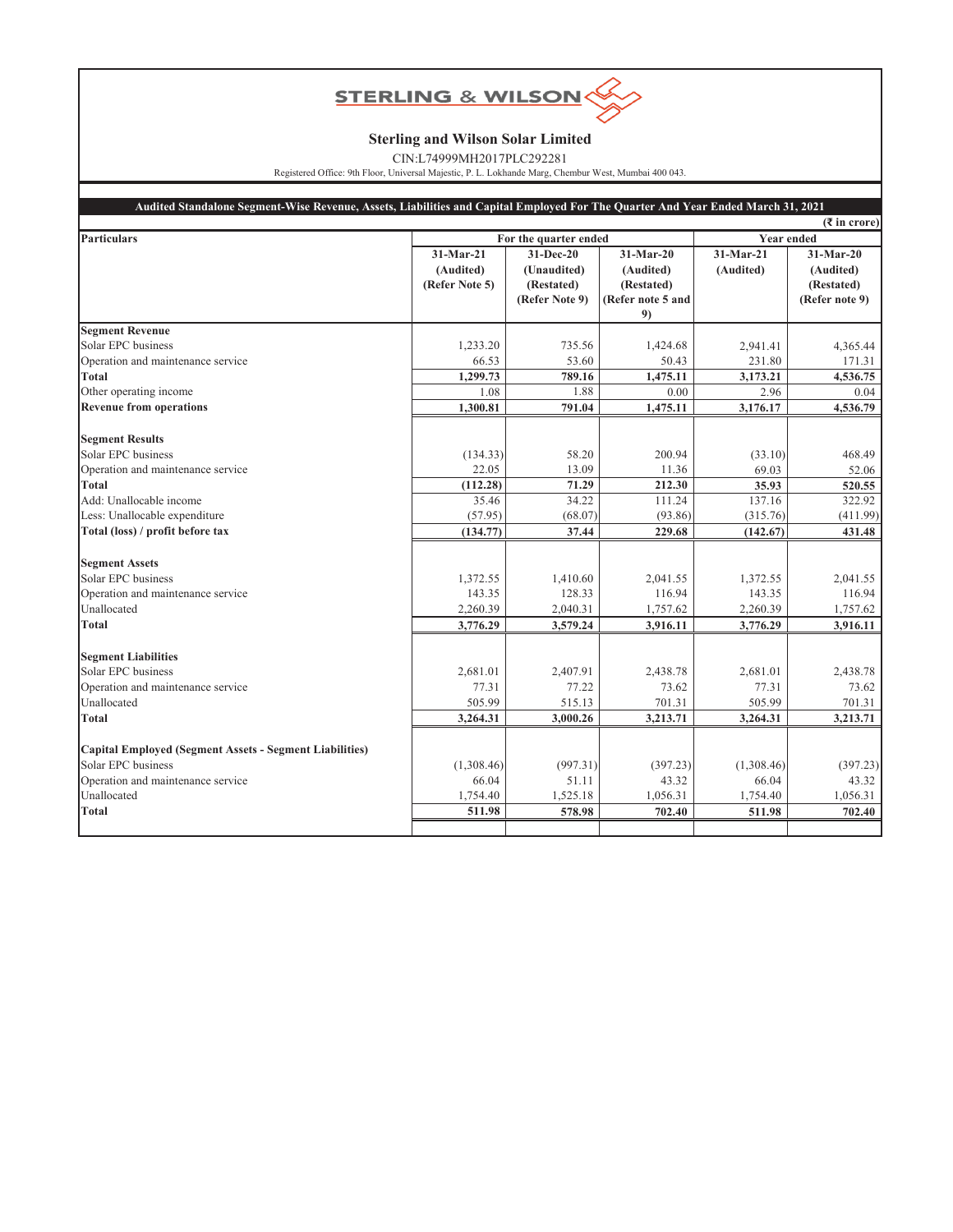

CIN:L74999MH2017PLC292281

Registered Office: 9th Floor, Universal Majestic, P. L. Lokhande Marg, Chembur West, Mumbai 400 043.

#### **Statement Of Audited Standalone Financial Results For The Quarter And Year Ended March 31, 2021**

#### **Notes :**

- 1 The audited standalone financial results which are published in accordance with Regulation 33 and Regulation 52(4) of the SEBI (Listing Obligations and Disclosure Requirements) Regulations, 2015 as amended ('Listing Regulations') have been reviewed by the Audit Committee and approved by the Board of Directors at their meeting held on June 29, 2021. These audited standalone financial results have been prepared in accordance with recognition and measurement principles of Indian Accounting Standards ("Ind AS") prescribed under Section 133 of the Companies Act, 2013 read with the relevant rules issued thereunder and the other accounting principles generally accepted in India.
- $\mathcal{L}$ The Statutory Auditors have carried out audit of the standalone financial results for the year ended March, 31 2021.
- 3 The Company is primarily engaged in the business of complete Turnkey solution for Engineering, Procurement, Construction, Operation and maintenance of Solar Power projects. The Company's Chief Operating Decision Maker (CODM) reviews the internal management reports prepared based on financial information for Solar EPC and Solar Operation and maintenance service based on analysis of various performance indicators viz. Profit after tax. Accordingly, the Company has determined its reportable segments under Ind AS 108 "Operating Segments" as follows:

- Engineering, Procurement and Construction (Solar EPC) business; and

- Operation and maintenance service.

The financial information of these segments has been provided in the audited standalone financials results as per Ind AS 108.

4 The Red Herring Prospectus dated 29 July 2019 stated that the Shapoorji Pallonji and Company Private Limited and Khurshed Yazdi Daruvala ("Selling Shareholders") shall use a portion of net offer proceeds towards funding full repayment of the outstanding inter-corporate deposits payable by fellow subsidiaries to the Company by 18 November 2019. The Selling Shareholders pursuant to their letter dated 14 November 2019, however, requested the Board of Directors of the Company to consider a revised payment schedule for the outstanding inter-corporate deposits of Rs 1,765.02 crore (including interest thereon of Rs. 173.56 crore) as at 30 September 2019 with additional interest of 50 basis points per annum.

The Board of Directors in their meeting held on 31 December 2019 had considered the revised payment schedule of the outstanding inter-corporate deposits of Rs 1,083.76 crore (including accrued interest thereon of Rs. 52.81 crore) as at that date, in three quarterly installments by 31 March 2020, by 30 June 2020 and balance amount by 30 September 2020 (which would include further accruals of interest beyond 31 December 2019).

Considering the current economic slowdown and the challenges which the selling shareholders (promoter group) are facing due to their business being significantly impacted by COVID-19, the selling shareholders made a further request to extend the time lines for payment of the outstanding of Rs. 560.35 (including interest accrued) as at 30 September 2020 till 30 September 2021. The Board of Directors has taken a decision to extend the repayment timelines till 30 September 2021 and levy additional interest spread of 400 basis points over and above the average interest rate and requested that securities be provided to cover the outstanding inter-corporate deposits. The Selling Shareholders have provided security by way of immovable properties during the year amounting to Rs. 460.17 crore, covering the value of outstanding inter-corporate deposits Rs 240.85 crore (before accrual of interest post 31 March 2021) as on date.

The Selling Shareholders have already facilitated the repayment of inter-corporate deposits amounting to Rs 1,774.05 crore by the fellow subsidiary to the Company, from the date of listing i.e. 20 August 2019 till 31 March 2021 and an additional Rs 156.70 crore from 1 April 2021 till date. In view of the steps taken/being taken by the Company, management believes that no provision towards expected credit losses is required as at 31 March 2021 for intercorporate deposits outstanding aggregating to Rs 397.55 crore (with all interest upto 31 March 2021 serviced) which, as on date stands reduced to Rs. 240.85 crore (before accrual of interest post 31 March 2021).

The Company has also responded to queries on this matter (including from Shareholders, SEBI, ROC and media reports). The Company, based on independent opinions from legal experts, has determined that there is no non-compliance with any provisions of the Companies Act, 2013 and/or SEBI (Issue of Capital and Disclosure Requirements) Regulations, 2018 by the Company, in respect of this matter.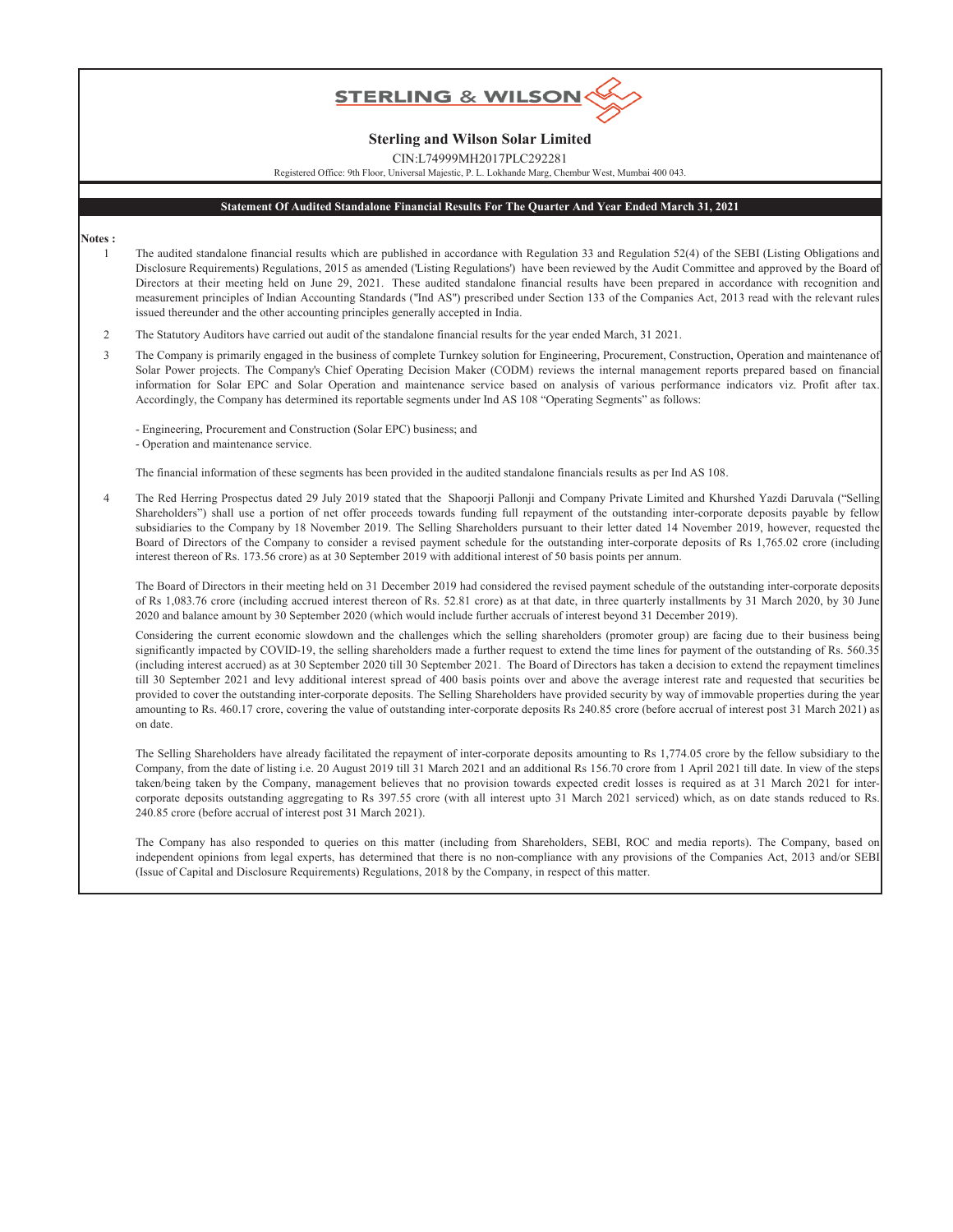

CIN:L74999MH2017PLC292281

Registered Office: 9th Floor, Universal Majestic, P. L. Lokhande Marg, Chembur West, Mumbai 400 043.

#### **Statement Of Audited Standalone Financial Results For The Quarter And Year Ended March 31, 2021**

#### **Notes :** *(Continued)*

- 5 The figures for the last quarter are the balancing figures between audited figures in respect of full financial year and the published year to date figures upto the third quarter of the respective financial years.
- 6 The outbreak of the Coronavirus (COVID-19) pandemic globally continues to cause significant disturbance and slowdown of economic activity. During the year ended March 31, 2021, the construction activities at various sites witnessed a slowdown as per the directives issued by various regulatory authorities which has led to an increased cost of construction (including rise in module and commodity cost) as well as overheads due to extended time. Further, a significant subcontractor in a particular geography filed for bankruptcy causing enhanced replacement costs for a project. All the above has contributed in the Company incurring a loss for the year ended March 31, 2021. Also, during the year Shapoorji Pallonji and Company Private Limited ('the Parent Company'), being in the construction and real estate sector was severely affected due to the COVID-19 pandemic, and had filed for One Time Restructuring ("OTR") under the prescribed guidelines of The Reserve Bank of India. Owing to these factors, the Company had also faced liquidity challenges for part of the year.

The Company continues to have a strong order book, a positive net-worth and favourable net current asset position. The Company's management and the Board of Directors have also made an assessment, of the Company's ability to continue as a going concern, its projected cash flows for the next 12 months, as well as financing arrangements to fulfil its working capital requirements and necessary capital expenditure. The Parent Company's OTR has also been approved as at March 31, 2021.

The Company has used the principles of prudence in applying judgements, estimates and assumption and based on the current estimates' management has assessed the impact of existing and anticipated impact of COVID-19 on future projected cash-flows. Based on all the above the Management believes the Company will continue its business in the foreseeable future, so as to be able to realise its assets and discharge its liabilities in the normal course. Accordingly, the standalone financial results of the Group have been prepared on a going concern basis.

7 The Company, entered into a contract for a 100 MW AC Photovoltaic plant in the state of Karnataka with an infrastructure company ("customer") to cater to inhouse power demands of the large office space facilities at Bangalore of a real estate developer ("developer"). The works were majorly completed by end February 2018 and the balance work was pending due to non-availability of land, which was in the scope of the customer. In October 2018, the National Company Law Tribunal ("NCLT") actions were initiated against the customer group and the Company issued a work suspension notice to the customer, for balance of payments, with a copy to the developer. The developer issued directions to the Company, vide a letter, to go ahead with the works/maintenance of the plant where in they also assured the Company that they would make the payment if the customer failed to pay. As on date the customer owes the Company Rs 92.45 crore. In addition, an amount of Rs 64.10 crore under confirmed, irrevocable Letters of Credit arranged by the customer from their bank mainly for the supplies which had been discounted by the Company, after confirmation both from the customer and their bank, became due. Due to the NCLT actions against the customer group, the customer's bank refused to make the payment to the Company's bank citing prevention against doing the same due to the NCLT order, and the Company had to return the amount back to its bank.

During the year ended 31 March 2020, the Company had initiated legal proceedings in both these matters: the matter in respect of the customer / developer in currently pending with the NCLT and the matter in respect of the customers bank is currently pending with the National Company Law Appellate Tribunal.

The Company has sought legal opinions regarding the amount due from the developer as per their assurance letter and from the customer's bank due to failure to pay confirmed Letters of Credit and has been advised that the said amounts are recoverable. The amount of Rs 92.45 crore and Rs 64.10 crore is shown under the head Trade Receivables and Other Financial Assets, respectively.

Basis the aforementioned legal opinions and the management assessment, inspite of being confident of full recovery, considering the expected credit loss requirement of Ind AS 109 "Financial Instruments", the management has recognised the provision to the extent of Rs 31.33 crore (31 March 2020: Rs 21.33 crore) as at 31 March 2021, based on management's best estimate of collection of the aforementioned receivables as at 31 March 2021.

8 The formula used for calculating ratios disclosed above and other details relating to listed commercial paper are as under:

(a) Debt equity ratio = Current borrowings / Net worth

(b) Debt service coverage ratio = Profit before depreciation and amortisation, Interest on secured and unsecured loans, other borrowing costs and Tax / ((Interest on secured and unsecured loans + other borrowing cost) + (Unsecured current borrowings, excluding loan from related parties + Secured commercial paper))

(d) Net worth  $=$  Equity share capital  $+$  Other equity (c) Interest service coverage ratio = Profit before depreciation and amortisation, Interest on secured and unsecured loans, other borrowing costs and Tax / (Interest on secured and unsecured loans + other borrowing cost)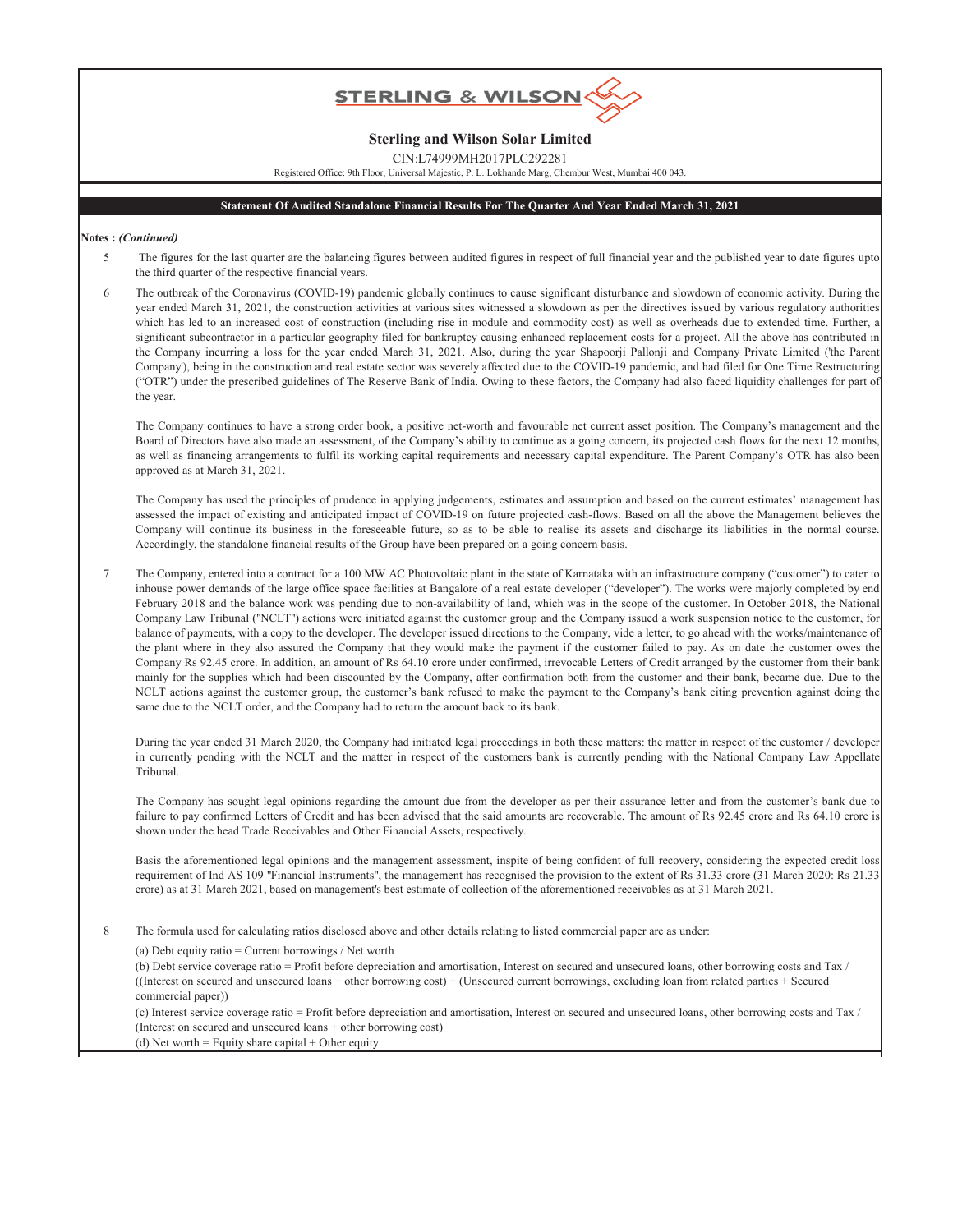

CIN:L74999MH2017PLC292281

Registered Office: 9th Floor, Universal Majestic, P. L. Lokhande Marg, Chembur West, Mumbai 400 043.

#### **Statement Of Audited Standalone Financial Results For The Quarter And Year Ended March 31, 2021**

#### **Notes :** *(Continued)*

8 The credit rating for the Commercial paper is ACUITE A1+

The Company has secured commercial paper which are Listed on BSE Limited. Details of due date of interest and principal of Listed Commercial Paper is as follows:

| International securities identification number code | Due date     | <b>Principal and</b><br><b>Interest</b><br>(Rs. in crore) |
|-----------------------------------------------------|--------------|-----------------------------------------------------------|
| INE00M214172                                        | $23$ -Dec-21 | 40.00                                                     |

The commercial paper is secured by charge on Inter corporate deposit receivable from Sterling and Wilson Private Limited, a fellow subsidiary of the Company, amounting to Rs 397.55 crore as at 31 March 2021.

The commercial paper was issued in the current year and hence, ratios for the previous year have not been disclosed.

9 The Board of Directors of the Company at their meeting held on 16 March 2020 has approved the "Scheme of Arrangement" ('the Scheme') for merger of the Sterling & Wilson - Warree Private Limited ('SWWPL') with the Company subject to obtaining necessary approvals from the applicable statutory authorities. Subsequently, the Company has completed e-filing of the application for the said Scheme with National Company Law Tribunal ('NCLT') on 5 August 2020. The final hearing on petition for sanction of the Scheme before the Mumbai bench of NCLT took place on 29 January 2021 and the Scheme was approved by the NCLT. The Company has received the final order on 29 March 2021. Accordingly, the impact for merger of SWWPL with the Company as required under Para 9(iii) of Appendix C of Ind AS 103 has been given in the audited standalone financial results for the quarter and Year ended March 31, 2021. Increase /(decrease) in previous periods/ year published numbers are as below:

|                                         |                                            |               |             |                          | $(\bar{\tau}$ in crore) |
|-----------------------------------------|--------------------------------------------|---------------|-------------|--------------------------|-------------------------|
| <b>Particulars</b>                      | For the quarter ended<br><b>Year ended</b> |               |             |                          |                         |
|                                         | $31-Mar-21$                                | $31 - Dec-20$ | $31-Mar-20$ | $31-Mar-21$              | $31-Mar-20$             |
| Total income                            |                                            | 1.35          | 1.40        | -                        | 8.18                    |
| Profit before tax for the period / year | $\overline{\phantom{0}}$                   | 4.08          | 1.03        | -                        | 7.05                    |
| Profit after tax for the period / year  | $\overline{\phantom{0}}$                   | 2.71          | 0.77        | -                        | 5.26                    |
| Net worth                               | $\overline{\phantom{0}}$                   | 37.10         | 41.17       | -                        | 41.17                   |
| Total assets                            | $\overline{\phantom{a}}$                   | 36.97         | 41.27       | $\overline{\phantom{0}}$ | 41.27                   |

10 The results of the Company are available for investors at www.sterlingandwilsonsolar.com, www.nseindia.com and www.bseindia.com.



## ANIRUDDHA SHREEKANT **GODBOLE**

Digitally signed by ANIRUDDHA SHREEKANT **GODBOLE** Date: 2021.06.29 18:15:58 +05'30'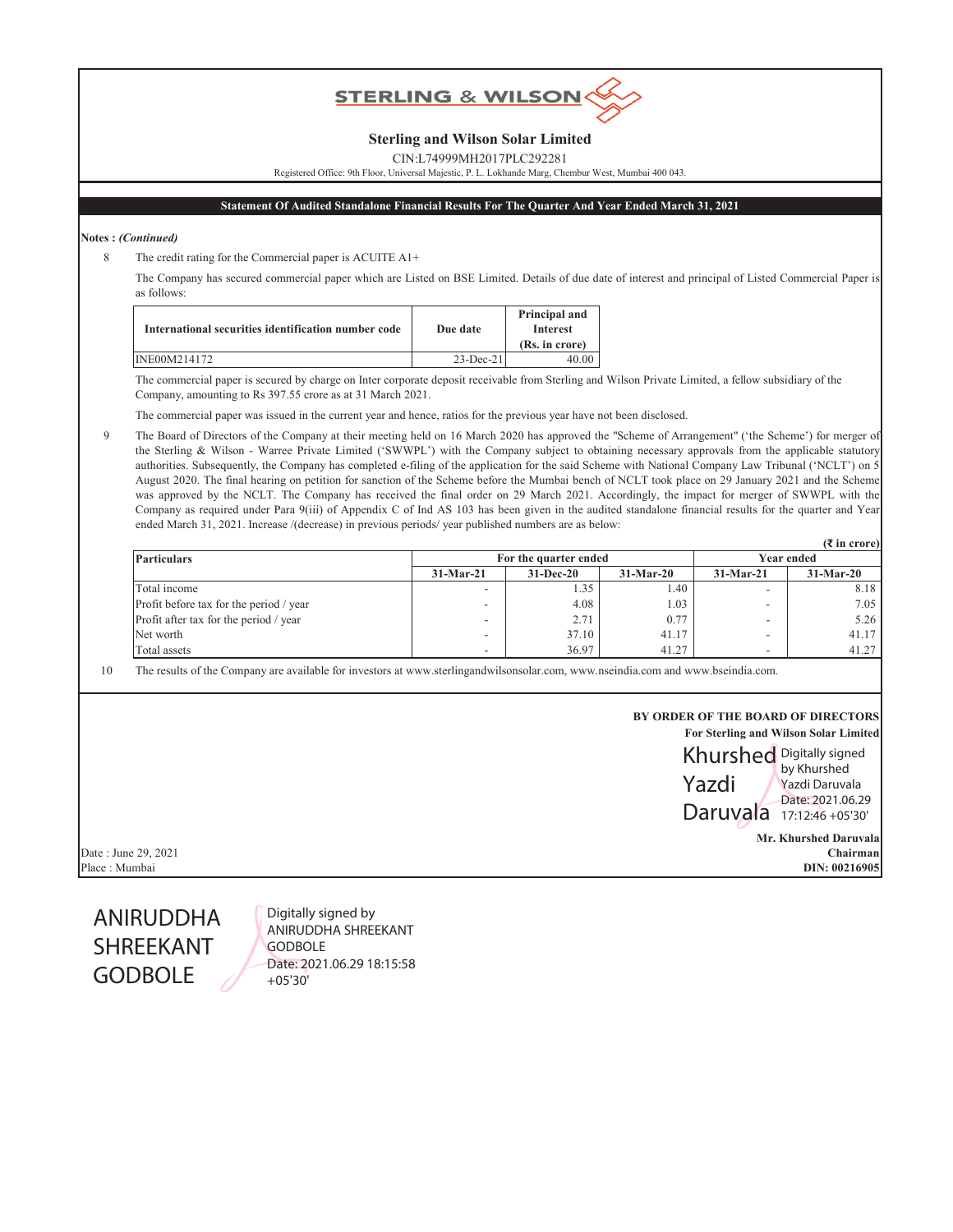### **ANNEXURE I**

**Statement on Impact of Audit Qualifications (for audit report with modified opinion) submitted along-with Annual Audited Standalone Financial Results** 

|     | <b>Statement on Impact of Audit Qualifications for the Financial Year ended March 31, 2021</b><br>[See Regulation 33 / 52 of the SEBI (LODR) (Amendment) Regulations, 2016] |                                                                                                                                                                                 |                            |                               |  |
|-----|-----------------------------------------------------------------------------------------------------------------------------------------------------------------------------|---------------------------------------------------------------------------------------------------------------------------------------------------------------------------------|----------------------------|-------------------------------|--|
| I.  | <b>Sl. No.</b>                                                                                                                                                              | <b>Particulars</b>                                                                                                                                                              | <b>Audited Figures (as</b> | <b>Audited Figures</b><br>(as |  |
|     |                                                                                                                                                                             |                                                                                                                                                                                 | reported<br>before         | before<br>reported            |  |
|     |                                                                                                                                                                             |                                                                                                                                                                                 | adjusting<br>for           | adjusting<br>for              |  |
|     |                                                                                                                                                                             |                                                                                                                                                                                 | qualification)             | qualification)                |  |
|     |                                                                                                                                                                             |                                                                                                                                                                                 | (Rs. in Crore)             | (Rs. in Crore)*               |  |
|     | 1                                                                                                                                                                           | Turnover / Total income                                                                                                                                                         | 3,330.12                   | 3,330.12                      |  |
|     | $\overline{2}$                                                                                                                                                              | <b>Total Expenditure</b>                                                                                                                                                        | 3,472.79                   | 3,472.79                      |  |
|     | $\overline{3}$                                                                                                                                                              | Net (Loss)/ Profit                                                                                                                                                              | (142.67)                   | (142.67)                      |  |
|     | $\overline{4}$                                                                                                                                                              | Earnings Per Share                                                                                                                                                              | (6.95)                     | (6.95)                        |  |
|     | 5                                                                                                                                                                           | <b>Total Assets</b>                                                                                                                                                             | 3,776.29                   | 3,776.29                      |  |
|     | 6                                                                                                                                                                           | <b>Total Liabilities</b>                                                                                                                                                        | 3,264.31                   | 3,264.31                      |  |
|     | $\overline{7}$                                                                                                                                                              | Net Worth                                                                                                                                                                       | 511.98                     | 511.98                        |  |
|     | 8                                                                                                                                                                           | Any other financial item(s) (as                                                                                                                                                 | None                       | None                          |  |
|     |                                                                                                                                                                             | felt appropriate by the                                                                                                                                                         |                            |                               |  |
|     |                                                                                                                                                                             | management)                                                                                                                                                                     |                            |                               |  |
|     |                                                                                                                                                                             | * Audit qualification is in respect of items, the impact of which is not quantifiable, Accordingly, we                                                                          |                            |                               |  |
|     |                                                                                                                                                                             | have kept the figures in (as reported after adjusting for qualification) column the same (as before<br>adjustment of qualification) column.                                     |                            |                               |  |
| II. |                                                                                                                                                                             | Audit Qualification (each audit qualification separately):                                                                                                                      |                            |                               |  |
|     | a.                                                                                                                                                                          | Details of Audit Qualification:                                                                                                                                                 |                            |                               |  |
|     |                                                                                                                                                                             |                                                                                                                                                                                 |                            |                               |  |
|     | i.                                                                                                                                                                          | We draw attention to note 4 to the standalone annual financial results relating to                                                                                              |                            |                               |  |
|     |                                                                                                                                                                             | outstanding inter- corporate deposits of Rs 397.55 crores (including interest accrued                                                                                           |                            |                               |  |
|     |                                                                                                                                                                             | thereon of Rs Nil crores) as at 31 March 2021. This amount is the balance of inter-                                                                                             |                            |                               |  |
|     |                                                                                                                                                                             | corporate deposits of Rs 1,765.02 crores (including interest accrued thereon of Rs                                                                                              |                            |                               |  |
|     |                                                                                                                                                                             | 173.56 crores) that were outstanding as on 30 September 2019 made to a fellow                                                                                                   |                            |                               |  |
|     |                                                                                                                                                                             | subsidiary by the Company which were to be repaid within 90 days period from the                                                                                                |                            |                               |  |
|     |                                                                                                                                                                             | date of listing as stated in the Red Herring Prospectus for the purpose of Offer of Sale                                                                                        |                            |                               |  |
|     |                                                                                                                                                                             | to public of the Company's shares by the Selling Shareholders. The Board of Directors                                                                                           |                            |                               |  |
|     |                                                                                                                                                                             | of the Company had in December 2019 extended the repayment period at the request                                                                                                |                            |                               |  |
|     | of the Selling Shareholders with enhanced rate of interest. Thereafter, considering the                                                                                     |                                                                                                                                                                                 |                            |                               |  |
|     |                                                                                                                                                                             | current economic slowdown and the challenges to their business due to COVID, the                                                                                                |                            |                               |  |
|     | Selling Shareholders made a further request on 15 September 2020 to extend the                                                                                              |                                                                                                                                                                                 |                            |                               |  |
|     | timelines for payment till 30 September 2021. The Board of Directors in their meeting                                                                                       |                                                                                                                                                                                 |                            |                               |  |
|     | held on 15 September 2020 have approved further extension of the repayment                                                                                                  |                                                                                                                                                                                 |                            |                               |  |
|     |                                                                                                                                                                             | timelines up to 30 September 2021 and levied an additional interest spread of 400 basis                                                                                         |                            |                               |  |
|     |                                                                                                                                                                             | points p.a. over the average interest rate on borrowings of the Company.                                                                                                        |                            |                               |  |
|     |                                                                                                                                                                             |                                                                                                                                                                                 |                            |                               |  |
|     |                                                                                                                                                                             | The Company has received queries from SEBI, Registrar of Companies, Mumbai                                                                                                      |                            |                               |  |
|     |                                                                                                                                                                             | (ROC) and certain shareholders regarding matters connected with delay in facilitating                                                                                           |                            |                               |  |
|     |                                                                                                                                                                             | repayment of inter- corporate deposits by the Selling Shareholders on which the                                                                                                 |                            |                               |  |
|     |                                                                                                                                                                             | Company has submitted its replies. Until the final conclusions are received from the                                                                                            |                            |                               |  |
|     |                                                                                                                                                                             | regulators, we cannot ascertain the impact of non-compliance with laws and                                                                                                      |                            |                               |  |
|     |                                                                                                                                                                             | regulations, if any, by the Company. Although the Company has represented to us that,<br>based on independent legal opinions obtained by it, it is of the view that there is no |                            |                               |  |
|     |                                                                                                                                                                             | non-compliance with any laws and regulations by the Company in respect of this                                                                                                  |                            |                               |  |
|     |                                                                                                                                                                             | matter, in our opinion, there exists a possibility for a contrary view in the matter.                                                                                           |                            |                               |  |
|     |                                                                                                                                                                             |                                                                                                                                                                                 |                            |                               |  |
|     |                                                                                                                                                                             |                                                                                                                                                                                 |                            |                               |  |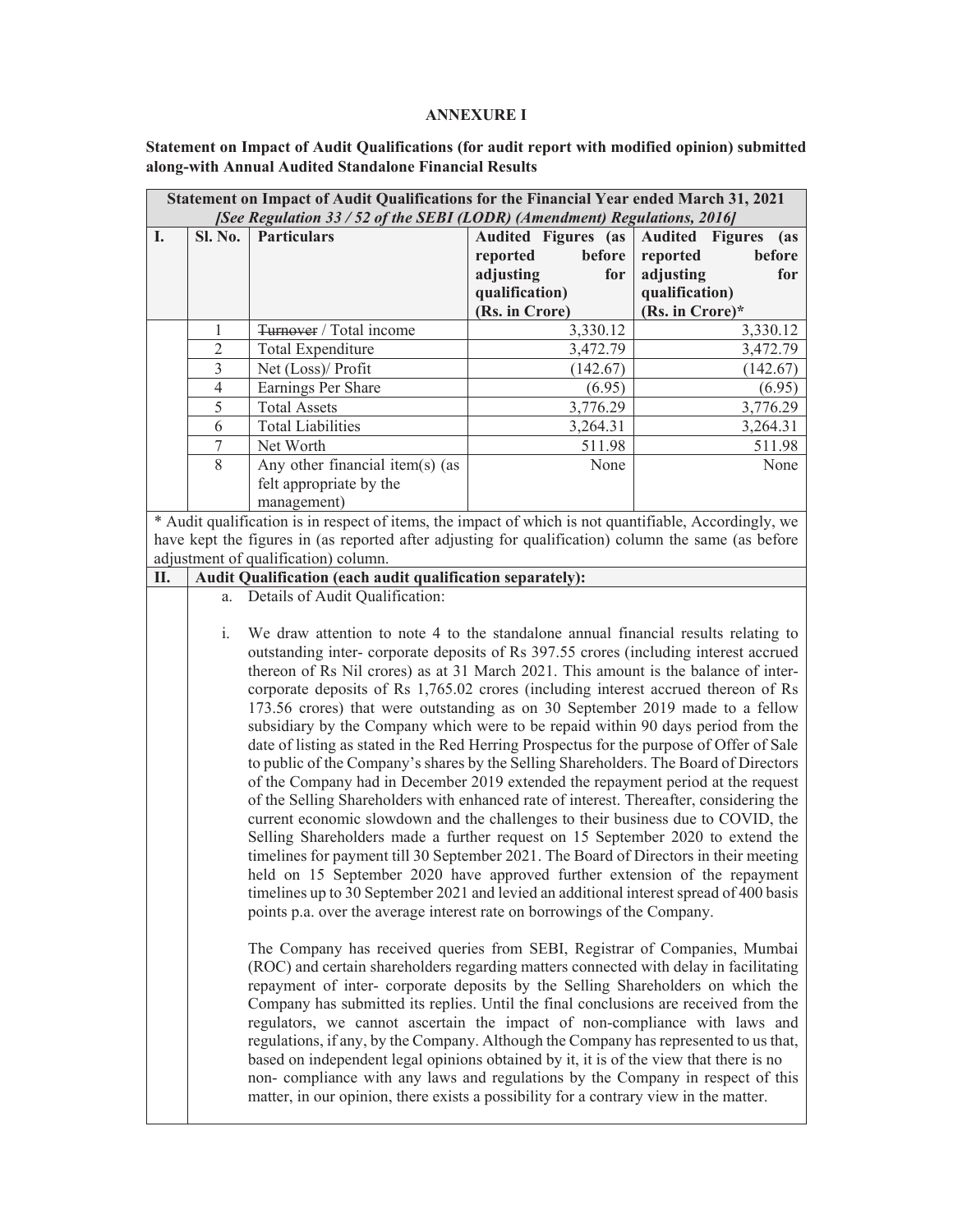|     | The Company has obtained full security for the outstanding amount as at the year end.<br>In view of the steps taken/being taken by the Company as discussed in the said note,<br>management believes that no provision towards expected credit losses is required as<br>at 31 March 2021. In our view, however, a provision for expected credit losses on the<br>amounts overdue should be estimated by the management.                                                                                                                                                                                                                                                                                                                                                                                                                                                                                                                                                                                                                                                                                                                                                                                                                                                                     |
|-----|---------------------------------------------------------------------------------------------------------------------------------------------------------------------------------------------------------------------------------------------------------------------------------------------------------------------------------------------------------------------------------------------------------------------------------------------------------------------------------------------------------------------------------------------------------------------------------------------------------------------------------------------------------------------------------------------------------------------------------------------------------------------------------------------------------------------------------------------------------------------------------------------------------------------------------------------------------------------------------------------------------------------------------------------------------------------------------------------------------------------------------------------------------------------------------------------------------------------------------------------------------------------------------------------|
|     | As a result of the above, we are unable to quantify the impact of the non-compliance<br>with laws and regulations, if any, in particular for delay in the repayment by borrower<br>of inter-corporate deposits in the earlier quarters and default in repayment of<br>instalments of inter-corporate deposits due during the year ended 31 March 2021 in<br>the absence of final conclusions from the regulators in this regard; the uncertainty<br>regarding the timing of repayment of outstanding inter-corporate deposits by the<br>borrower; and adjustments that may arise from the aforementioned matters including<br>non-measurement of expected credit losses on inter-corporate deposits on the<br>standalone annual financial results of the Company for the year ended 31 March 2021.                                                                                                                                                                                                                                                                                                                                                                                                                                                                                          |
| ii. | As more fully explained in note 7 to the standalone annual financial results, the<br>Company has trade receivables from a customer aggregating to INR 92.45 crores<br>which are outstanding as at 31 March 2021. The customer is currently undergoing a<br>resolution process under the supervision of the National Company Law Tribunal and<br>has appointed an IRP to supervise the operations and settlement of creditors. The<br>Company's claims have been admitted by the IRP and based on the confirmation<br>received from the customer as at 31 March 2021 and the alternate legal routes being<br>pursued by the Company, management believes that the current expected credit loss<br>provision of Rs 31.33 crores is appropriate and adequate. However, we believe that<br>given the past history of IRP settlements and the delays experienced in settlement of<br>the matter, the expected credit loss provision needs to be enhanced. Pending<br>completion of the resolution process and the alternate legal routes pursued by the<br>Company, and having regard to the age of these balances, we are unable to comment<br>on the recoverability of balance outstanding from this customer and the consequent<br>impact on the standalone annual financial results, if any. |
| b.  | Type of Audit Qualification: Qualified Opinion / Disclaimer of Opinion / Adverse<br>Opinion                                                                                                                                                                                                                                                                                                                                                                                                                                                                                                                                                                                                                                                                                                                                                                                                                                                                                                                                                                                                                                                                                                                                                                                                 |
|     | Qualified Opinion                                                                                                                                                                                                                                                                                                                                                                                                                                                                                                                                                                                                                                                                                                                                                                                                                                                                                                                                                                                                                                                                                                                                                                                                                                                                           |
| c.  | Frequency of qualification: Whether appeared first time / repetitive / since how long<br>continuing                                                                                                                                                                                                                                                                                                                                                                                                                                                                                                                                                                                                                                                                                                                                                                                                                                                                                                                                                                                                                                                                                                                                                                                         |
|     | Qualification (i) since March 2020 and Qualification (ii) in March 2021                                                                                                                                                                                                                                                                                                                                                                                                                                                                                                                                                                                                                                                                                                                                                                                                                                                                                                                                                                                                                                                                                                                                                                                                                     |
|     | d. For Audit Qualification(s) where the impact is quantified by the auditor,<br>Management's Views:                                                                                                                                                                                                                                                                                                                                                                                                                                                                                                                                                                                                                                                                                                                                                                                                                                                                                                                                                                                                                                                                                                                                                                                         |
|     | Not applicable                                                                                                                                                                                                                                                                                                                                                                                                                                                                                                                                                                                                                                                                                                                                                                                                                                                                                                                                                                                                                                                                                                                                                                                                                                                                              |
|     | e. For Audit Qualification(s) where the impact is not quantified by the auditor:                                                                                                                                                                                                                                                                                                                                                                                                                                                                                                                                                                                                                                                                                                                                                                                                                                                                                                                                                                                                                                                                                                                                                                                                            |
|     | Management's estimation on the impact of audit qualification:<br>(i)                                                                                                                                                                                                                                                                                                                                                                                                                                                                                                                                                                                                                                                                                                                                                                                                                                                                                                                                                                                                                                                                                                                                                                                                                        |
|     | <b>NIL</b>                                                                                                                                                                                                                                                                                                                                                                                                                                                                                                                                                                                                                                                                                                                                                                                                                                                                                                                                                                                                                                                                                                                                                                                                                                                                                  |